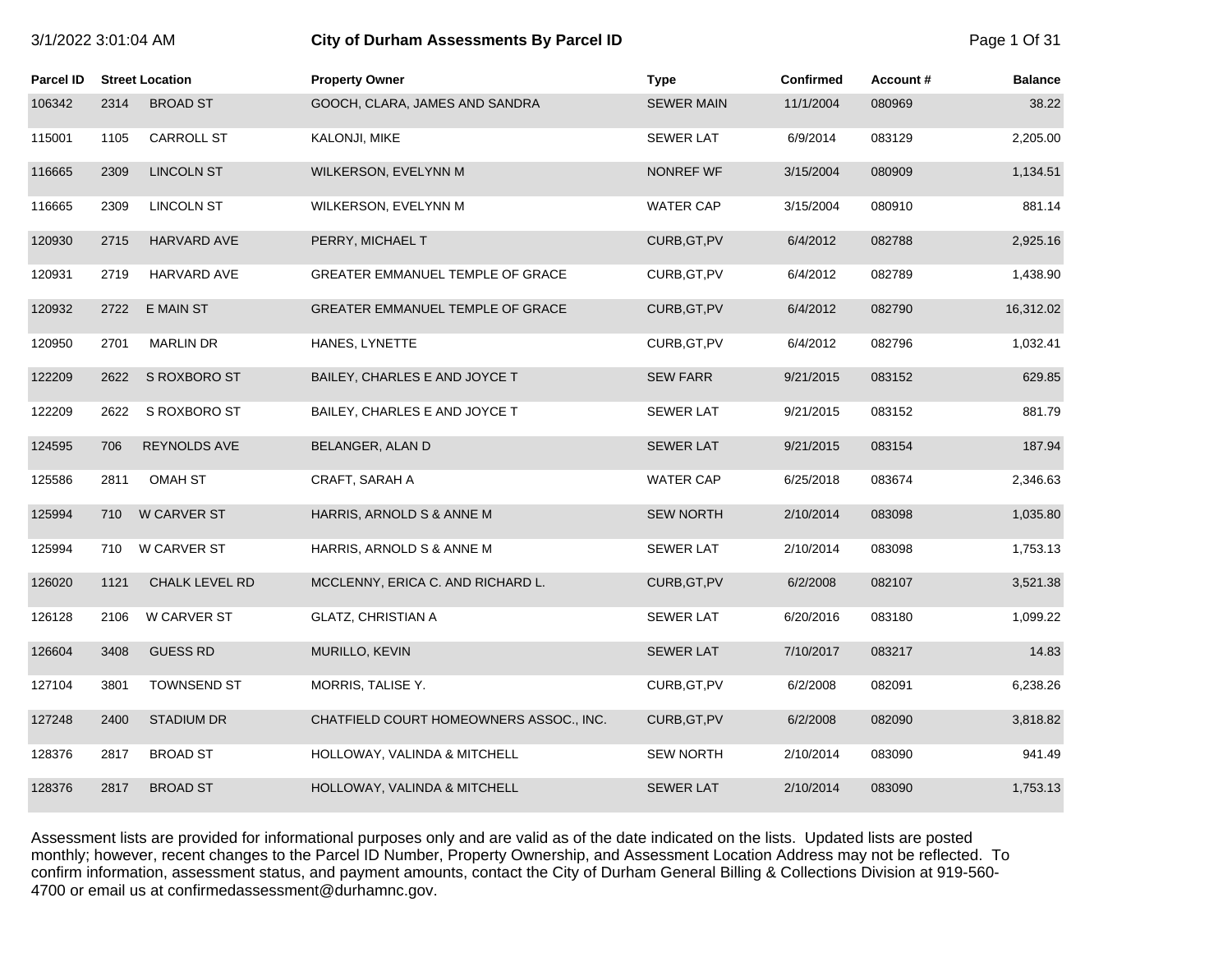| 3/1/2022 3:01:04 AM |      |                        | City of Durham Assessments By Parcel ID |                   |           |          | Page 2 Of 31   |
|---------------------|------|------------------------|-----------------------------------------|-------------------|-----------|----------|----------------|
| Parcel ID           |      | <b>Street Location</b> | <b>Property Owner</b>                   | <b>Type</b>       | Confirmed | Account# | <b>Balance</b> |
| 128808              |      | 513 E MAYNARD AVE      | PENNY, JERRY L                          | <b>SEWER LAT</b>  | 5/6/2002  | 080418   | 178.48         |
| 130254              | 5712 | <b>MEADOWLARK LANE</b> | BARBOUR, CALVIN F.                      | <b>WATER LAT</b>  | 2/18/2008 | 081938   | 1,433.91       |
| 130254              | 5712 | <b>MEADOWLARK LANE</b> | BARBOUR, CALVIN F.                      | <b>WATER CAP</b>  | 2/18/2008 | 081939   | 2,330.59       |
| 131055              | 3319 | ANGIER AVE             | FENNELL, DAVID AND ARLEEN               | <b>WATER CAP</b>  | 6/20/2011 | 082666   | 2,733.68       |
| 131055              | 3319 | ANGIER AVE             | FENNELL, DAVID AND ARLEEN               | <b>WATER LAT</b>  | 6/20/2011 | 082666   | 959.13         |
| 131199              | 3125 | ROWENA AVE             | CLARK, ULYSSES                          | <b>SEWER MAIN</b> | 6/5/2006  | 081531   | 3,326.13       |
| 131200              | 3127 | ROWENA AVE             | CLARK, ULYSSES                          | <b>SEWER MAIN</b> | 6/5/2006  | 081529   | 2,037.91       |
| 131442              | 2512 | ROCHELLE ST            | JONES, JOHN L. AND WENDY C.             | <b>WATER CAP</b>  | 5/17/2010 | 082551   | 0.06           |
| 131442              | 2512 | ROCHELLE ST            | JONES, JOHN L. AND WENDY C.             | <b>SEW LICK</b>   | 5/17/2010 | 082552   | 0.06           |
| 131536              | 419  | <b>BELMONT DR</b>      | COZART, LUCINDA                         | <b>SEWER LAT</b>  | 4/7/2003  | 080766   | 3.80           |
| 131541              | 433  | <b>BELMONT DR</b>      | JONES, CHARLES E AND ELNORA             | <b>SEW LICK</b>   | 9/21/2015 | 083148   | 581.57         |
| 131541              | 433  | <b>BELMONT DR</b>      | JONES, CHARLES E AND ELNORA             | <b>SEWER LAT</b>  | 9/21/2015 | 083148   | 872.36         |
| 132247              | 3020 | <b>CATHY DR</b>        | EDWARDS, PAWLEY B & CLEO Q              | <b>WATER LAT</b>  | 9/7/2004  | 080954   | 853.13         |
| 132247              | 3020 | <b>CATHY DR</b>        | EDWARDS, PAWLEY B & CLEO Q              | <b>WATER CAP</b>  | 9/7/2004  | 080955   | 1,093.18       |
| 132969              | 2210 | S ALSTON AVE           | <b>BULLOCK, SYLVIA THOMPSON</b>         | <b>SEW FARR</b>   | 6/20/2016 | 083189   | 1,312.34       |
| 132969              | 2210 | <b>S ALSTON AVE</b>    | <b>BULLOCK, SYLVIA THOMPSON</b>         | <b>SEWER LAT</b>  | 6/20/2016 | 083189   | 56.57          |
| 133194              | 820  | <b>HEMLOCK AVE</b>     | ROBINSON, SHARON L                      | CURB, GT, PV      | 8/15/2011 | 082685   | 2,137.50       |
| 133204              | 924  | <b>GASTON AVE</b>      | KYLE, GREGORY P                         | CURB, GT, PV      | 8/15/2011 | 082678   | 2,002.13       |
| 133204              | 924  | <b>GASTON AVE</b>      | KYLE, GREGORY P                         | <b>WATER LAT</b>  | 8/15/2011 | 082678   | 1,182.43       |
| 133205              | 914  | <b>RED OAK AVE</b>     | BRITT, LEEVAN WILLIAMS AND JOSEPH       | CURB, GT, PV      | 8/15/2011 | 082680   | 6,341.25       |
| 133205              | 914  | RED OAK AVE            | BRITT, LEEVAN WILLIAMS AND JOSEPH       | <b>SEWER LAT</b>  | 8/15/2011 | 082680   | 1,356.05       |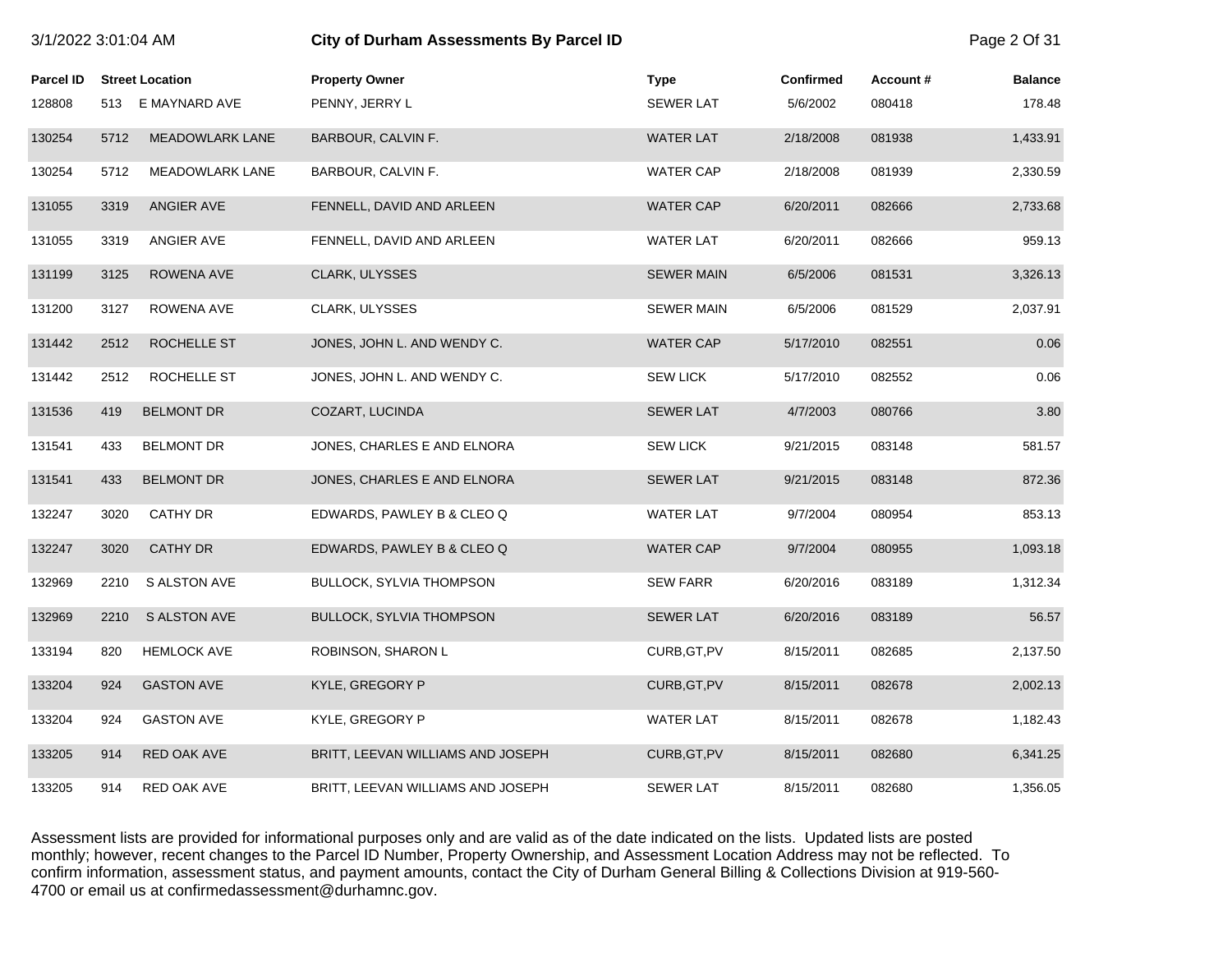| 3/1/2022 3:01:04 AM |      |                        | City of Durham Assessments By Parcel ID |                   |                  |          | Page 3 Of 31   |
|---------------------|------|------------------------|-----------------------------------------|-------------------|------------------|----------|----------------|
| <b>Parcel ID</b>    |      | <b>Street Location</b> | <b>Property Owner</b>                   | <b>Type</b>       | <b>Confirmed</b> | Account# | <b>Balance</b> |
| 133205              | 914  | RED OAK AVE            | BRITT, LEEVAN WILLIAMS AND JOSEPH       | <b>WATER LAT</b>  | 8/15/2011        | 082680   | 1,182.43       |
| 133207              | 910  | RED OAK AVE            | RAY, ERNERST J                          | CURB, GT, PV      | 8/15/2011        | 082682   | 1,547.90       |
| 133208              | 908  | RED OAK AVE            | PATTERSON, MARY                         | CURB, GT, PV      | 8/15/2011        | 082683   | 1,772.95       |
| 133209              | 904  | RED OAK AVE            | WIGGINS, STRATH M                       | CURB, GT, PV      | 8/15/2011        | 082684   | 3,541.20       |
| 133634              | 1723 | <b>COLLIER RD</b>      | TEASLEY, ROBIN V.                       | CURB, GT, PV      | 10/5/2009        | 082276   | 2,199.75       |
| 133824              | 1515 | E CORNWALLIS RD        | HARRELL, DONNA W AND CHARLES J          | <b>SEWER MAIN</b> | 11/5/2012        | 082942   | 8,726.24       |
| 133831              | 1602 | E CORNWALLIS RD        | RAMSEY, JEROME C                        | <b>SEWER MAIN</b> | 8/19/2013        | 082945   | 18,957.93      |
| 134157              | 4010 | <b>FAYETTEVILLE RD</b> | <b>BURNS, GENE EARL</b>                 | <b>WATER LAT</b>  | 5/17/2004        | 080914   | 853.13         |
| 134157              | 4010 | <b>FAYETTEVILLE RD</b> | <b>BURNS, GENE EARL</b>                 | NONREF WF         | 5/17/2004        | 080915   | 1,385.48       |
| 134157              | 4010 | <b>FAYETTEVILLE RD</b> | <b>BURNS, GENE EARL</b>                 | <b>WATER CAP</b>  | 5/17/2004        | 080916   | 1,093.18       |
| 134160              | 4003 | <b>BOOKER AVE</b>      | YATES, EDDIE AND WANDA                  | CURB, GT, PV      | 2/19/2001        | 079251   | 939.33         |
| 134177              | 4004 | <b>BOOKER AVE</b>      | WHITE, JAMERSON F                       | CURB, GT, PV      | 2/19/2001        | 079267   | 2,147.58       |
| 134177              | 4004 | <b>BOOKER AVE</b>      | WHITE, JAMERSON F                       | <b>WATER LAT</b>  | 2/19/2001        | 079282   | 1,296.40       |
| 134177              | 4004 | <b>BOOKER AVE</b>      | WHITE, JAMESON                          | <b>SEWER LAT</b>  | 2/19/2001        | 079283   | 1,897.94       |
| 134293              | 3818 | <b>BOOKER AVE</b>      | PETERSON, CORNELIUS                     | <b>SEW FARR</b>   | 4/4/2011         | 082653   | 1,658.44       |
| 134293              | 3818 | <b>BOOKER AVE</b>      | PETERSON, CORNELIUS                     | <b>SEWER LAT</b>  | 4/4/2011         | 082653   | 1,993.75       |
| 134293              | 3818 | <b>BOOKER AVE</b>      | PETERSON, CORNELIUS                     | NONREF SF         | 4/4/2011         | 082653   | 6,796.88       |
| 135810              | 4916 | <b>BISCAYNE RD</b>     | ELLIOTT, THOMAS L                       | CURB, GT, PV      | 2/6/2006         | 081546   | 6.92           |
| 135810              | 4916 | <b>BISCAYNE RD</b>     | ELLIOTT, THOMAS LEE                     | <b>WATER LAT</b>  | 4/7/2003         | 080778   | 1.02           |
| 135810              | 4916 | <b>BISCAYNE RD</b>     | ELLIOTT, THOMAS LEE                     | <b>SEWER LAT</b>  | 4/7/2003         | 080779   | 3.50           |
| 138739              | 3616 | <b>ALMAN DR</b>        | JONES, CORNELL                          | <b>SEWER MAIN</b> | 10/15/2012       | 082864   | 881.16         |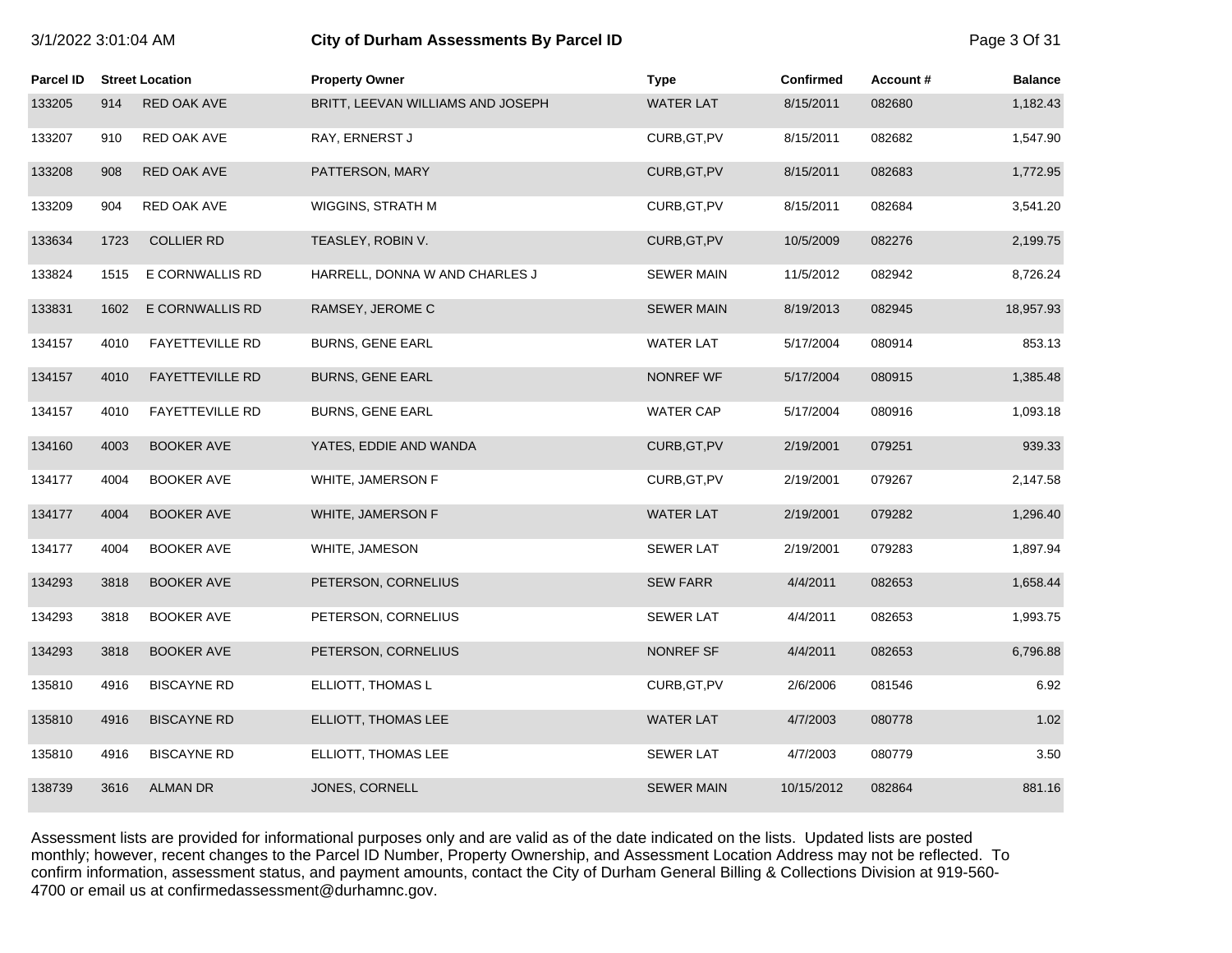| 3/1/2022 3:01:04 AM |      |                         | City of Durham Assessments By Parcel ID |                   |                  |          | Page 4 Of 31   |
|---------------------|------|-------------------------|-----------------------------------------|-------------------|------------------|----------|----------------|
| Parcel ID           |      | <b>Street Location</b>  | <b>Property Owner</b>                   | <b>Type</b>       | <b>Confirmed</b> | Account# | <b>Balance</b> |
| 138739              | 3616 | <b>ALMAN DR</b>         | JONES, CORNELL                          | <b>SW OUTFALL</b> | 10/15/2012       | 082864   | 12,941.65      |
| 138874              | 3500 | DONNIGALE AVE           | AARON AND SOPHIA KUO                    | <b>SW OUTFALL</b> | 3/5/2012         | 082723   | 5.03           |
| 139890              | 4108 | PAVILLION PL            | <b>WILKINSON, DIANE</b>                 | <b>SEWER MAIN</b> | 1/16/2007        | 081766   | 1.81           |
| 142241              | 5501 | <b>BARBEE CHAPEL RD</b> | RIGGSBEE, THEODORA                      | <b>WATER LAT</b>  | 11/17/2008       | 082167   | 1,153.18       |
| 142241              | 5501 | <b>BARBEE CHAPEL RD</b> | RIGGSBEE, THEODORA                      | <b>REFUND WF</b>  | 11/17/2008       | 082168   | 5,334.88       |
| 142241              | 5501 | <b>BARBEE CHAPEL RD</b> | RIGGSBEE, THEODORA                      | <b>WATER CAP</b>  | 11/17/2008       | 082169   | 1,911.38       |
| 142242              | 5503 | <b>BARBEE CHAPEL RD</b> | LONG, MELINDA BLACKWELL                 | <b>WATER LAT</b>  | 2/16/2009        | 082193   | 1,727.16       |
| 142242              | 5503 | <b>BARBEE CHAPEL RD</b> | LONG, MELINDA BLACKWELL                 | <b>WATER CAP</b>  | 2/16/2009        | 082194   | 2,911.40       |
| 143354              | 8405 | <b>NC 751 HWY</b>       | ZAREA, REZA G. AND AHMAD G.             | <b>SEWER LAT</b>  | 7/10/2017        | 083204   | 1,858.36       |
| 143611              | 4911 | SOUTHPARK DR            | PARADIS, MARY T                         | <b>SEWER MAIN</b> | 4/18/2011        | 082610   | 16.76          |
| 143638              | 8    | <b>KERSEY CT</b>        | TANN, CHARLES AND CAROLYN CARVER        | CURB, GT, PV      | 4/18/2011        | 082611   | 24.47          |
| 146360              | 1005 | ARDMORE DR              | HALL, TOYA S                            | <b>WATER MAIN</b> | 9/3/2013         | 083017   | 2,170.00       |
| 146361              | 1009 | ARDMORE DR              | PENA, JOSE ALFREDO AND IRENE            | <b>WATER MAIN</b> | 9/3/2013         | 083018   | 3,731.08       |
| 146377              | 1016 | ARDMORE DR              | CHECK, GERTRUDE                         | <b>WATER MAIN</b> | 9/3/2013         | 083020   | 4,282.03       |
| 146378              | 1012 | ARDMORE DR              | JONES, CAROLYN G                        | WATER MAIN        | 11/18/2013       | 083021   | 1,230.03       |
| 146389              | 806  | ARDMORE DR              | CAMERON, LATASHA                        | <b>SEWER ENO</b>  | 6/25/2018        | 083669   | 765.12         |
| 146389              | 806  | ARDMORE DR              | CAMERON, LATASHA                        | <b>SEWER LAT</b>  | 6/25/2018        | 083669   | 3,730.25       |
| 146427              | 815  | COOK RD                 | WILLIAMS, YVONNE H & CHARLES P          | <b>SEW FARR</b>   | 4/7/2003         | 080677   | 970.62         |
| 146920              | 4818 | <b>BAY POINT DR</b>     | EVERETT, JR, ED AND DOROTHY D           | CURB, GT, PV      | 4/15/2002        | 080243   | 809.12         |
| 146926              | 4674 | <b>BAY POINT DR</b>     | <b>MANGUM HEIRS</b>                     | <b>SEWER LAT</b>  | 4/15/2002        | 080317   | 200.25         |
| 146942              | 106  | <b>OVERBY DR</b>        | <b>GETHERS, LILLIAN</b>                 | CURB, GT, PV      | 4/15/2002        | 080259   | 4,324.50       |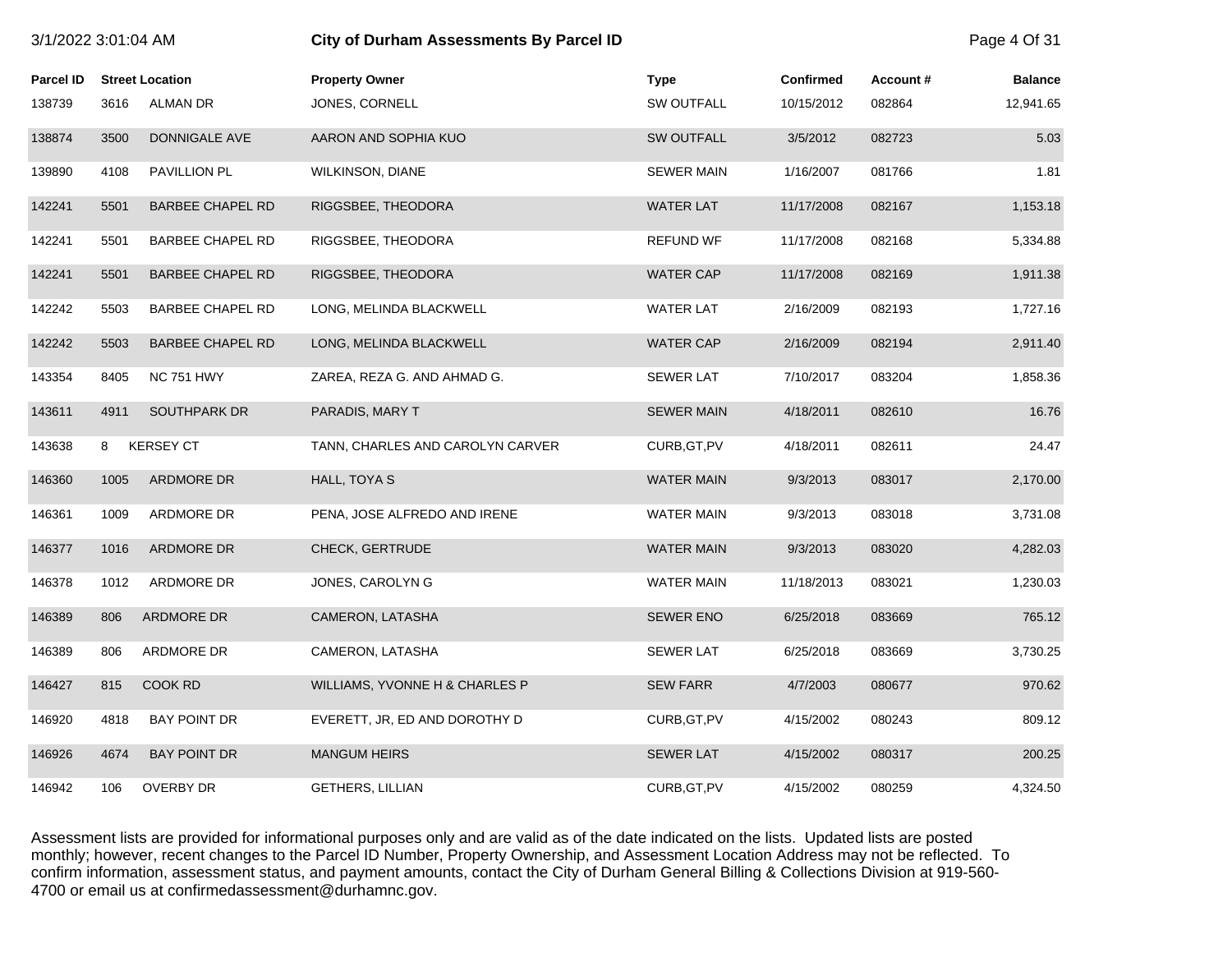Parcel ID Street Location **Property Owner Account # Property Owner** Parcel **Type** Confirmed Account # Balance 146942 106 OVERBY DR GETHERS, LILLIAN CURB,GT,PV 4/15/2002 080265 8,821.98 147269 812 BEEBE DR PEAKS, JAMES C. AND CORA H. CURB,GT,PV 5/19/2008 081993 8,391.25 147269 812 BEEBE DR PEAKS, JAMES C. AND CORA H. WATER LAT 5/19/2008 082000 1,285.35 147269 812 BEEBE DR PEAKS, JAMES C. AND CORA H. SEWER LAT 5/19/2008 082001 2,110.28 147269 812 BEEBE DR PEAKS, JAMES C. AND CORA H. WATER MAIN 5/19/2008 082006 6,083.66 147270 804 BEEBE DR SPRUILL, TONY A. WATER LAT 5/19/2008 081999 1,504.15 147273 809 BEEBE DR MCKNIGHT, TONYA M. CURB,GT,PV 5/19/2008 081989 2,980.96 147273 809 BEEBE DR MCKNIGHT, TONYA M. WATER MAIN 5/19/2008 082002 2,485.90 147310 324 EBON RD ALLEN, CLARENCE AND MARY T CURB,GT,PV 11/5/2001 079935 4,109.03 147390 5202 FAYETTEVILLE RD LUKNIGHT, BRAM SEWER LAT 9/21/2015 083146 847.53 147425 1914 COOK RD LEATHERS HEIRS, ARBIN WATER LAT 4/7/2003 080720 466.72 147425 1914 COOK RD LEATHERS HEIRS, ARBIN WATER CAP 4/7/2003 080721 2,117.25 147425 1914 COOK RD LEATHERS HEIRS, ARBIN SEW FARR 3/15/2004 080892 2,397.30 147425 1914 COOK RD LEATHERS HEIRS, ARBIN WATER MAIN 12/6/2004 081042 4,420.22 147425 1914 COOK RD LEATHERS, HEIRS ARBIN E AND NAOMI SEWER MAIN 11/1/2004 080972 7,427.96 147425 1914 COOK RD LEATHERS, KARL D & WILLIAM A SEWER LAT 3/15/2004 080891 2,882.00 147690 121 OBIE DR NEVILLE, JOHNSON AND WILDA CURB,GT,PV 1/19/2010 082417 3,770.48 147690 121 OBIE DR NEVILLE, JOHNSON AND WILDA SIDEWALK 1/19/2010 082488 1,621.11 147719 132 OBIE DR COOPER, RONALD AND JILL TURNER CURB,GT,PV 1/19/2010 082427 4,190.00 147719 132 OBIE DR COOPER, RONALD AND JILL TURNER SIDEWALK 1/19/2010 082498 1,047.50 147775 423 OBIE DR PARKER, CURLIN AND PENNY CURB,GT,PV 1/19/2010 082399 4,192.93

3/1/2022 3:01:04 AM **City of Durham Assessments By Parcel ID** Page 5 Of 31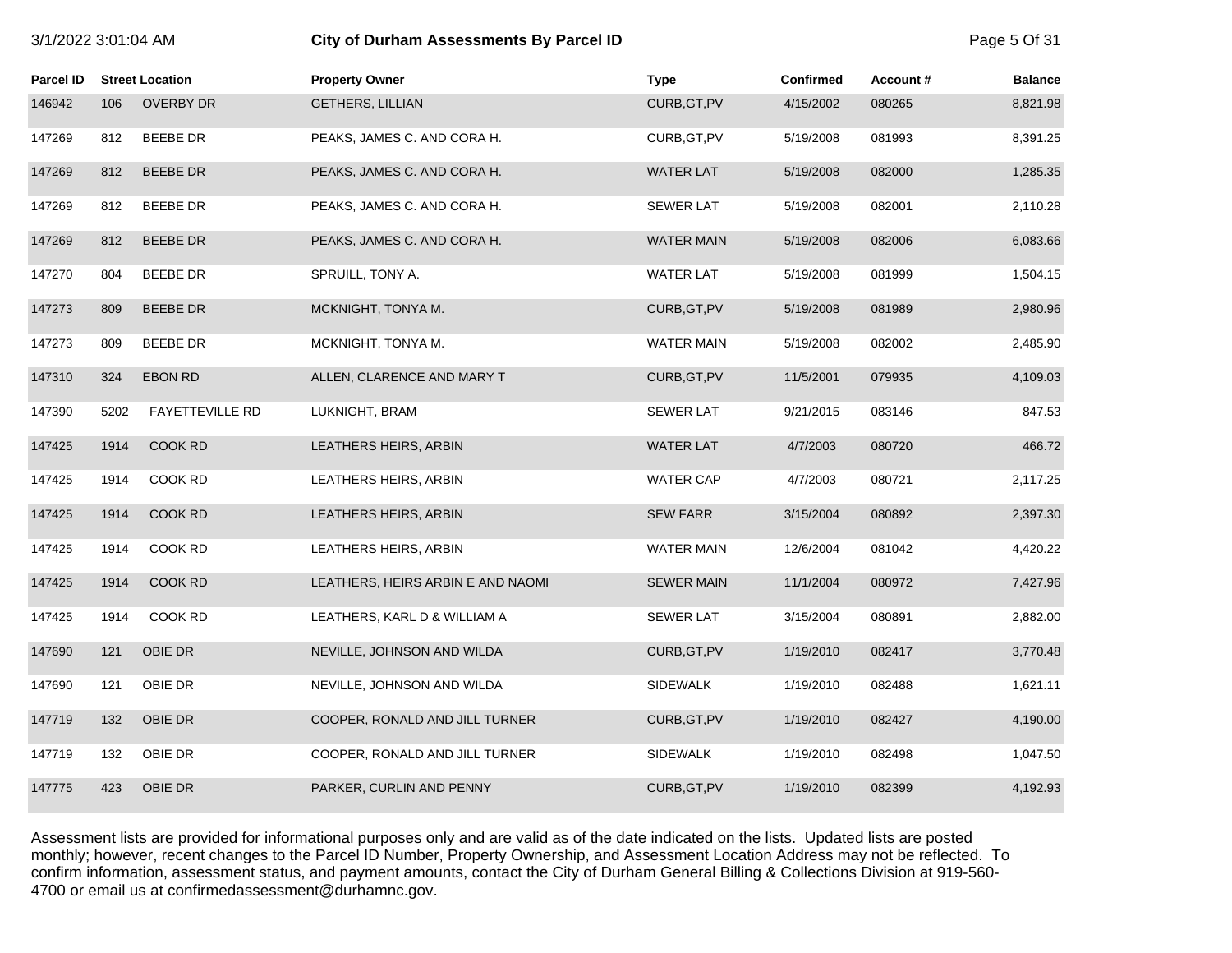| 3/1/2022 3:01:04 AM |      |                        | City of Durham Assessments By Parcel ID |                  |                  |          | Page 6 Of 31   |
|---------------------|------|------------------------|-----------------------------------------|------------------|------------------|----------|----------------|
| <b>Parcel ID</b>    |      | <b>Street Location</b> | <b>Property Owner</b>                   | <b>Type</b>      | <b>Confirmed</b> | Account# | <b>Balance</b> |
| 147775              | 423  | OBIE DR                | PARKER, CURLIN AND PENNY                | <b>SIDEWALK</b>  | 1/19/2010        | 082470   | 1,048.23       |
| 147776              | 419  | OBIE DR                | JONES, VITA L.                          | CURB, GT, PV     | 1/19/2010        | 082400   | 3,562.65       |
| 147783              | 427  | OBIE DR                | THOMAS, ROSE BELL D.                    | CURB, GT, PV     | 1/19/2010        | 082398   | 1,892.81       |
| 147783              | 427  | OBIE DR                | THOMAS, ROSE BELL D.                    | <b>WATER LAT</b> | 1/19/2010        | 082448   | 775.46         |
| 147783              | 427  | OBIE DR                | THOMAS, ROSE BELL D.                    | <b>SEWER LAT</b> | 1/19/2010        | 082449   | 1,388.06       |
| 147783              | 427  | OBIE DR                | THOMAS, ROSE BELL D.                    | <b>SIDEWALK</b>  | 1/19/2010        | 082469   | 289.29         |
| 147784              | 431  | OBIE DR                | HEDGSPETH, WILLIE                       | CURB, GT, PV     | 1/19/2010        | 082397   | 1,892.81       |
| 147784              | 431  | <b>OBIE DR</b>         | HEDGSPETH, WILLIE                       | <b>WATER LAT</b> | 1/19/2010        | 082446   | 845.46         |
| 147784              | 431  | OBIE DR                | HEDGSPETH, WILLIE                       | <b>SEWER LAT</b> | 1/19/2010        | 082447   | 1,388.06       |
| 147784              | 431  | OBIE DR                | HEDGSPETH, WILLIE                       | <b>SIDEWALK</b>  | 1/19/2010        | 082468   | 289.29         |
| 147786              | 403  | OBIE DR                | HAM, DONALD R.                          | CURB, GT, PV     | 1/19/2010        | 082404   | 2,999.90       |
| 147786              | 403  | OBIE DR                | HAM, DONALD R.                          | <b>SIDEWALK</b>  | 1/19/2010        | 082475   | 592.24         |
| 147797              | 321  | OBIE DR                | GARCIA, RICARDO R. AND HORTENSIA        | CURB, GT, PV     | 1/19/2010        | 082405   | 6,220.89       |
| 147797              | 321  | OBIE DR                | GARCIA, RICARDO R. AND HORTENSIA        | <b>SIDEWALK</b>  | 1/19/2010        | 082476   | 1,555.22       |
| 147819              | 5402 | <b>BARBEE RD</b>       | STEPHENSON, KOREA S.                    | CURB, GT, PV     | 1/19/2010        | 082445   | 4,609.00       |
| 147819              | 5402 | <b>BARBEE RD</b>       | STEPHENSON, KOREA S.                    | <b>SIDEWALK</b>  | 1/19/2010        | 082516   | 1,467.76       |
| 147823              | 416  | OBIE DR                | RYAN, GARY L. AND ANDRE                 | <b>SIDEWALK</b>  | 1/19/2010        | 082512   | 0.87           |
| 147828              | 318  | OBIE DR                | SCOTT, MARY C.                          | CURB, GT, PV     | 1/19/2010        | 082436   | 0.63           |
| 147830              | 400  | OBIE DR                | FUTRELL, JACQUELINE                     | CURB, GT, PV     | 1/19/2010        | 082438   | 3,847.66       |
| 147830              | 400  | OBIE DR                | FUTRELL, JACQUELINE                     | <b>SEWER LAT</b> | 1/19/2010        | 082466   | 1,966.22       |
| 147830              | 400  | OBIE DR                | FUTRELL, JACQUELINE                     | <b>SIDEWALK</b>  | 1/19/2010        | 082509   | 707.79         |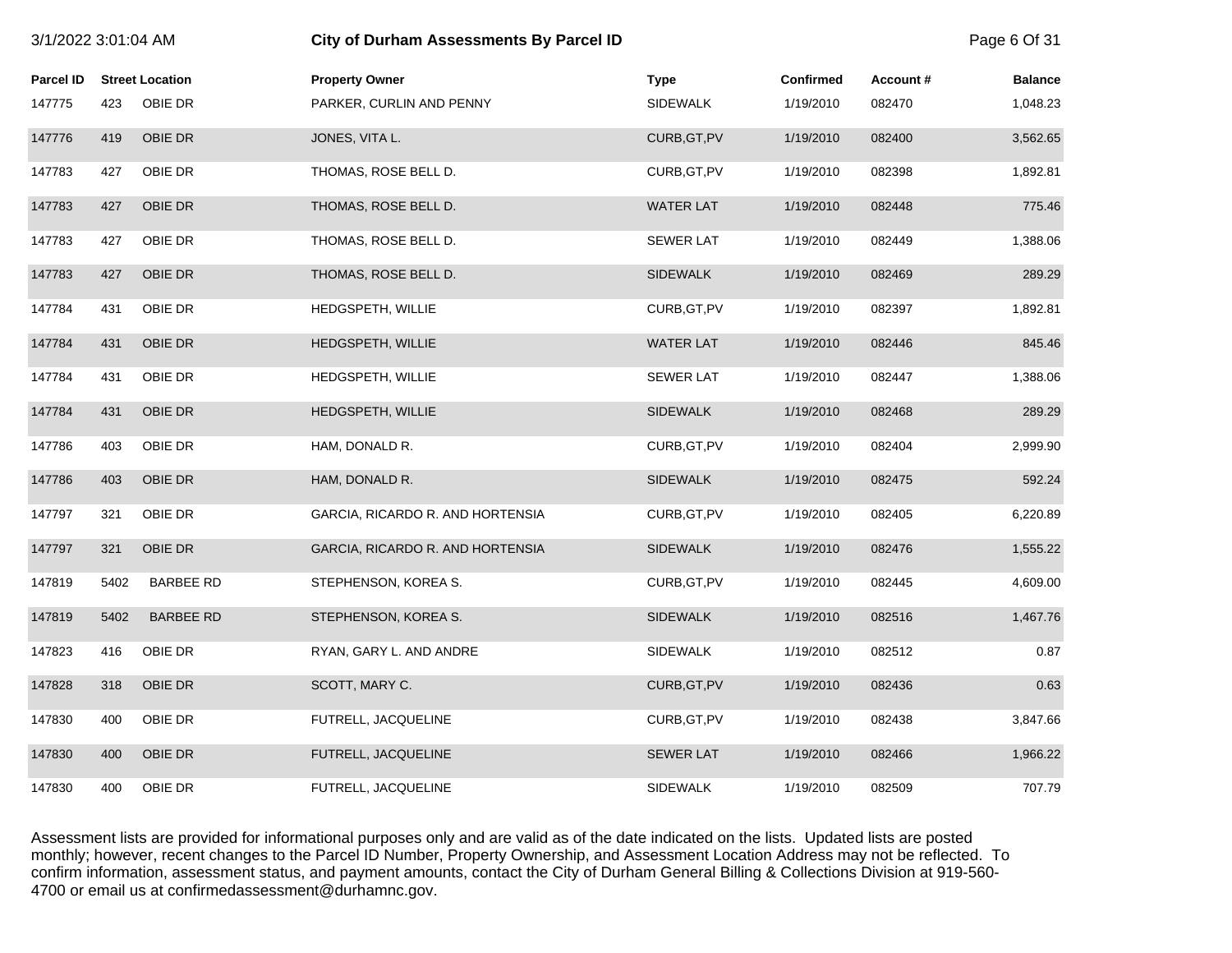| ויווד דט ויט ט בבטביו וט |      |                        | ony or Burnam Assessments By Fareer IB |                   |                  |          | $1$ agu $1$ OI OI |
|--------------------------|------|------------------------|----------------------------------------|-------------------|------------------|----------|-------------------|
| Parcel ID                |      | <b>Street Location</b> | <b>Property Owner</b>                  | <b>Type</b>       | <b>Confirmed</b> | Account# | <b>Balance</b>    |
| 148137                   | 912  | <b>WINDCREST RD</b>    | BARNES, AARON AND IDA                  | CURB, GT, PV      | 3/18/2002        | 080129   | 358.66            |
| 150175                   | 7907 | MASSEY CHAPEL RD       | MCDOWELL, EDWIN C AND PATRICIA A       | <b>WATER MAIN</b> | 4/18/2005        | 081328   | 4,976.30          |
| 150713                   | 410  | <b>SCOTT KING RD</b>   | STAFFORD, GEORGE H. AND SUSAN          | <b>NONREF WF</b>  | 9/17/2007        | 081915   | 15,379.26         |
| 152758                   | 514  | NC 54 HWY              | LEUNG, SHUK M                          | <b>SEWER LAT</b>  | 3/9/2015         | 083141   | 631.37            |
| 152758                   | 514  | NC 54 HWY              | LEUNG, SHUK M                          | NONREF SF         | 3/9/2015         | 083141   | 4,595.25          |
| 155639                   | 721  | <b>BELGREEN RD</b>     | MCCALL, WILLIE A.                      | CURB, GT, PV      | 1/19/2010        | 082341   | 4,619.91          |
| 155639                   | 721  | <b>BELGREEN RD</b>     | MCCALL, WILLIE A.                      | <b>WATER LAT</b>  | 1/19/2010        | 082368   | 929.61            |
| 155639                   | 721  | <b>BELGREEN RD</b>     | MCCALL, WILLIE A.                      | SEWER LAT         | 1/19/2010        | 082369   | 1,878.46          |
| 155667                   | 613  | <b>BELGREEN RD</b>     | WHITE, PATRICIA                        | CURB, GT, PV      | 1/19/2010        | 082336   | 7,134.31          |
| 155667                   | 613  | BELGREEN RD            | <b>WHITE, PATRICIA</b>                 | <b>WATER LAT</b>  | 1/19/2010        | 082359   | 1,403.65          |
| 155667                   | 613  | <b>BELGREEN RD</b>     | WHITE, PATRICIA                        | <b>SEWER LAT</b>  | 1/19/2010        | 082360   | 2,304.50          |
| 155670                   | 711  | <b>BELGREEN RD</b>     | HEDGEPETH, WILLIAM                     | CURB, GT, PV      | 1/19/2010        | 082339   | 6,955.40          |
| 155670                   | 711  | <b>BELGREEN RD</b>     | HEDGEPETH, WILLIAM                     | CURB, GT, PV      | 1/19/2010        | 082354   | 6,620.20          |
| 155670                   | 711  | <b>BELGREEN RD</b>     | HEDGEPETH, WILLIAM                     | <b>WATER LAT</b>  | 1/19/2010        | 082364   | 1,403.65          |
| 155670                   | 711  | <b>BELGREEN RD</b>     | HEDGEPETH, WILLIAM                     | <b>SEWER LAT</b>  | 1/19/2010        | 082365   | 2,304.50          |
| 155670                   | 711  | <b>BELGREEN RD</b>     | HEDGEPETH, WILLIAM                     | <b>WATER LAT</b>  | 1/19/2010        | 082386   | 1,403.65          |
| 155670                   | 711  | <b>BELGREEN RD</b>     | HEDGEPETH, WILLIAM                     | <b>SEWER LAT</b>  | 1/19/2010        | 082387   | 2,304.50          |
| 155681                   | 508  | <b>BELGREEN RD</b>     | DANIELS, CONNIE J.                     | <b>SEW TRIANG</b> | 2/16/2009        | 082185   | 307.73            |
| 155681                   | 508  | <b>BELGREEN RD</b>     | DANIELS, CONNIE J.                     | CURB, GT, PV      | 3/15/2010        | 082345   | 878.50            |
| 155681                   | 508  | <b>BELGREEN RD</b>     | DANIELS, CONNIE J.                     | <b>SEWER LAT</b>  | 3/15/2010        | 082375   | 731.29            |
| 155687                   | 5117 | <b>BARBEE RD</b>       | HORTON, CHARLES J AND DOROTHY          | CURB, GT, PV      | 11/5/2001        | 079875   | 959.82            |

3/1/2022 3:01:04 AM **City of Durham Assessments By Parcel ID** Page 7 Of 31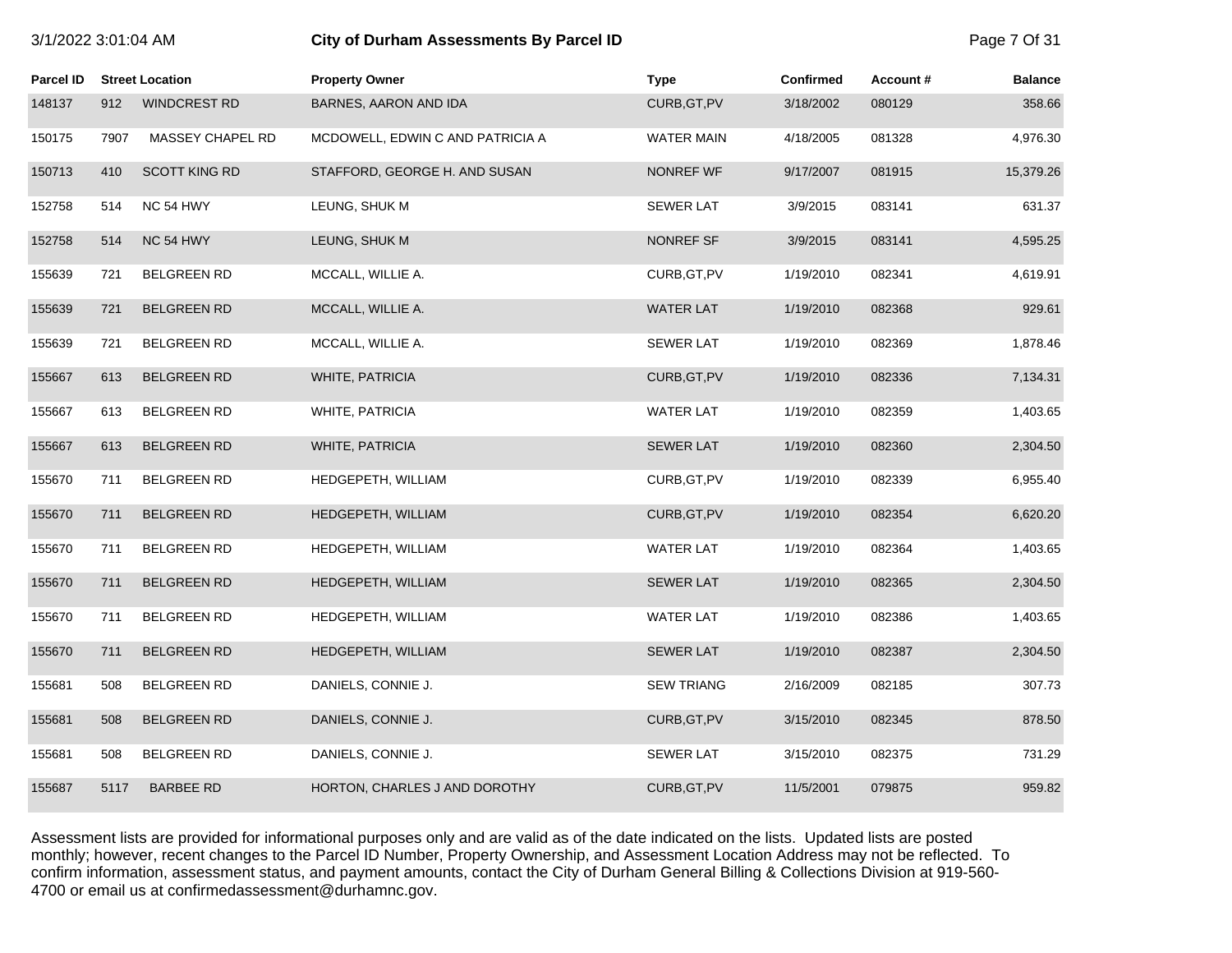| 3/1/2022 3:01:04 AM |      |                        | <b>City of Durham Assessments By Parcel ID</b> |                   |                  |          | Page 8 Of 31   |
|---------------------|------|------------------------|------------------------------------------------|-------------------|------------------|----------|----------------|
| <b>Parcel ID</b>    |      | <b>Street Location</b> | <b>Property Owner</b>                          | <b>Type</b>       | <b>Confirmed</b> | Account# | <b>Balance</b> |
| 155712              | 500  | ORINDO DR              | YOUNG, JR, ROBERT B AND MARGARET D             | CURB, GT, PV      | 11/5/2001        | 079889   | 69.60          |
| 156259              | 1821 | SO HI DR               | LEVY, GLORIA L                                 | <b>SEWER MAIN</b> | 11/15/2004       | 081017   | 11,697.98      |
| 156324              | 3301 | C VIEW ST              | EVANS, JR., SAMUEL D.                          | CURB, GT, PV      | 5/19/2008        | 081970   | 5.21           |
| 156324              | 3301 | C VIEW ST              | EVANS, JR., SAMUEL D.                          | <b>SEWER LAT</b>  | 5/19/2008        | 081978   | 1.71           |
| 156428              | 126  | <b>CASTLEROCK DR</b>   | MALLOY, DAWN                                   | CURB, GT, PV      | 5/19/2008        | 081961   | 8,054.16       |
| 156486              | 1805 | <b>DIAL DR</b>         | MAYA SANCHEZ, ANGEL                            | <b>SEW TRIANG</b> | 6/24/2019        | 083679   | 1,586.74       |
| 156489              | 1819 | DIAL DR                | INC., LEHMAN CAPITAL                           | <b>SEWER LAT</b>  | 5/19/2008        | 081982   | 2,469.50       |
| 156489              | 1819 | <b>DIAL DR</b>         | INC., LEHMAN CAPITAL                           | <b>SEWER MAIN</b> | 5/19/2008        | 081987   | 5,518.97       |
| 156489              | 1819 | DIAL DR                | LEHMAN CAPITAL INC.                            | CURB, GT, PV      | 5/19/2008        | 081975   | 4,696.99       |
| 156490              | 2517 | S ALSTON AVE           | BETHEL TABERNACLE UNITED HOLY CHURCH           | <b>SEWER LAT</b>  | 3/15/2004        | 080898   | 2,355.72       |
| 156540              | 1733 | <b>WYNN RD</b>         | EDWARDS, JANE P.                               | CURB, GT, PV      | 5/18/2009        | 082204   | 4,335.00       |
| 156541              | 1735 | <b>WYNN RD</b>         | ROGERS-MCMILLAN, CAROLYN                       | CURB, GT, PV      | 5/18/2009        | 082205   | 4,310.00       |
| 156541              | 1735 | WYNN RD                | ROGERS-MCMILLAN, CAROLYN                       | <b>WATER LAT</b>  | 5/18/2009        | 082227   | 1,443.85       |
| 156541              | 1735 | <b>WYNN RD</b>         | ROGERS-MCMILLAN, CAROLYN                       | <b>SEWER LAT</b>  | 5/18/2009        | 082228   | 2,370.50       |
| 156550              | 1728 | <b>WYNN RD</b>         | LEE, SHERRY B.                                 | CURB, GT, PV      | 5/18/2009        | 082210   | 6,593.01       |
| 156550              | 1728 | <b>WYNN RD</b>         | LEE, SHERRY B.                                 | <b>WATER LAT</b>  | 5/18/2009        | 082233   | 1,443.85       |
| 156550              | 1728 | <b>WYNN RD</b>         | LEE, SHERRY B.                                 | <b>SEWER LAT</b>  | 5/18/2009        | 082234   | 2,370.50       |
| 156554              | 1716 | <b>WYNN RD</b>         | PITTMAN, JR., JAMES EVERETT                    | CURB, GT, PV      | 5/18/2009        | 082214   | 4,309.57       |
| 156554              | 1716 | WYNN RD                | PITTMAN, JR., JAMES EVERETT                    | <b>WATER LAT</b>  | 5/18/2009        | 082237   | 1,443.85       |
| 156554              | 1716 | <b>WYNN RD</b>         | PITTMAN, JR., JAMES EVERETT                    | <b>SEWER LAT</b>  | 5/18/2009        | 082238   | 2,370.50       |
| 156853              | 1925 | <b>EDGERTON DR</b>     | LEMUS, ALAREK V.                               | CURB, GT, PV      | 6/2/2008         | 082009   | 1,952.50       |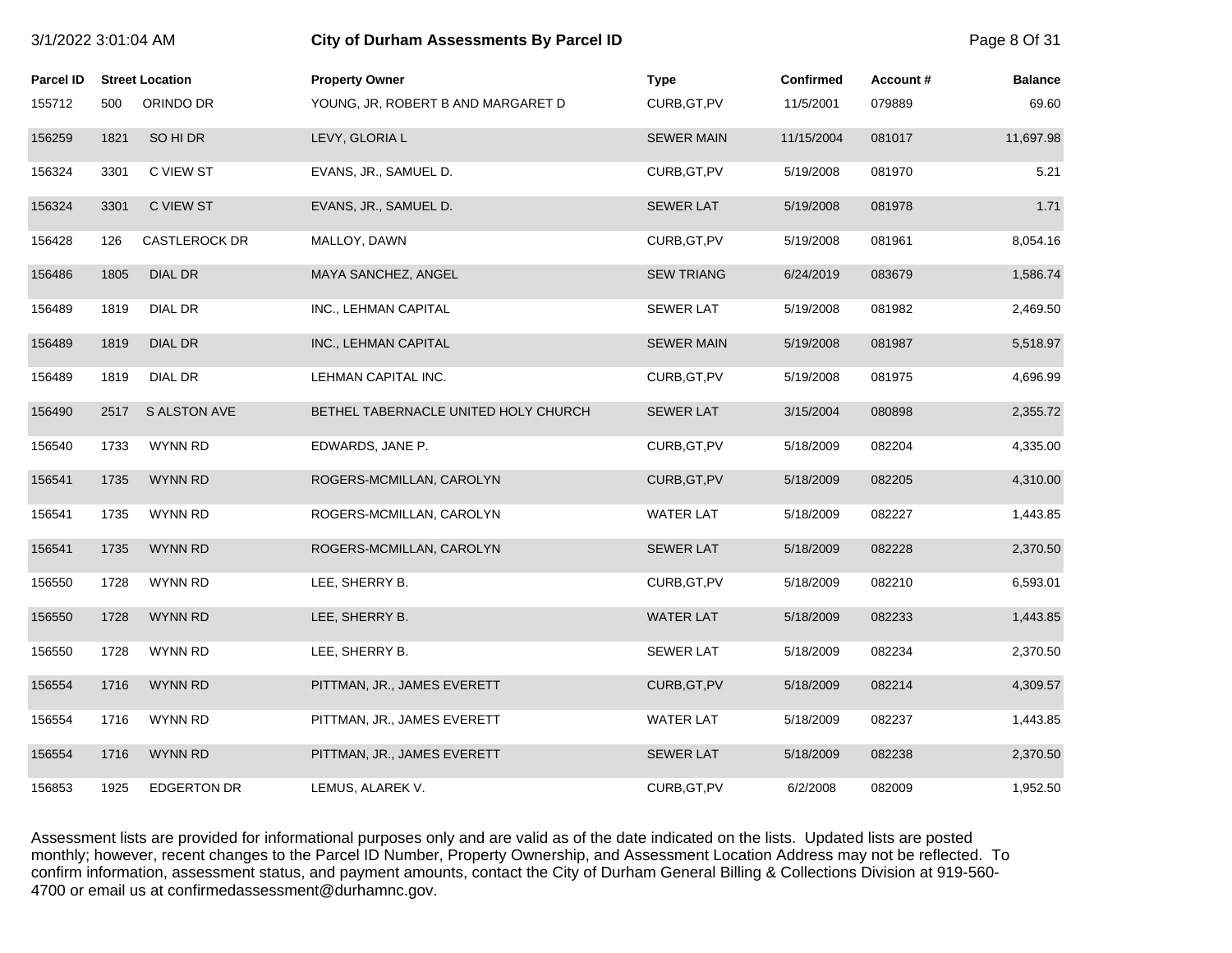# 3/1/2022 3:01:04 AM **City of Durham Assessments By Parcel ID** Page 9 Of 31

| Parcel ID |      | <b>Street Location</b> | <b>Property Owner</b>           | <b>Type</b>       | <b>Confirmed</b> | Account# | <b>Balance</b> |
|-----------|------|------------------------|---------------------------------|-------------------|------------------|----------|----------------|
| 156853    | 1925 | <b>EDGERTON DR</b>     | LEMUS, ALAREK V.                | <b>WATER LAT</b>  | 6/2/2008         | 082028   | 654.09         |
| 156853    | 1925 | <b>EDGERTON DR</b>     | LEMUS, ALAREK V.                | <b>WATER MAIN</b> | 6/2/2008         | 082058   | 1,415.56       |
| 156912    | 1513 | <b>TURNER ST</b>       | YANCEY, ELMOR                   | <b>WATER CAP</b>  | 6/25/2018        | 083672   | 2,083.10       |
| 156912    | 1513 | <b>TURNER ST</b>       | YANCEY, ELMO R                  | <b>WATER LAT</b>  | 6/25/2018        | 083672   | 1,725.51       |
| 156926    | 1330 | <b>ELLIS RD</b>        | NGUYEN, NAM PHAM                | <b>SEWER LAT</b>  | 6/25/2018        | 083670   | 114.11         |
| 156963    | 2016 | <b>HICKORY NUT DR</b>  | ADAMS, TAVARIS                  | <b>WATER LAT</b>  | 1/19/2010        | 082528   | 1,360.08       |
| 156963    | 2016 | <b>HICKORY NUT DR</b>  | <b>ADAMS, TAVARIS</b>           | <b>WATER CAP</b>  | 1/19/2010        | 082529   | 2,631.31       |
| 156965    | 1607 | ED COOK RD             | GRAY, VANDER M & SHAUNTIL U     | <b>WATER MAIN</b> | 9/3/2013         | 083010   | 2,855.83       |
| 156971    | 1611 | ED COOK RD             | APARICIO, PEDRO                 | <b>WATER MAIN</b> | 9/3/2013         | 083012   | 544.81         |
| 157836    | 4219 | <b>HOPSON RD</b>       | COE, MARIE S YOUNG & RODNEY     | <b>WATER LAT</b>  | 5/2/2005         | 081389   | 190.73         |
| 157836    | 4219 | <b>HOPSON RD</b>       | COE, MARIE S YOUNG & RODNEY     | NONREF WF         | 5/2/2005         | 081390   | 1,696.70       |
| 157836    | 4219 | <b>HOPSON RD</b>       | COE, MARIE S YOUNG & RODNEY     | <b>WATER CAP</b>  | 5/2/2005         | 081391   | 289.93         |
| 158262    | 3601 | ANGIER AVE             | <b>HAYES, THOMAS A</b>          | <b>SEWER LAT</b>  | 3/9/2015         | 083134   | 633.28         |
| 158302    | 607  | SHILOH DR              | CAMPOS, SERGIO AND GUADALUPE    | <b>WATER MAIN</b> | 3/21/2005        | 081272   | 2,744.76       |
| 158692    | 3209 | <b>HURSEY ST</b>       | MANNING, EDUARADO ALEJANDRO     | <b>SEWER MAIN</b> | 5/6/2013         | 082983   | 4,989.24       |
| 158726    | 803  | <b>LYNN RD</b>         | BRAME, LAWRENCE                 | <b>SEW LICK</b>   | 7/10/2017        | 083200   | 1,165.66       |
| 158726    | 803  | <b>LYNN RD</b>         | BRAME, LAWRENCE                 | <b>SEWER LAT</b>  | 7/10/2017        | 083200   | 1,601.28       |
| 158867    | 3026 | <b>HOLLOWAY ST</b>     | TUTORIAL - 1/2 CHRISTIAN SCHOOL | <b>WATER CAP</b>  | 6/20/2016        | 083182   | 1,772.29       |
| 158867    | 3026 | <b>HOLLOWAY ST</b>     | TUTORIAL - 1/2 CHRISTIAN SCHOOL | <b>WATER LAT</b>  | 6/20/2016        | 083182   | 846.07         |
| 159529    | 314  | SOUTHERLAND ST         | GARRETT, MARK A                 | <b>SEWER LAT</b>  | 6/20/2011        | 082668   | 92.38          |
| 159706    | 1834 | E GEER ST              | NELSON, KENDALL                 | <b>SEWER LAT</b>  | 11/17/2008       | 082173   | 1,665.51       |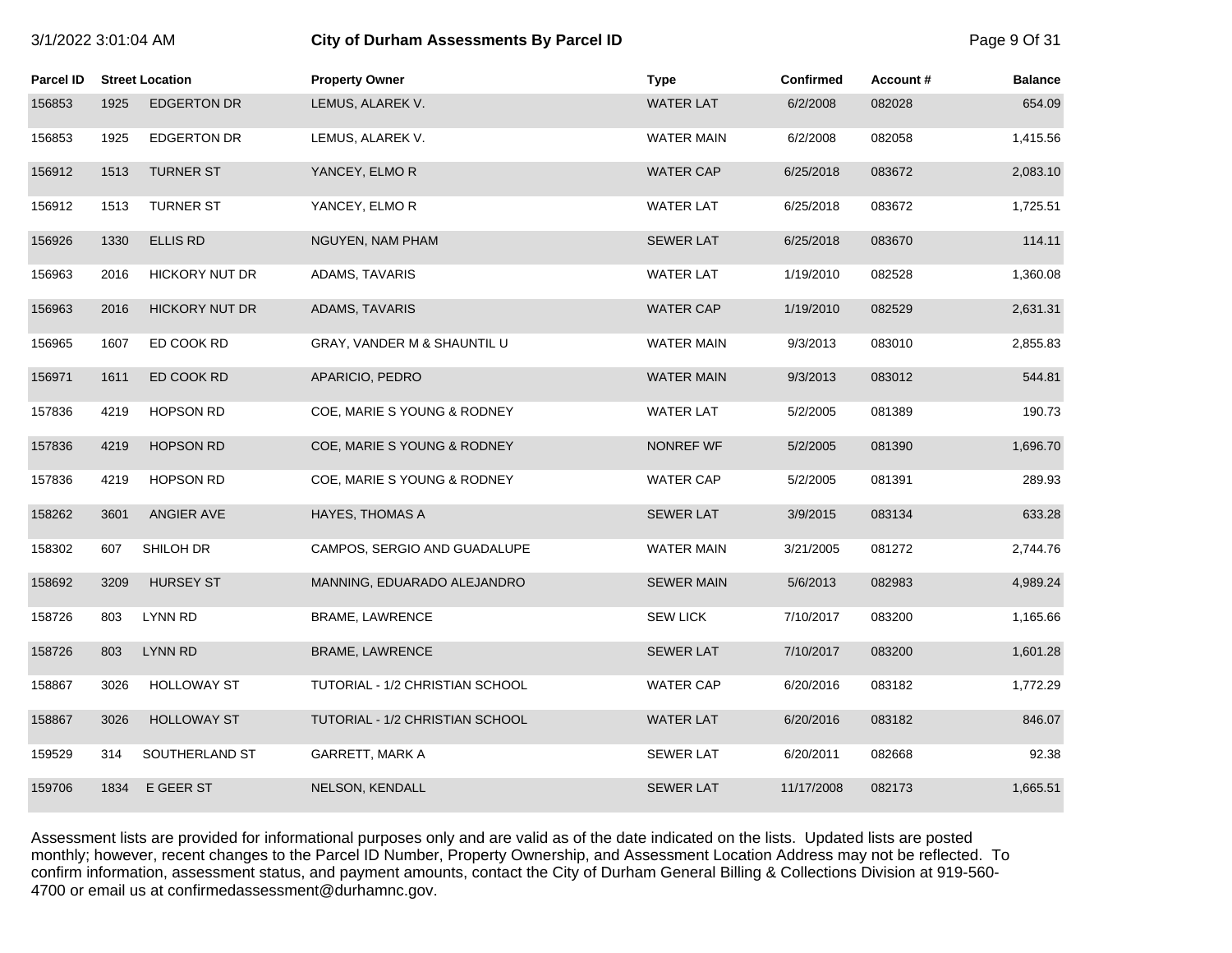| 3/1/2022 3:01:04 AM |      |                        | <b>City of Durham Assessments By Parcel ID</b> |                   |                  |          | Page 10 Of 31  |
|---------------------|------|------------------------|------------------------------------------------|-------------------|------------------|----------|----------------|
| <b>Parcel ID</b>    |      | <b>Street Location</b> | <b>Property Owner</b>                          | <b>Type</b>       | <b>Confirmed</b> | Account# | <b>Balance</b> |
| 159706              | 1834 | E GEER ST              | NELSON, KENDALL                                | <b>SEW NORTH</b>  | 11/17/2008       | 082174   | 1,385.43       |
| 159710              | 1824 | E GEER ST              | TREJO-DENZA, JAMIE                             | <b>SEWER LAT</b>  | 3/9/2015         | 083132   | 885.35         |
| 159710              | 1824 | E GEER ST              | TREJO-DENZA, JAMIE                             | NONREF WF         | 3/9/2015         | 083132   | 1,415.48       |
| 159716              | 1810 | E GEER ST              | STORCH, GLENNYS P                              | <b>WATER CAP</b>  | 9/18/2012        | 082952   | 280.44         |
| 159716              | 1810 | E GEER ST              | STORCH, GLENNYS P                              | <b>WATER LAT</b>  | 9/18/2012        | 082952   | 263.70         |
| 159716              | 1810 | E GEER ST              | STORCH, GLENNYS P                              | NONREF WF         | 9/18/2012        | 082952   | 1,268.84       |
| 159717              | 1802 | E GEER ST              | FERRELL, JAMES A AND SUSAN K                   | <b>SEW NORTH</b>  | 6/20/2016        | 083175   | 1,042.88       |
| 159717              | 1802 | E GEER ST              | FERRELL, JAMES A AND SUSAN K                   | <b>SEWER LAT</b>  | 6/20/2016        | 083175   | 1,417.50       |
| 159717              | 1802 | E GEER ST              | FERRELL, JAMES A AND SUSAN K                   | <b>WATER LAT</b>  | 6/20/2016        | 083175   | 1,012.50       |
| 159717              | 1802 | E GEER ST              | FERRELL, JAMES A AND SUSAN K                   | NONREF WF         | 6/20/2016        | 083175   | 5,075.40       |
| 160085              | 3201 | DEARBORN DR            | SANCHEZ-RAMOS, LEOVIGILDA OLIVEROS-MOSSO       | <b>SEW NORTH</b>  | 6/25/2018        | 083676   | 1,267.45       |
| 160085              | 3201 | <b>DEARBORN DR</b>     | SANCHEZ-RAMOS, LEOVIGILDA OLIVEROS-MOSSO       | <b>SEWER LAT</b>  | 6/25/2018        | 083676   | 3,650.93       |
| 160085              | 3201 | DEARBORN DR            | SANCHEZ-RAMOS, LEOVIGILDA OLIVEROS-MOSSO       | NONREF SF         | 6/25/2018        | 083676   | 3,422.61       |
| 161028              | 823  | <b>CENTER ST</b>       | BROWN, ALLEN O                                 | <b>WATER CAP</b>  | 7/10/2017        | 083202   | 1,684.44       |
| 161086              | 614  | <b>CATALPA DR</b>      | TERRELL, FRED AND HAGIE M.                     | CURB, GT, PV      | 10/5/2009        | 082282   | 2,541.00       |
| 161086              | 614  | <b>CATALPA DR</b>      | TERRELL, FRED AND HAGIE M.                     | <b>SEWER LAT</b>  | 10/5/2009        | 082295   | 2,329.25       |
| 161086              | 614  | CATALPA DR             | TERRELL, FRED AND HAGIE M.                     | <b>SEWER MAIN</b> | 10/5/2009        | 082307   | 2,985.68       |
| 161236              | 710  | N MINERAL SPRINGS RD   | MEJIA, JESUS MEJIA                             | <b>SEWER LAT</b>  | 2/19/2007        | 081795   | 259.77         |
| 162432              | 308  | S MINERAL SPRINGS RD   | JOSEPH AND WANDA RIGSBEE                       | <b>WATER CAP</b>  | 6/24/2019        | 083682   | 1,443.01       |
| 162432              | 308  | S MINERAL SPRINGS RD   | JOSEPH AND WANDA RIGSBEE                       | <b>WATER LAT</b>  | 6/24/2019        | 083682   | 1,750.37       |
| 162679              | 1107 | S MINERAL SPRINGS RD   | INGRAM, CECIL D AND EDITH H                    | <b>WATER LAT</b>  | 7/10/2017        | 083226   | 675.82         |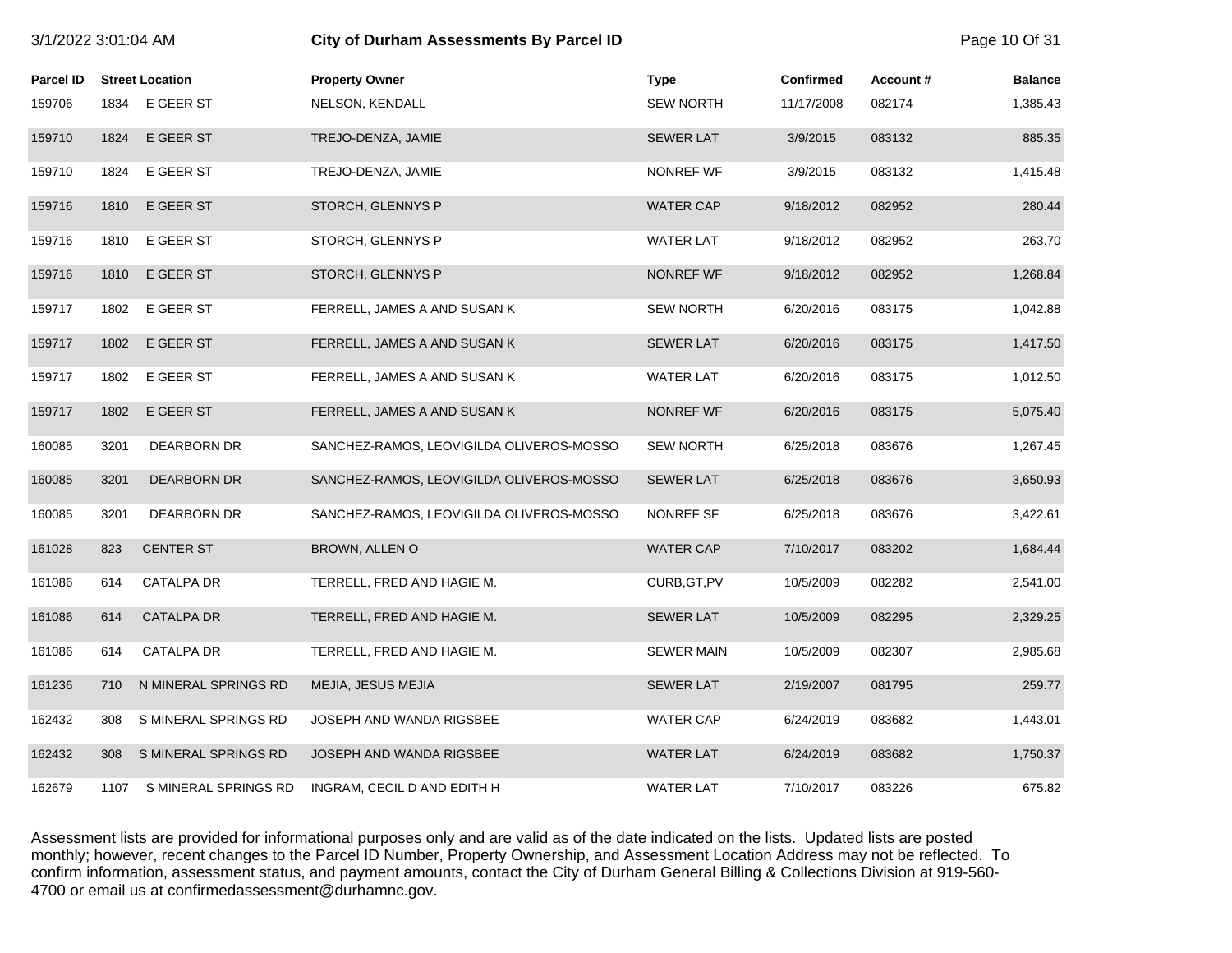# 3/1/2022 3:01:04 AM **City of Durham Assessments By Parcel ID** Page 11 Of 31

| Parcel ID |      | <b>Street Location</b> | <b>Property Owner</b>               | <b>Type</b>       | <b>Confirmed</b> | Account# | <b>Balance</b> |
|-----------|------|------------------------|-------------------------------------|-------------------|------------------|----------|----------------|
| 162831    | 4019 | <b>OAKVIEW ST</b>      | ORNELAS, LUCAS                      | <b>SEW LICK</b>   | 7/10/2017        | 083220   | 1,142.18       |
| 162831    | 4019 | <b>OAKVIEW ST</b>      | ORNELAS, LUCAS                      | <b>WATER CAP</b>  | 7/10/2017        | 083220   | 1,938.17       |
| 162831    | 4019 | <b>OAKVIEW ST</b>      | ORNELAS, LUCAS                      | <b>SEWER LAT</b>  | 7/10/2017        | 083220   | 3,278.49       |
| 162831    | 4019 | OAKVIEW ST             | ORNELAS, LUCAS                      | <b>WATER LAT</b>  | 7/10/2017        | 083220   | 534.64         |
| 163080    | 1418 | S MIAMI BLVD           | <b>MARKS, MILLIE</b>                | <b>SEWER LAT</b>  | 1/16/2001        | 079232   | 1,255.11       |
| 163120    | 3907 | ANGIER AVE             | HOWERTON, BARBARA J                 | <b>SEWER LAT</b>  | 2/21/2012        | 082821   | 1,772.65       |
| 163120    | 3907 | ANGIER AVE             | HOWERTON, BARBARA J                 | NONREF SF         | 2/21/2012        | 082821   | 7,817.54       |
| 163152    | 1505 | <b>TYONEK DR</b>       | WILSON, LARRY PERDUE                | <b>WATER LAT</b>  | 6/2/2008         | 082121   | 1,678.13       |
| 163152    | 1505 | <b>TYONEK DR</b>       | WILSON, LARRY PERDUE                | <b>SEWER LAT</b>  | 6/2/2008         | 082122   | 2,461.25       |
| 163152    | 1505 | <b>TYONEK DR</b>       | WILSON, LARRY PERDUE                | <b>WATER CAP</b>  | 6/2/2008         | 082123   | 2,727.51       |
| 163152    | 1505 | <b>TYONEK DR</b>       | WILSON, LARRY PERDUE                | <b>SEW LICK</b>   | 6/2/2008         | 082124   | 2,047.31       |
| 163209    | 1221 | <b>CRAFTON ST</b>      | COATES, KENT G. AND SHEILA E.       | <b>SEWER LAT</b>  | 9/2/2008         | 082139   | 228.25         |
| 163209    | 1221 | <b>CRAFTON ST</b>      | COATES, KENT G. AND SHEILA E.       | NONREF SF         | 9/2/2008         | 082140   | 91.93          |
| 163209    | 1221 | <b>CRAFTON ST</b>      | COATES, KENT G. AND SHEILA E.       | <b>SEW TRIANG</b> | 9/2/2008         | 082141   | 189.92         |
| 163305    | 1209 | <b>CLINTON RD</b>      | HOWELL, SANDRA                      | <b>SEWER LAT</b>  | 2/7/2005         | 081192   | 2,387.98       |
| 163305    | 1209 | <b>CLINTON RD</b>      | HOWELL, SANDRA                      | <b>SEW TRIANG</b> | 2/7/2005         | 081193   | 2,019.59       |
| 167993    | 817  | <b>VALMET DR</b>       | HOLCOMB-MARANGELLI, ELIZABETH J     | <b>WATER MAIN</b> | 11/15/2004       | 080997   | 4,641.28       |
| 167994    | 901  | VALMET DR              | HOLCOMB-MARANGELLI, ELIZABETH J     | <b>WATER MAIN</b> | 11/15/2004       | 080998   | 2,320.64       |
| 168174    | 900  | <b>CLAYTON RD</b>      | EVANS, ANN                          | <b>SEWER LAT</b>  | 5/17/2004        | 080924   | 1,671.10       |
| 168174    | 900  | <b>CLAYTON RD</b>      | EVANS, ANN                          | NONREF SF         | 5/17/2004        | 080925   | 15,088.92      |
| 168815    | 3818 | <b>ALAMEDA ST</b>      | CARACHURE, RAMON V MACEDO & ANGEL V | <b>SEWER LAT</b>  | 2/7/2005         | 081227   | 2,420.69       |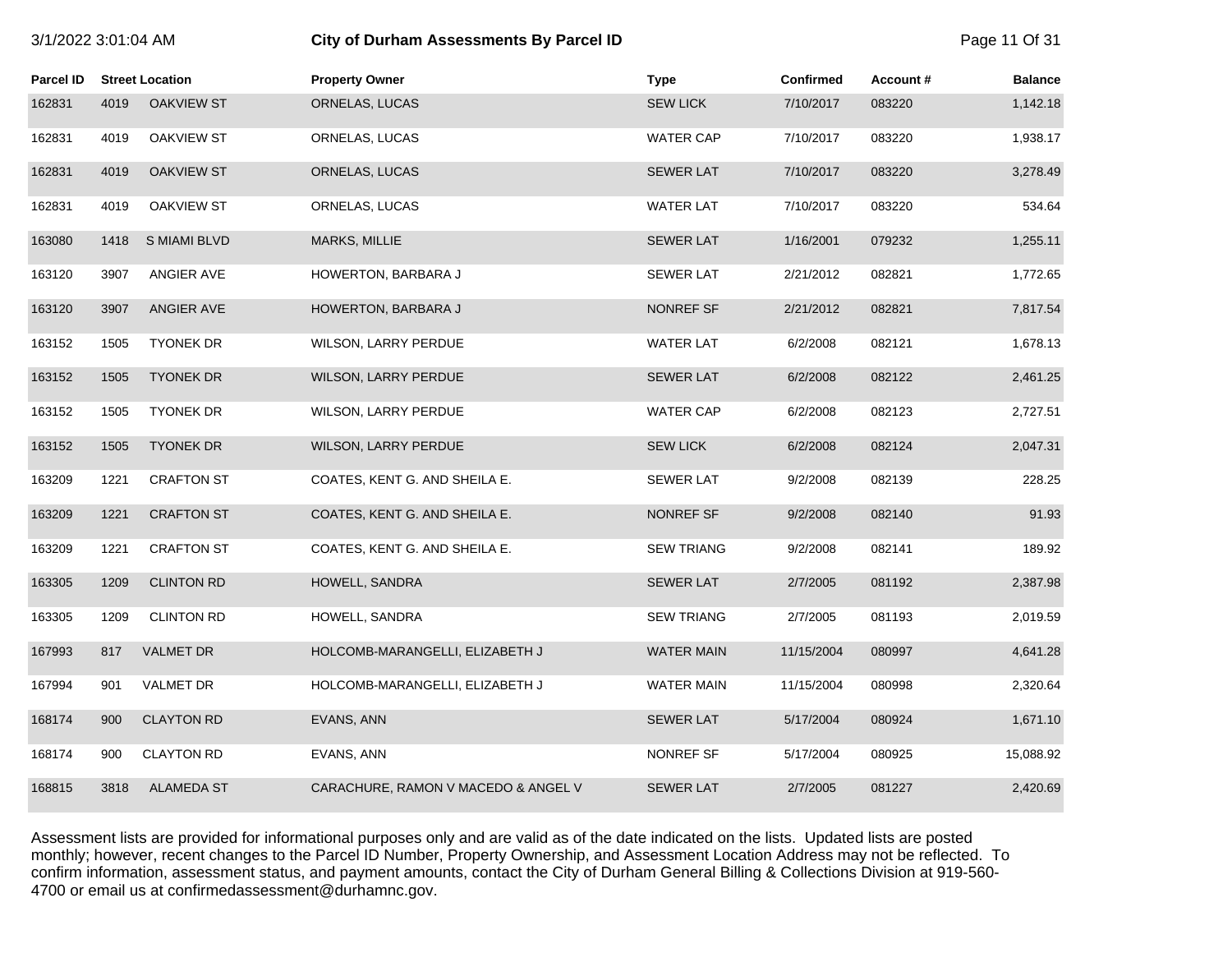| 3/1/2022 3:01:04 AM |      |                        | City of Durham Assessments By Parcel ID  |                   |                  |          | Page 12 Of 31  |
|---------------------|------|------------------------|------------------------------------------|-------------------|------------------|----------|----------------|
| <b>Parcel ID</b>    |      | <b>Street Location</b> | <b>Property Owner</b>                    | <b>Type</b>       | <b>Confirmed</b> | Account# | <b>Balance</b> |
| 168815              | 3818 | ALAMEDA ST             | CARACHURE, RAMON V MACEDO & ANGEL V      | <b>SEW NORTH</b>  | 2/7/2005         | 081228   | 2,013.58       |
| 168913              | 3626 | <b>WISHART ST</b>      | GODINEZ, KELITA, ARILSON OROZCO, RENALDO | <b>SEW NORTH</b>  | 6/24/2013        | 082999   | 1,504.03       |
| 168913              | 3626 | <b>WISHART ST</b>      | GODINEZ, KELITA, ARILSON OROZCO, RENALD0 | <b>WATER CAP</b>  | 6/24/2013        | 082999   | 2,190.18       |
| 168913              | 3626 | <b>WISHART ST</b>      | GODINEZ, KELITA, ARILSON OROZCO, RENALDO | <b>SEWER LAT</b>  | 6/24/2013        | 082999   | 1,808.13       |
| 168913              | 3626 | <b>WISHART ST</b>      | GODINEZ, KELITA, ARILSON OROZCO, RENALDO | <b>WATER LAT</b>  | 6/24/2013        | 082999   | 1,643.75       |
| 168923              | 3625 | <b>WISHART ST</b>      | <b>BILLINGS, CARL L</b>                  | <b>SEW NORTH</b>  | 2/10/2014        | 083084   | 277.32         |
| 168923              | 3625 | <b>WISHART ST</b>      | BILLINGS, CARL L                         | <b>SEWER LAT</b>  | 2/10/2014        | 083084   | 333.44         |
| 168923              | 3625 | <b>WISHART ST</b>      | <b>BILLINGS, CARL L</b>                  | <b>WATER LAT</b>  | 2/10/2014        | 083084   | 125.43         |
| 168981              | 3702 | <b>WEYBURN RD</b>      | MOORE, STEFAN G & DELICIA G              | <b>SEWER LAT</b>  | 5/2/2005         | 081414   | 2,766.50       |
| 168981              | 3702 | <b>WEYBURN RD</b>      | MOORE, STEFAN G & DELICIA G              | <b>SEW NORTH</b>  | 5/2/2005         | 081415   | 2,301.23       |
| 169038              | 3821 | ALAMEDA ST             | CARVER, RICKY T                          | <b>SEWER LAT</b>  | 2/10/2014        | 083114   | 77.78          |
| 169493              | 2821 | <b>BECK RD</b>         | TILLEY, JANICE                           | <b>WATER LAT</b>  | 6/24/2019        | 083677   | 61.91          |
| 169638              | 1221 | <b>JUNCTION RD</b>     | WILLIAMS, ANN J.                         | <b>SEWER LAT</b>  | 12/3/2007        | 081920   | 1,026.00       |
| 169638              | 1221 | <b>JUNCTION RD</b>     | WILLIAMS, ANN J.                         | NONREF SF         | 12/3/2007        | 081921   | 1,956.11       |
| 169638              | 1221 | <b>JUNCTION RD</b>     | WILLIAMS, ANN J.                         | <b>SEW NORTH</b>  | 12/3/2007        | 081922   | 853.62         |
| 169638              | 1221 | <b>JUNCTION RD</b>     | WILLIAMS, ANN J.                         | <b>REFUND SF</b>  | 12/3/2007        | 081923   | 816.22         |
| 169869              | 3824 | <b>BRIGHTWOOD LN</b>   | FISHER, FAYE R                           | <b>WATER MAIN</b> | 4/16/2012        | 082846   | 19.53          |
| 170438              | 4007 | <b>CHEEK RD</b>        | HINESLEY, JERRY AND TAMMY                | <b>SEW NORTH</b>  | 7/10/2017        | 083206   | 953.85         |
| 170438              | 4007 | <b>CHEEK RD</b>        | HINESLEY, JERRY AND TAMMY                | <b>SEWER LAT</b>  | 7/10/2017        | 083206   | 1,157.16       |
| 170515              | 2412 | <b>LOFTIN DR</b>       | JAMES AND ROSA M LASSITER                | <b>SEWER MAIN</b> | 11/5/2012        | 082913   | 17.31          |
| 170515              | 2412 | <b>LOFTIN DR</b>       | JAMES AND ROSA M LASSITER                | <b>WATER MAIN</b> | 11/5/2012        | 082923   | 10.45          |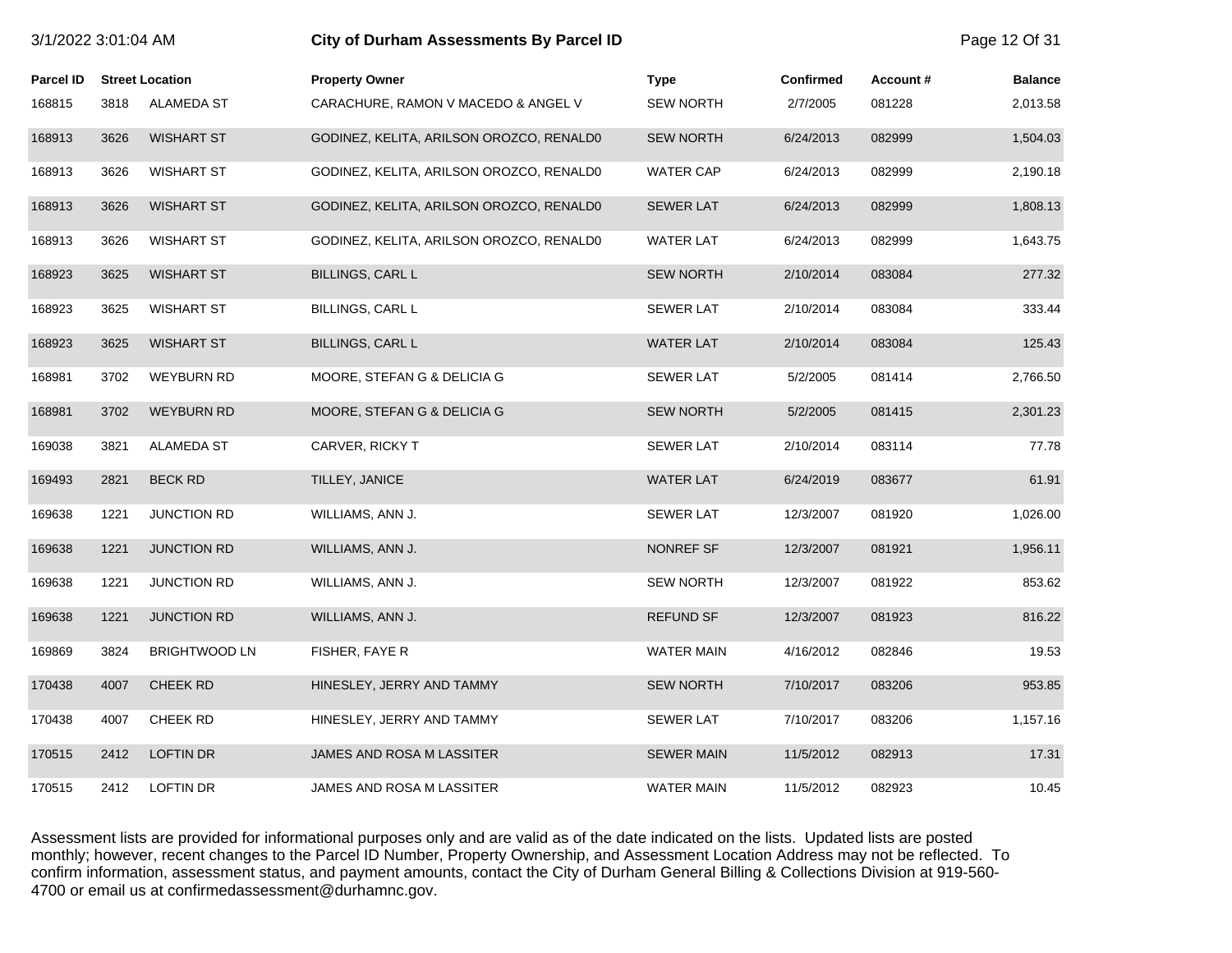# 3/1/2022 3:01:04 AM **City of Durham Assessments By Parcel ID** Page 13 Of 31

| Parcel ID |      | <b>Street Location</b> | <b>Property Owner</b>      | <b>Type</b>       | <b>Confirmed</b> | Account# | <b>Balance</b> |
|-----------|------|------------------------|----------------------------|-------------------|------------------|----------|----------------|
| 170523    | 2424 | <b>LOFTIN DR</b>       | JONES, TERESA F            | <b>SEWER MAIN</b> | 11/5/2012        | 082917   | 3,488.06       |
| 170523    | 2424 | LOFTIN DR              | JONES, TERESA F            | <b>WATER MAIN</b> | 11/5/2012        | 082927   | 2,105.99       |
| 170542    | 2417 | <b>LOFTIN DR</b>       | JORDAN, WILLIAM C JR       | <b>SEWER MAIN</b> | 11/5/2012        | 082921   | 22.26          |
| 170542    | 2417 | LOFTIN DR              | JORDAN, WILLIAM C JR       | <b>WATER MAIN</b> | 11/5/2012        | 082929   | 13.45          |
| 170553    | 3906 | CHEEK RD               | EVANS, LARRY FRANKLIN      | <b>SEWER LAT</b>  | 5/2/2005         | 081408   | 1,543.44       |
| 170553    | 3906 | CHEEK RD               | EVANS, LARRY FRANKLIN      | NONREF WF         | 5/2/2005         | 081409   | 666.75         |
| 170553    | 3906 | CHEEK RD               | EVANS, LARRY FRANKLIN      | <b>WATER CAP</b>  | 5/2/2005         | 081410   | 1,629.06       |
| 170553    | 3906 | <b>CHEEK RD</b>        | EVANS, LARRY FRANKLIN      | <b>SEW NORTH</b>  | 5/2/2005         | 081411   | 1,016.84       |
| 170553    | 3906 | <b>CHEEK RD</b>        | EVANS, LARRY FRANKLIN      | <b>REFUND WF</b>  | 5/2/2005         | 081426   | 1,111.25       |
| 170790    | 2566 | <b>BURTON RD</b>       | LADD, ROGER L & SANDRA B   | <b>WATER LAT</b>  | 8/4/2003         | 080825   | 411.09         |
| 170790    | 2566 | <b>BURTON RD</b>       | LADD, ROGER L & SANDRA B   | <b>SEWER LAT</b>  | 8/4/2003         | 080826   | 602.94         |
| 170790    | 2566 | <b>BURTON RD</b>       | LADD, ROGER L & SANDRA B   | NONREF WF         | 8/4/2003         | 080827   | 328.88         |
| 170790    | 2566 | <b>BURTON RD</b>       | LADD, ROGER L & SANDRA B   | <b>WATER CAP</b>  | 8/4/2003         | 080828   | 526.81         |
| 170790    | 2566 | <b>BURTON RD</b>       | LADD, ROGER L & SANDRA B   | <b>SEW NORTH</b>  | 8/4/2003         | 080829   | 501.60         |
| 170790    | 2566 | <b>BURTON RD</b>       | LADD, ROGER L AND SANDRA B | <b>REFUND WF</b>  | 8/4/2003         | 080820   | 548.13         |
| 170799    | 2571 | <b>CHADWICK PL</b>     | RAPPLEYEA, SCOTT RYAN      | <b>WATER LAT</b>  | 9/17/2007        | 081900   | 765.88         |
| 170799    | 2571 | <b>CHADWICK PL</b>     | RAPPLEYEA, SCOTT RYAN      | <b>SEWER LAT</b>  | 9/17/2007        | 081901   | 1,382.52       |
| 170799    | 2571 | <b>CHADWICK PL</b>     | RAPPLEYEA, SCOTT RYAN      | <b>WATER CAP</b>  | 9/17/2007        | 081902   | 1,603.55       |
| 170799    | 2571 | <b>CHADWICK PL</b>     | RAPPLEYEA, SCOTT RYAN      | <b>SEW NORTH</b>  | 9/17/2007        | 081903   | 1,005.59       |
| 171008    | 2722 | E GEER ST              | SEALS, SIDNEY W            | <b>SEWER LAT</b>  | 9/17/2007        | 081844   | 2,201.18       |
| 171008    | 2722 | E GEER ST              | SEALS, SIDNEY W            | NONREF SF         | 9/17/2007        | 081845   | 6,730.42       |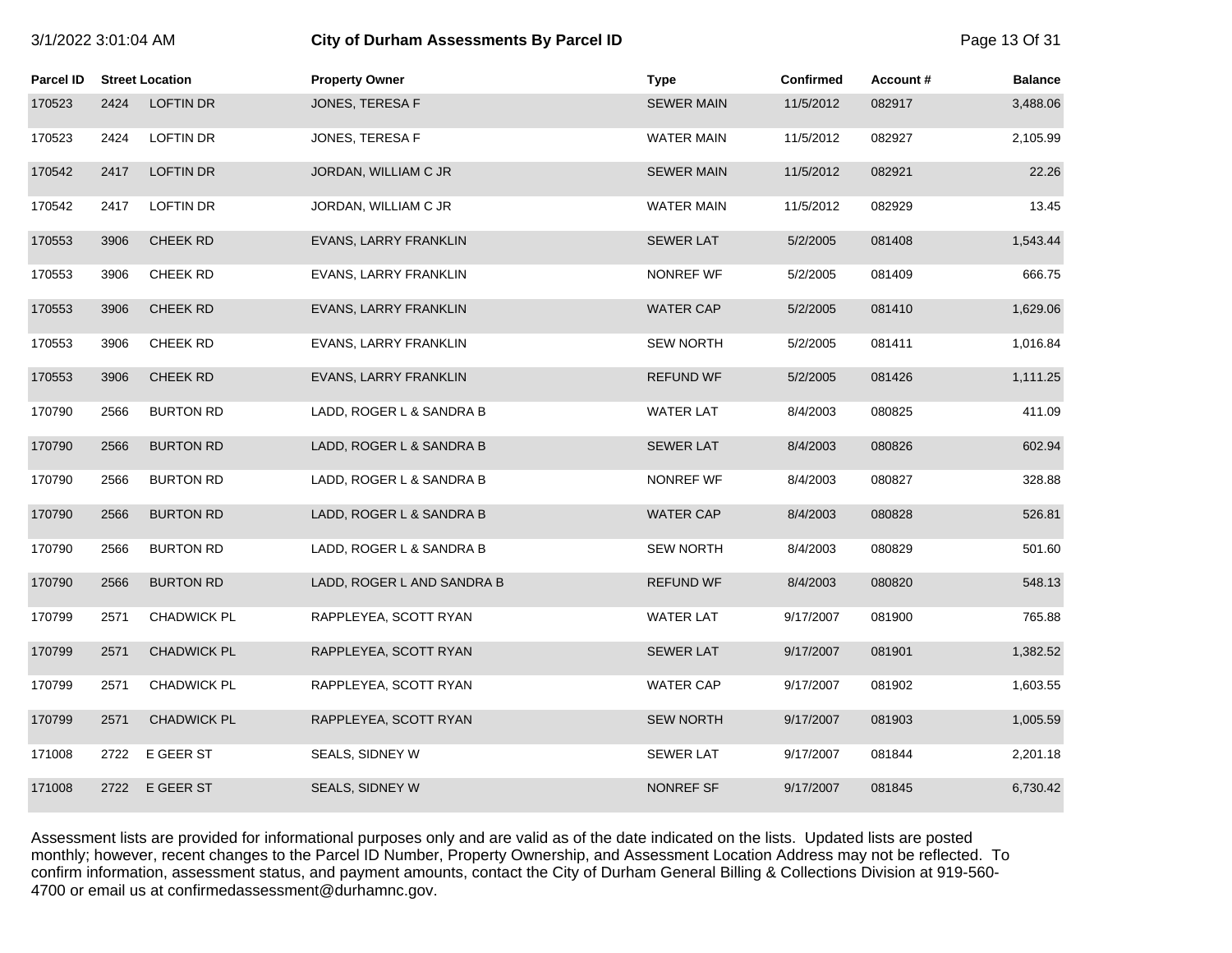| 3/1/2022 3:01:04 AM |      |                        | City of Durham Assessments By Parcel ID |                   |                  |          | Page 14 Of 31  |
|---------------------|------|------------------------|-----------------------------------------|-------------------|------------------|----------|----------------|
| <b>Parcel ID</b>    |      | <b>Street Location</b> | <b>Property Owner</b>                   | <b>Type</b>       | <b>Confirmed</b> | Account# | <b>Balance</b> |
| 171008              |      | 2722 E GEER ST         | SEALS, SIDNEY W                         | <b>SEW NORTH</b>  | 9/17/2007        | 081846   | 1,507.53       |
| 171008              | 2722 | E GEER ST              | SEALS, SIDNEY W                         | <b>REFUND SF</b>  | 9/17/2007        | 081847   | 2,812.70       |
| 171012              | 2710 | E GEER ST              | VANIE, DAVID                            | <b>WATER CAP</b>  | 6/24/2013        | 082996   | 1,136.59       |
| 171012              | 2710 | E GEER ST              | VANIE, DAVID                            | <b>WATER LAT</b>  | 6/24/2013        | 082996   | 1,338.89       |
| 171012              | 2710 | E GEER ST              | VANIE, DAVID                            | NONREF WF         | 6/24/2013        | 082996   | 6,921.88       |
| 171100              | 2711 | <b>COOKSBURY DR</b>    | OAKLEY, GERALD W AND SHARON W           | <b>SEWER LAT</b>  | 6/9/2014         | 083127   | 1,219.10       |
| 172056              | 205  | E ROCKWAY ST           | PERRY, ANTHONY                          | <b>SEWER MAIN</b> | 4/2/2001         | 079472   | 398.33         |
| 172056              | 205  | E ROCKWAY ST           | PERRY, ANTHONY                          | <b>SEWER LAT</b>  | 5/2/2005         | 081399   | 1,553.75       |
| 172056              | 205  | E ROCKWAY ST           | PERRY, ANTHONY                          | <b>SEWER ENO</b>  | 5/2/2005         | 081400   | 1,292.47       |
| 172063              | 208  | ROCKWAY ST             | PERRY, ANTHONY                          | <b>SEWER LAT</b>  | 5/2/2005         | 081403   | 1,553.75       |
| 172063              | 208  | ROCKWAY ST             | PERRY, ANTHONY                          | <b>SEWER ENO</b>  | 5/2/2005         | 081404   | 1,292.47       |
| 172381              | 4502 | DENFIELD ST            | <b>SALES, FREDERICK</b>                 | <b>WATER CAP</b>  | 9/17/2007        | 081878   | 321.56         |
| 174297              | 1345 | COLE MILL RD           | SMITH, CAROLINE                         | <b>WATER LAT</b>  | 6/9/2014         | 083118   | 466.38         |
| 175567              | 4810 | HILLSBOROUGH RD        | TIMBLIN, CAROL L                        | <b>SEWER MAIN</b> | 5/21/2012        | 082902   | 0.10           |
| 175569              | 4802 | HILLSBOROUGH RD        | <b>KENDRICK, DARRYL</b>                 | <b>WATER CAP</b>  | 1/22/2013        | 082974   | 303.03         |
| 176007              | 4305 | <b>BRACADA DR</b>      | HICKS, DONALD F & ETHEL W               | <b>SEWER LAT</b>  | 2/10/2014        | 083104   | 333.44         |
| 176308              | 134  | <b>FLEMING DR</b>      | THOMPSON, CONNIE                        | <b>WATER CAP</b>  | 6/24/2019        | 083680   | 1,573.90       |
| 176308              | 134  | <b>FLEMING DR</b>      | THOMPSON, CONNIE                        | <b>WATER LAT</b>  | 6/24/2019        | 083680   | 1,909.14       |
| 176978              | 4002 | FORRESTDALE DR         | VELKER, ARNOLD AND LOREDANA VELKER      | <b>WATER MAIN</b> | 9/3/2013         | 083066   | 87.14          |
| 176979              | 4004 | <b>FORRESTDALE DR</b>  | HAYES, BRANTLEY R SR                    | <b>WATER MAIN</b> | 9/3/2013         | 083065   | 549.61         |
| 176991              | 4009 | FORRESTDALE DR         | ROSS, RALPH N JR AND CAROLE C           | <b>WATER MAIN</b> | 9/3/2013         | 083053   | 549.61         |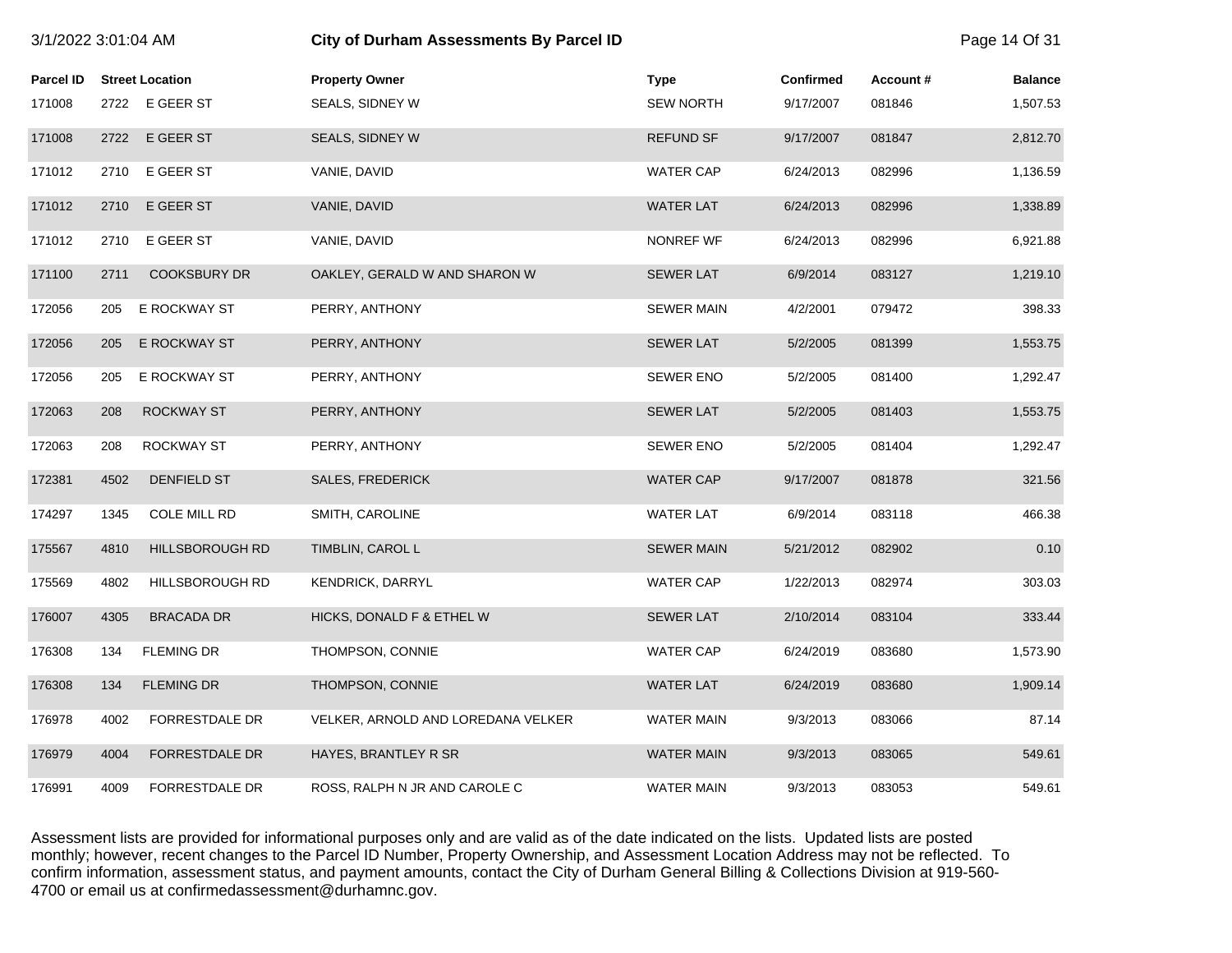|  | 3/1/2022 3:01:04 AM |
|--|---------------------|
|  |                     |

# **31/2022 3:01:02:02 City of Durham Assessments By Parcel ID <b>City of Durham Assessments By Parcel ID**

| Parcel ID |      | <b>Street Location</b>  | <b>Property Owner</b>          | <b>Type</b>       | <b>Confirmed</b> | Account# | <b>Balance</b> |
|-----------|------|-------------------------|--------------------------------|-------------------|------------------|----------|----------------|
| 177460    | 4021 | <b>CHAUCER DR</b>       | ENGLE, DEBORAH L               | <b>SEWER ENO</b>  | 6/20/2016        | 083185   | 1,028.39       |
| 177460    | 4021 | CHAUCER DR              | ENGLE, DEBORAH L               | <b>WATER CAP</b>  | 6/20/2016        | 083185   | 535.55         |
| 177460    | 4021 | <b>CHAUCER DR</b>       | ENGLE, DEBORAH L               | <b>SEWER LAT</b>  | 6/20/2016        | 083185   | 1,397.81       |
| 177460    | 4021 | <b>CHAUCER DR</b>       | ENGLE, DEBORAH L               | <b>WATER LAT</b>  | 6/20/2016        | 083185   | 998.44         |
| 177841    | 4601 | <b>WEST AVE</b>         | GONZALES, CELEO                | <b>SEWER ENO</b>  | 6/20/2016        | 083170   | 1,346.62       |
| 177841    | 4601 | <b>WEST AVE</b>         | GONZALES, CELEO                | <b>SEWER LAT</b>  | 6/20/2016        | 083170   | 1,986.25       |
| 177854    | 710  | <b>SHAY DR</b>          | LONG, PRIMER & SHIRLEY         | <b>WATER LAT</b>  | 4/7/2003         | 080652   | 1,068.62       |
| 177854    | 710  | SHAY DR                 | LONG, PRIMER & SHIRLEY         | <b>WATER CAP</b>  | 4/7/2003         | 080653   | 1,289.87       |
| 177854    | 710  | <b>SHAY DR</b>          | LONG, PRIMER AND SHIRLEY J     | <b>SEWER LAT</b>  | 9/18/2006        | 081719   | 2,355.85       |
| 177854    | 710  | SHAY DR                 | LONG, PRIMER AND SHIRLEY J     | <b>SEWER ENO</b>  | 9/18/2006        | 081720   | 2,191.43       |
| 177857    | 707  | <b>HEBRON RD</b>        | BRYANT-CUMMINGS, ISAIAH        | <b>REFUND WF</b>  | 9/19/2011        | 082709   | 3.73           |
| 177887    | 814  | <b>JUSTICE ST</b>       | PERRY, ANTHONY                 | <b>WATER LAT</b>  | 9/7/2004         | 080964   | 847.50         |
| 177887    | 814  | <b>JUSTICE ST</b>       | PERRY, ANTHONY                 | <b>SEWER LAT</b>  | 9/7/2004         | 080965   | 1,243.00       |
| 177887    | 814  | <b>JUSTICE ST</b>       | PERRY, ANTHONY                 | <b>WATER CAP</b>  | 9/7/2004         | 080966   | 1,085.98       |
| 177887    | 814  | <b>JUSTICE ST</b>       | PERRY, ANTHONY                 | <b>SEWER ENO</b>  | 9/7/2004         | 080967   | 1,034.00       |
| 177943    | 819  | SHAY DR                 | FRENCH, SANDRA                 | <b>WATER CAP</b>  | 6/20/2016        | 083193   | 63.65          |
| 177943    | 819  | <b>SHAY DR</b>          | FRENCH, SANDRA                 | <b>WATER LAT</b>  | 6/20/2016        | 083193   | 774.43         |
| 179316    | 7714 | MASSEY CHAPEL RD        | BOYD, CARLOS O AND MARY E      | <b>WATER MAIN</b> | 4/18/2005        | 081324   | 2,140.80       |
| 179316    | 7714 | <b>MASSEY CHAPEL RD</b> | BOYD, CARLOS O AND MARY E      | <b>WATER LAT</b>  | 9/18/2006        | 081689   | 1,186.74       |
| 179316    | 7714 | MASSEY CHAPEL RD        | BOYD, CARLOS O AND MARY E      | <b>WATER CAP</b>  | 9/18/2006        | 081690   | 1,928.73       |
| 179379    | 7419 | ABRON DR                | STURDIVANT, WALTER AND DERRELL | <b>WATER MAIN</b> | 4/18/2005        | 081369   | 286.88         |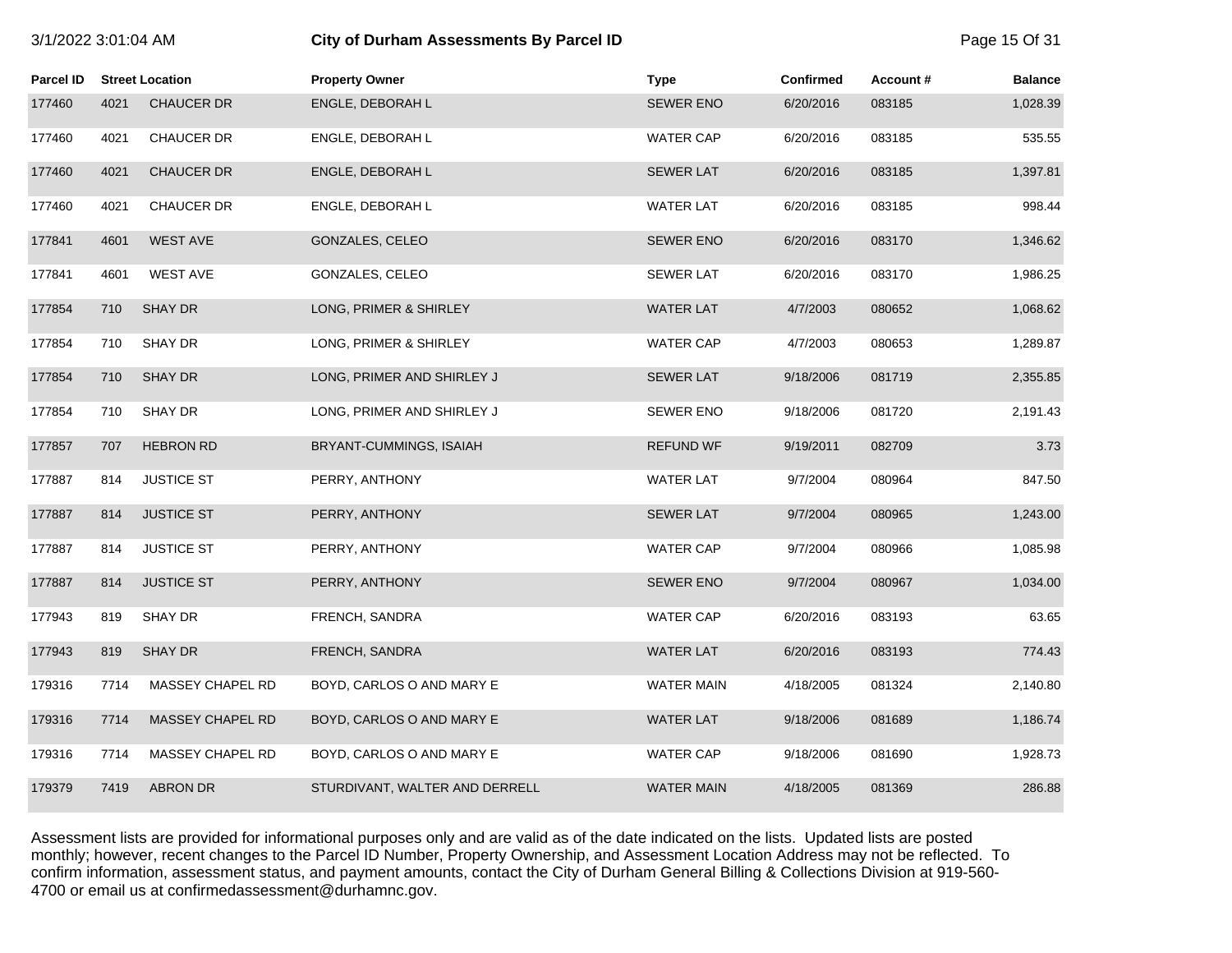| 3/1/2022 3:01:04 AM |      |                        | City of Durham Assessments By Parcel ID |                   |                  |          | Page 16 Of 31  |
|---------------------|------|------------------------|-----------------------------------------|-------------------|------------------|----------|----------------|
| <b>Parcel ID</b>    |      | <b>Street Location</b> | <b>Property Owner</b>                   | <b>Type</b>       | <b>Confirmed</b> | Account# | <b>Balance</b> |
| 180960              | 504  | WANDA RIDGE DR         | TALLEY, ROBERT L. AND FELICIA B.        | <b>WATER LAT</b>  | 6/2/2008         | 082119   | 523.83         |
| 180960              | 504  | WANDA RIDGE DR         | TALLEY, ROBERT L. AND FELICIA B.        | <b>WATER CAP</b>  | 6/2/2008         | 082120   | 851.44         |
| 182327              | 1804 | <b>GRADY DR</b>        | THORNTON, OTIS                          | <b>SEWER LAT</b>  | 7/10/2017        | 083195   | 2,931.63       |
| 182328              | 1800 | <b>GRADY DR</b>        | L.F.R. & K., PARTNERSHIP                | <b>SEWER LAT</b>  | 2/18/2008        | 081933   | 2,160.81       |
| 182328              | 1800 | <b>GRADY DR</b>        | L.F.R. & K., PARTNERSHIP                | <b>SEWER ENO</b>  | 2/18/2008        | 081934   | 1,672.45       |
| 182372              | 4816 | NORTHBURY CIR          | FREY, MARIA III                         | <b>WATER CAP</b>  | 6/25/2018        | 083671   | 970.10         |
| 182372              | 4816 | NORTHBURY CIR          | FREY, MARIA III                         | <b>WATER LAT</b>  | 6/25/2018        | 083671   | 804.01         |
| 182442              | 1732 | <b>HIDEAWAY LN</b>     | CHAPPELL, GAIL S                        | <b>WATER MAIN</b> | 3/5/2012         | 082762   | 1,152.43       |
| 182899              | 5105 | GATEWOOD DR            | DILLARD, JR, LUMMIE A AND MARGARET Y    | <b>WATER MAIN</b> | 3/21/2005        | 081278   | 4,060.62       |
| 183017              | 5106 | LONG LEAF DR           | VINSON, THERESA M.                      | <b>WATER MAIN</b> | 3/19/2007        | 081757   | 2,373.49       |
| 183573              | 210  | <b>TWIN OAKS DR</b>    | MYERS, ALLEN D JR & PATTI               | <b>SEWER ENO</b>  | 2/7/2005         | 081209   | 541.91         |
| 183634              | 135  | <b>PLANTATION DR</b>   | STONE, SUZANNE L                        | <b>WATER LAT</b>  | 2/20/2006        | 081659   | 496.42         |
| 183634              | 135  | PLANTATION DR          | STONE, SUZANNE L                        | <b>WATER CAP</b>  | 2/20/2006        | 081660   | 811.66         |
| 183687              | 316  | <b>CHERYL AVE</b>      | PERRY, THOMASINE                        | <b>WATER CAP</b>  | 6/24/2019        | 083678   | 1,573.90       |
| 183687              | 316  | CHERYL AVE             | PERRY, THOMASINE                        | <b>WATER LAT</b>  | 6/24/2019        | 083678   | 1,909.14       |
| 184399              | 5326 | <b>VENTURA DR</b>      | FEDERAL NATIONAL MORTGAGE ASSOCIATION   | <b>SEWER LAT</b>  | 9/17/2007        | 081863   | 2,535.50       |
| 184399              | 5326 | <b>VENTURA DR</b>      | FEDERAL NATIONAL MORTGAGE ASSOCIATION   | <b>SEWER ENO</b>  | 9/17/2007        | 081864   | 2,109.08       |
| 184437              | 2001 | <b>BAYLEAF DR</b>      | RIDDLE, WILLIAM B AND REBECCA C         | <b>SEWER ENO</b>  | 7/10/2017        | 083224   | 439.61         |
| 184437              | 2001 | <b>BAYLEAF DR</b>      | RIDDLE, WILLIAM B AND REBECCA C         | <b>SEWER LAT</b>  | 7/10/2017        | 083224   | 3,500.02       |
| 184506              | 5638 | <b>FALKIRK DR</b>      | LATTA, DON                              | <b>WATER LAT</b>  | 2/10/2014        | 083102   | 303.13         |
| 185592              | 224  | <b>GOODWIN RD</b>      | BM BULL INVESETMENT PROPERTIES          | <b>WATER CAP</b>  | 6/25/2018        | 083673   | 2,077.34       |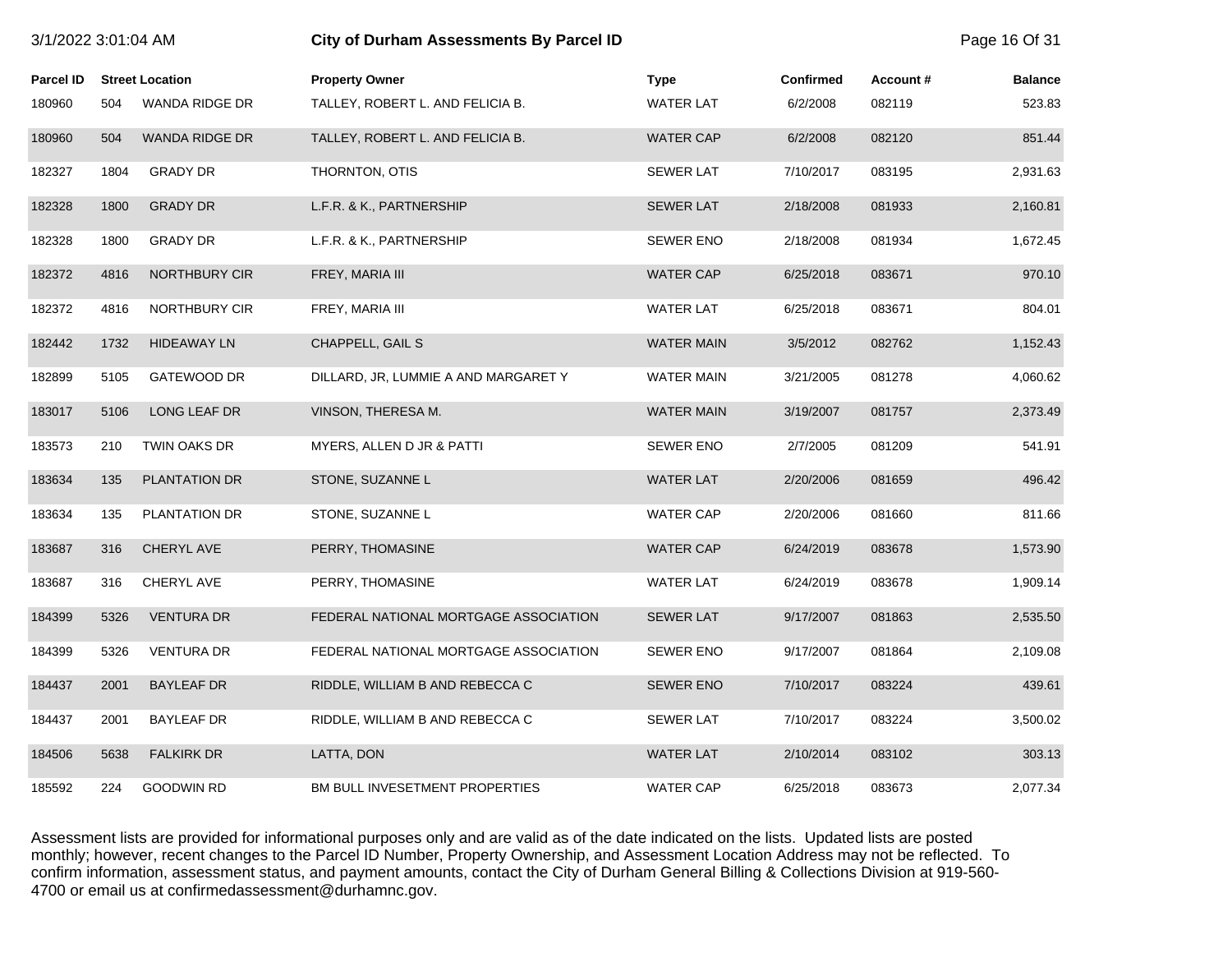| 3/1/2022 3:01:04 AM |      |                        | City of Durham Assessments By Parcel ID |                   |                  |          | Page 17 Of 31  |
|---------------------|------|------------------------|-----------------------------------------|-------------------|------------------|----------|----------------|
| <b>Parcel ID</b>    |      | <b>Street Location</b> | <b>Property Owner</b>                   | <b>Type</b>       | <b>Confirmed</b> | Account# | <b>Balance</b> |
| 185592              | 224  | <b>GOODWIN RD</b>      | BM BULL INVESETMENT PROPERTIES          | <b>WATER LAT</b>  | 6/25/2018        | 083673   | 1,749.93       |
| 186698              | 5808 | RIDGEVIEW RD           | KING, CHRISTOPHER N AND VICKIE          | <b>WATER MAIN</b> | 1/18/2005        | 081163   | 168.00         |
| 187048              | 6921 | <b>RUSSELL RD</b>      | DUKE, DONALD L                          | <b>WATER LAT</b>  | 5/6/2002         | 080422   | 209.06         |
| 187048              | 6921 | RUSSELL RD             | DUKE, DONALD L                          | <b>NONREF WF</b>  | 5/6/2002         | 080423   | 234.15         |
| 187048              | 6921 | <b>RUSSELL RD</b>      | DUKE, DONALD L                          | <b>WATER CAP</b>  | 5/6/2002         | 080424   | 230.81         |
| 187048              | 6921 | <b>RUSSELL RD</b>      | DUKE, DONALD L                          | <b>REFUND WF</b>  | 5/6/2002         | 080425   | 390.25         |
| 193555              | 629  | <b>CONOVER RD</b>      | MFW INVESTMENTS LLC                     | <b>STR COMP</b>   | 11/20/2017       | 083354   | 800.00         |
| 195458              | 2742 | E MAIN ST              | GREATER EMMANUEL TEMPLE OF GRACE        | CURB, GT, PV      | 6/4/2012         | 082791   | 17,301.96      |
| 197637              | 3131 | ROWENA AVE             | MICOLE ENTERPRISES, LLC                 | <b>SEWER MAIN</b> | 9/18/2006        | 081527   | 257.09         |
| 197788              | 3553 | WAKE FOREST HWY        | TRIANGLE GREENWAYS COUNCIL              | <b>STR COMP</b>   | 11/20/2017       | 083650   | 800.00         |
| 199738              | 717  | <b>BELGREEN RD</b>     | FOZARD, YASMIN M.                       | <b>WATER LAT</b>  | 9/17/2007        | 081887   | 331.55         |
| 199738              | 717  | <b>BELGREEN RD</b>     | FOZARD, YASMIN M.                       | <b>WATER CAP</b>  | 9/17/2007        | 081889   | 1,510.30       |
| 199738              | 717  | <b>BELGREEN RD</b>     | MCCALL, WILLIE A.                       | CURB, GT, PV      | 1/19/2010        | 082340   | 4,091.94       |
| 199738              | 717  | <b>BELGREEN RD</b>     | MCCALL, WILLIE A.                       | <b>WATER LAT</b>  | 1/19/2010        | 082366   | 1,004.62       |
| 199738              | 717  | <b>BELGREEN RD</b>     | MCCALL, WILLIE A.                       | <b>SEWER LAT</b>  | 1/19/2010        | 082367   | 1,878.47       |
| 201420              | 904  | <b>OBSIDIAN WAY</b>    | GEMECHU, MESKEREM                       | <b>STR COMP</b>   | 11/20/2017       | 083465   | 640.00         |
| 201421              | 906  | <b>OBSIDIAN WAY</b>    | BELLEBNA, IBRAHIM B                     | <b>STR COMP</b>   | 11/20/2017       | 083467   | 720.00         |
| 201423              | 910  | <b>OBSIDIAN WAY</b>    | RUIZ ESPARZA, SARANYA                   | STR COMP          | 11/20/2017       | 083471   | 640.00         |
| 201424              | 912  | <b>OBSIDIAN WAY</b>    | KAYEE, DANIEL                           | <b>STR COMP</b>   | 11/20/2017       | 083473   | 800.00         |
| 201428              | 920  | <b>OBSIDIAN WAY</b>    | HERNANDEZ, ELIAS                        | <b>STR COMP</b>   | 11/20/2017       | 083481   | 640.00         |
| 201429              | 922  | <b>OBSIDIAN WAY</b>    | SMITH, MELDA                            | <b>STR COMP</b>   | 11/20/2017       | 083483   | 800.00         |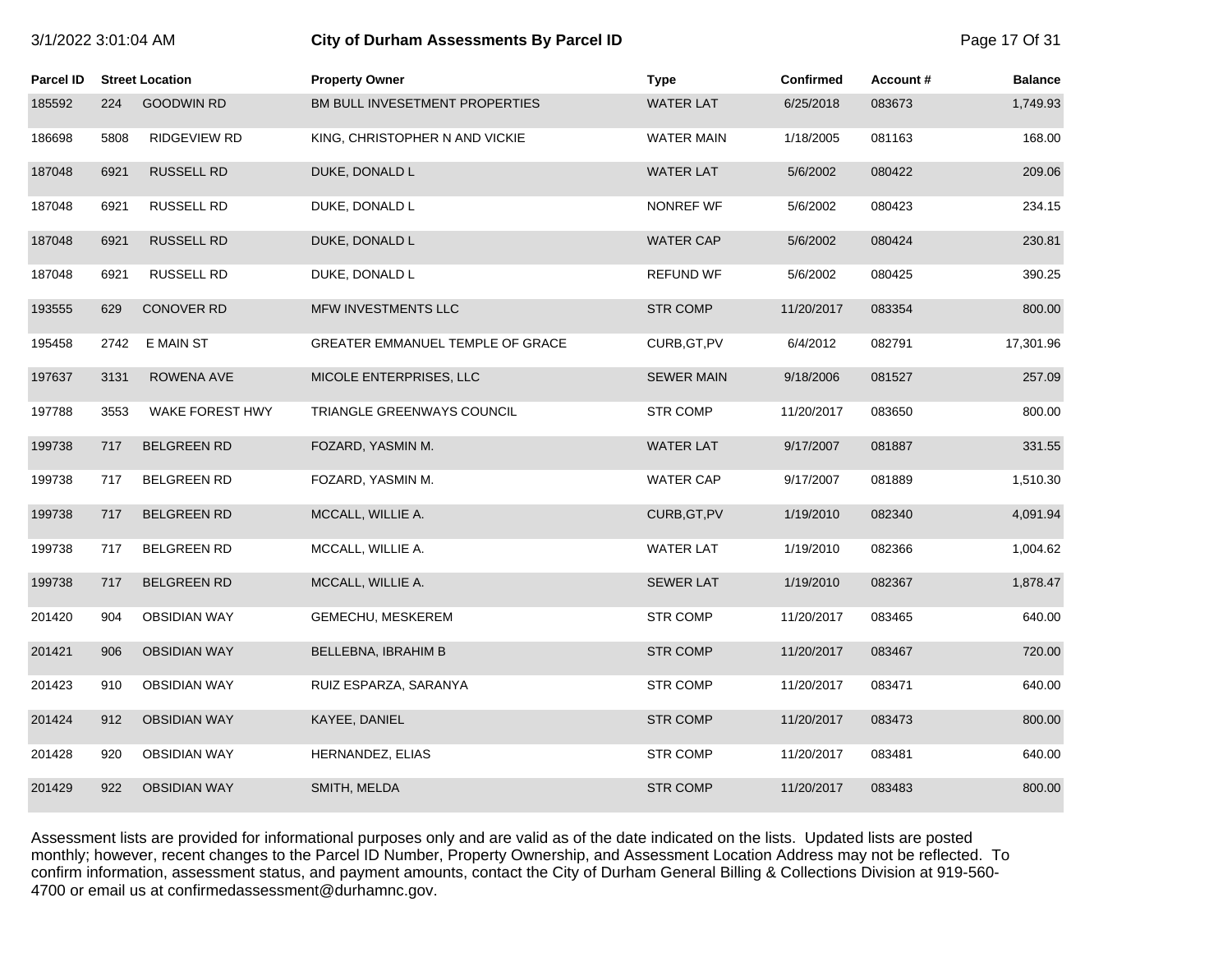| 3/1/2022 3:01:04 AM |      |                        | <b>City of Durham Assessments By Parcel ID</b> |                 |                  |          | Page 18 Of 31  |
|---------------------|------|------------------------|------------------------------------------------|-----------------|------------------|----------|----------------|
| <b>Parcel ID</b>    |      | <b>Street Location</b> | <b>Property Owner</b>                          | <b>Type</b>     | <b>Confirmed</b> | Account# | <b>Balance</b> |
| 201430              | 924  | <b>OBSIDIAN WAY</b>    | CALDWELL, TERA                                 | <b>STR COMP</b> | 11/20/2017       | 083485   | 640.00         |
| 201432              | 926  | <b>OBSIDIAN WAY</b>    | <b>STONEHILL ESTATES</b>                       | <b>STR COMP</b> | 11/20/2017       | 083487   | 480.00         |
| 201433              | 925  | <b>OBSIDIAN WAY</b>    | AMH 2015-2 BORROWER, LLC                       | <b>STR COMP</b> | 11/20/2017       | 083486   | 640.00         |
| 201434              | 923  | <b>OBSIDIAN WAY</b>    | ROBERTSON, ELIJAH                              | <b>STR COMP</b> | 11/20/2017       | 083484   | 800.00         |
| 201435              | 921  | <b>OBSIDIAN WAY</b>    | KITHCART, JAMES W                              | <b>STR COMP</b> | 11/20/2017       | 083482   | 640.00         |
| 201436              | 919  | <b>OBSIDIAN WAY</b>    | OPPY, TURNER B                                 | <b>STR COMP</b> | 11/20/2017       | 083480   | 640.00         |
| 201437              | 917  | <b>OBSIDIAN WAY</b>    | DAVIS, NATASHA                                 | <b>STR COMP</b> | 11/20/2017       | 083478   | 640.00         |
| 201438              | 915  | <b>OBSIDIAN WAY</b>    | GRAY, GLENDA                                   | <b>STR COMP</b> | 11/20/2017       | 083476   | 800.00         |
| 201439              | 913  | <b>OBSIDIAN WAY</b>    | ROUNTREE, CHENITA                              | <b>STR COMP</b> | 11/20/2017       | 083474   | 640.00         |
| 201441              | 909  | <b>OBSIDIAN WAY</b>    | CAIN, REGINA                                   | <b>STR COMP</b> | 11/20/2017       | 083470   | 800.00         |
| 201443              | 905  | <b>OBSIDIAN WAY</b>    | DAVIES, JIMMY J                                | <b>STR COMP</b> | 11/20/2017       | 083466   | 800.00         |
| 201444              | 903  | <b>OBSIDIAN WAY</b>    | MARTIN, LOLA                                   | <b>STR COMP</b> | 11/20/2017       | 083464   | 720.00         |
| 201445              | 812  | <b>OBSIDIAN WAY</b>    | STONEHILL ESTATES                              | <b>STR COMP</b> | 11/20/2017       | 083463   | 320.00         |
| 201447              | 3606 | <b>TURQUOISE DR</b>    | <b>KEYS, SHIRLEY</b>                           | <b>STR COMP</b> | 11/20/2017       | 083492   | 640.00         |
| 201449              | 3614 | TURQUOISE DR           | HAMLIN, MONICA B                               | <b>STR COMP</b> | 11/20/2017       | 083498   | 800.00         |
| 201450              | 3616 | <b>TURQUOISE DR</b>    | <b>FULLER, DELORIES</b>                        | <b>STR COMP</b> | 11/20/2017       | 083500   | 720.00         |
| 201452              | 3615 | <b>TURQUOISE DR</b>    | CRENDAL, KERRENDA                              | <b>STR COMP</b> | 11/20/2017       | 083499   | 640.00         |
| 201455              | 3609 | <b>TURQUOISE DR</b>    | HILL, MINE N                                   | <b>STR COMP</b> | 11/20/2017       | 083494   | 640.00         |
| 201456              | 3607 | <b>TURQUOISE DR</b>    | FLETCHER, CHARLES H                            | <b>STR COMP</b> | 11/20/2017       | 083493   | 800.00         |
| 201457              | 3605 | <b>TURQUOISE DR</b>    | ABDULLAH, ADID F                               | <b>STR COMP</b> | 11/20/2017       | 083491   | 680.00         |
| 201458              | 3601 | <b>TURQUOISE DR</b>    | POOLE, JOANNE                                  | <b>STR COMP</b> | 11/20/2017       | 083488   | 640.00         |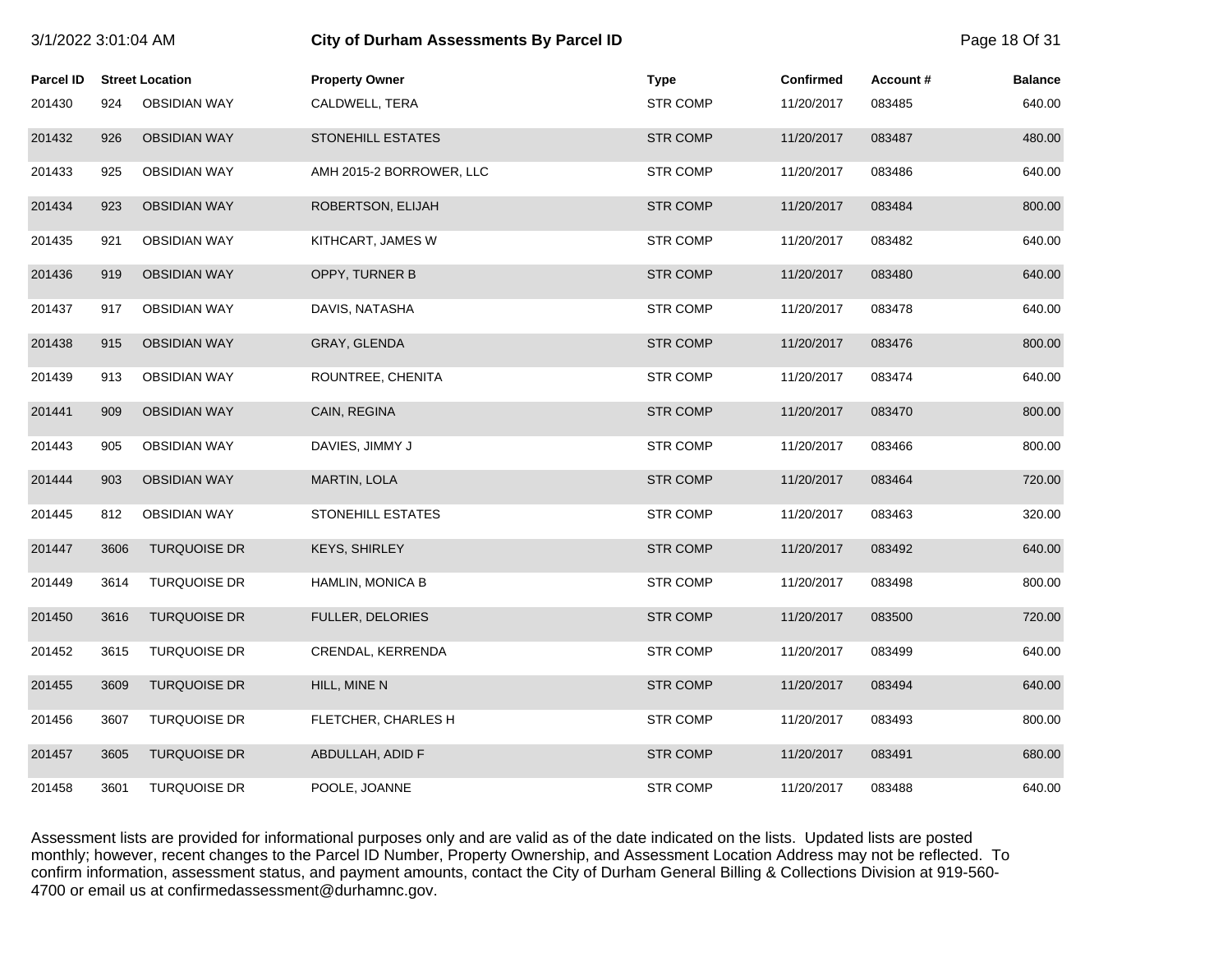# 3/1/2022 3:01:04 AM **City of Durham Assessments By Parcel ID** Page 19 Of 31

| Parcel ID |      | <b>Street Location</b> | <b>Property Owner</b>    | <b>Type</b>     | Confirmed  | Account# | <b>Balance</b> |
|-----------|------|------------------------|--------------------------|-----------------|------------|----------|----------------|
| 201459    | 3603 | <b>TURQUOISE DR</b>    | <b>STONEHILL ESTATES</b> | <b>STR COMP</b> | 11/20/2017 | 083490   | 480.00         |
| 201461    | 3702 | <b>TURQUOISE DR</b>    | PERRUSQUIA, JERRY        | <b>STR COMP</b> | 11/20/2017 | 083506   | 800.00         |
| 201462    | 3704 | <b>TURQUOISE DR</b>    | JOHNSON, MICHAEL         | <b>STR COMP</b> | 11/20/2017 | 083508   | 640.00         |
| 201465    | 3709 | <b>TURQUOISE DR</b>    | AMH 2015-2 BORROWER, LLC | <b>STR COMP</b> | 11/20/2017 | 083513   | 640.00         |
| 201467    | 3705 | <b>TURQUOISE DR</b>    | JEFFERSON, NORMA J       | <b>STR COMP</b> | 11/20/2017 | 083509   | 640.00         |
| 201468    | 3703 | <b>TURQUOISE DR</b>    | LEMAY MOSES JR TRUSTEE   | <b>STR COMP</b> | 11/20/2017 | 083507   | 640.00         |
| 201469    | 3701 | <b>TURQUOISE DR</b>    | WAGNER, SABRINA          | <b>STR COMP</b> | 11/20/2017 | 083505   | 560.00         |
| 201471    | 3621 | <b>TURQUOISE DR</b>    | STONEHILL ESTATES        | <b>STR COMP</b> | 11/20/2017 | 083504   | 480.00         |
| 201638    | 805  | <b>QUARTZ DR</b>       | STONEHILL ESTATES        | <b>STR COMP</b> | 11/20/2017 | 083514   | 480.00         |
| 201805    | 508  | <b>HILLVIEW DR</b>     | MARSHALL, SEAN           | <b>STR COMP</b> | 11/20/2017 | 083289   | 800.00         |
| 201806    | 509  | <b>HILLVIEW DR</b>     | ARMSTON, RODNEY          | <b>STR COMP</b> | 11/20/2017 | 083290   | 800.00         |
| 202418    | 741  | <b>OBSIDIAN WAY</b>    | SHILL, CHRISTOPHER       | <b>STR COMP</b> | 11/20/2017 | 083554   | 640.00         |
| 202419    | 739  | <b>OBSIDIAN WAY</b>    | HALL, TIM                | <b>STR COMP</b> | 11/20/2017 | 083552   | 800.00         |
| 202420    | 737  | <b>OBSIDIAN WAY</b>    | CHERRY, STEPHANIE A      | <b>STR COMP</b> | 11/20/2017 | 083550   | 640.00         |
| 202421    | 735  | <b>OBSIDIAN WAY</b>    | GOLDER, GENEVA           | <b>STR COMP</b> | 11/20/2017 | 083548   | 560.00         |
| 202422    | 733  | <b>OBSIDIAN WAY</b>    | ALI, MUHAMMAD            | <b>STR COMP</b> | 11/20/2017 | 083546   | 720.00         |
| 202424    | 729  | <b>OBSIDIAN WAY</b>    | CONYERS, ROSEMOND        | <b>STR COMP</b> | 11/20/2017 | 083542   | 560.00         |
| 202425    | 727  | <b>OBSIDIAN WAY</b>    | WATKINS, ANTHONY         | <b>STR COMP</b> | 11/20/2017 | 083540   | 200.00         |
| 202426    | 725  | <b>OBSIDIAN WAY</b>    | EASON, ETHEL N           | <b>STR COMP</b> | 11/20/2017 | 083538   | 800.00         |
| 202427    | 723  | <b>OBSIDIAN WAY</b>    | KAPRAL, GARY J           | <b>STR COMP</b> | 11/20/2017 | 083536   | 560.00         |
| 202428    | 721  | <b>OBSIDIAN WAY</b>    | BRADY, MARILYN           | <b>STR COMP</b> | 11/20/2017 | 083534   | 640.00         |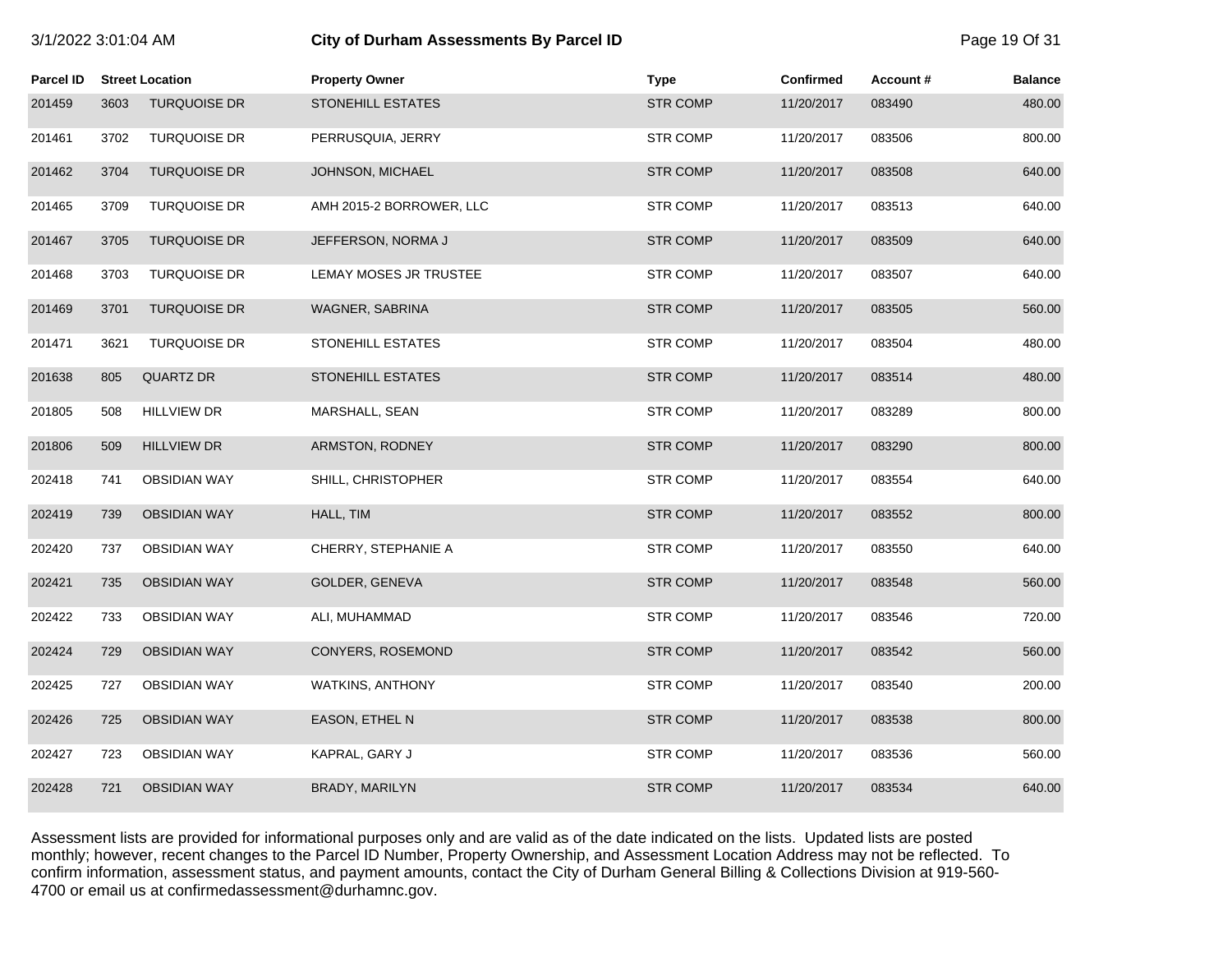| 3/1/2022 3:01:04 AM |                |                        | City of Durham Assessments By Parcel ID |                 |            |          | Page 20 Of 31  |
|---------------------|----------------|------------------------|-----------------------------------------|-----------------|------------|----------|----------------|
| <b>Parcel ID</b>    |                | <b>Street Location</b> | <b>Property Owner</b>                   | <b>Type</b>     | Confirmed  | Account# | <b>Balance</b> |
| 202429              | 719            | <b>OBSIDIAN WAY</b>    | AFIFI, OSAMA                            | <b>STR COMP</b> | 11/20/2017 | 083532   | 640.00         |
| 202430              | 718            | <b>OBSIDIAN WAY</b>    | BUCCAFUFCO, ADAM N                      | <b>STR COMP</b> | 11/20/2017 | 083531   | 640.00         |
| 202431              | 720            | <b>OBSIDIAN WAY</b>    | JONES, DANA                             | <b>STR COMP</b> | 11/20/2017 | 083533   | 800.00         |
| 202432              | 722            | <b>OBSIDIAN WAY</b>    | RUSS, ROSA L                            | <b>STR COMP</b> | 11/20/2017 | 083535   | 640.00         |
| 202435              | 728            | <b>OBSIDIAN WAY</b>    | CLICK, MONICA                           | <b>STR COMP</b> | 11/20/2017 | 083541   | 800.00         |
| 202437              | 732            | <b>OBSIDIAN WAY</b>    | HILL, TAMARA                            | <b>STR COMP</b> | 11/20/2017 | 083545   | 720.00         |
| 202438              | 734            | <b>OBSIDIAN WAY</b>    | BHARGAVA, DEEPIKA                       | <b>STR COMP</b> | 11/20/2017 | 083547   | 720.00         |
| 202439              | 736            | <b>OBSIDIAN WAY</b>    | ESPINOZA, JOEL                          | <b>STR COMP</b> | 11/20/2017 | 083549   | 720.00         |
| 202441              | 740            | <b>OBSIDIAN WAY</b>    | APONTE, STACY V                         | <b>STR COMP</b> | 11/20/2017 | 083553   | 300.00         |
| 202442              | 743            | <b>OBSIDIAN WAY</b>    | <b>STONEHILL ESTATES</b>                | <b>STR COMP</b> | 11/20/2017 | 083555   | 480.00         |
| 202445              | 715            | <b>OBSIDIAN WAY</b>    | ABDELATIF, MOHAMAD                      | <b>STR COMP</b> | 11/20/2017 | 083528   | 640.00         |
| 202448              | 707            | <b>OBSIDIAN WAY</b>    | SIMPSON MCKOY, KIMBERLY                 | <b>STR COMP</b> | 11/20/2017 | 083521   | 800.00         |
| 202449              | 705            | <b>OBSIDIAN WAY</b>    | HARRIS, FELICIA                         | <b>STR COMP</b> | 11/20/2017 | 083519   | 640.00         |
| 202451              | $\overline{4}$ | <b>OLIVENE DR</b>      | DOLES, ROBIN                            | <b>STR COMP</b> | 11/20/2017 | 083558   | 640.00         |
| 202452              | 6              | <b>OLIVENE DR</b>      | BAKER, ERIC M                           | <b>STR COMP</b> | 11/20/2017 | 083560   | 640.00         |
| 202453              | $\mathbf{1}$   | <b>OLIVENE DR</b>      | BERRYMAN, TANNEIKA                      | <b>STR COMP</b> | 11/20/2017 | 083556   | 640.00         |
| 202454              | 606            | <b>OBSIDIAN WAY</b>    | MOORE, GWENDOLYN                        | <b>STR COMP</b> | 11/20/2017 | 083515   | 720.00         |
| 202455              | 702            | <b>OBSIDIAN WAY</b>    | ABRAM, WALTER                           | <b>STR COMP</b> | 11/20/2017 | 083517   | 640.00         |
| 202457              | 706            | <b>OBSIDIAN WAY</b>    | RUDE, NATALYA A                         | <b>STR COMP</b> | 11/20/2017 | 083520   | 640.00         |
| 202458              | 708            | <b>OBSIDIAN WAY</b>    | PERRY, CHAD                             | <b>STR COMP</b> | 11/20/2017 | 083522   | 480.00         |
| 202460              | 712            | <b>OBSIDIAN WAY</b>    | <b>BELL, JAMISE</b>                     | <b>STR COMP</b> | 11/20/2017 | 083526   | 560.00         |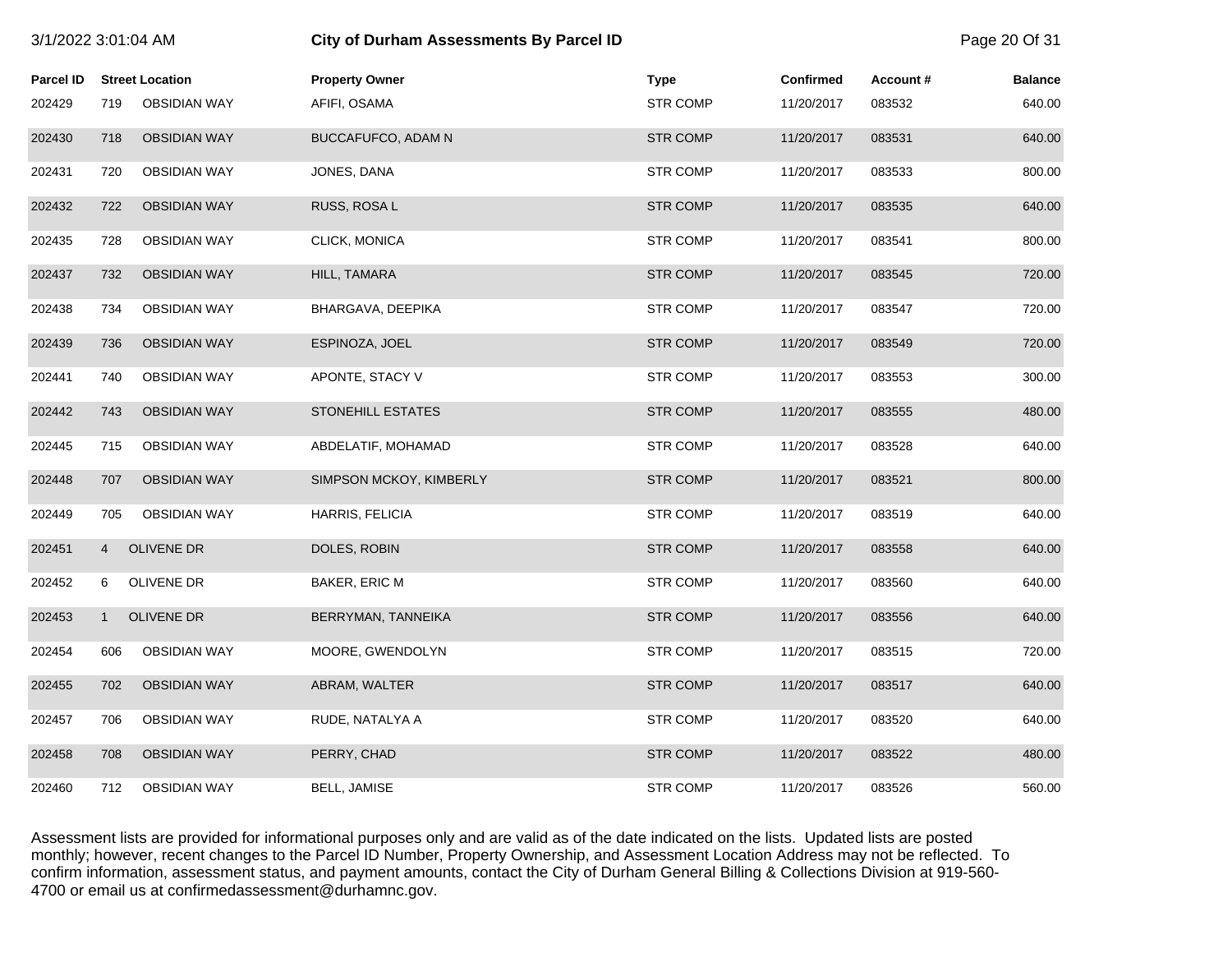|           |                |                        | ony or Burnam Assessments By Fareer in |                   |                  |          | $1$ ugu $21$ UI UI |
|-----------|----------------|------------------------|----------------------------------------|-------------------|------------------|----------|--------------------|
| Parcel ID |                | <b>Street Location</b> | <b>Property Owner</b>                  | <b>Type</b>       | <b>Confirmed</b> | Account# | <b>Balance</b>     |
| 202461    | 714            | <b>OBSIDIAN WAY</b>    | IH3 PROPERTY NORTH CAROLINA, LP        | <b>STR COMP</b>   | 11/20/2017       | 083527   | 640.00             |
| 202463    | 608            | <b>OBSIDIAN WAY</b>    | STONEHILL ESTATES                      | STR COMP          | 11/20/2017       | 083516   | 480.00             |
| 202464    | 8              | OLIVENE DR             | PRISCO, MARIA                          | <b>STR COMP</b>   | 11/20/2017       | 083562   | 640.00             |
| 202465    | 10             | OLIVENE DR             | WILLIAMS, JEROME                       | <b>STR COMP</b>   | 11/20/2017       | 083564   | 640.00             |
| 202469    | 19             | OLIVENE DR             | BOURNE, NZINGA                         | <b>STR COMP</b>   | 11/20/2017       | 083570   | 720.00             |
| 202470    | 17             | OLIVENE DR             | MARTINEZ, JOSE M                       | <b>STR COMP</b>   | 11/20/2017       | 083569   | 640.00             |
| 202471    | 15             | OLIVENE DR             | ORTIZ MURCIA, LUIS A                   | <b>STR COMP</b>   | 11/20/2017       | 083568   | 640.00             |
| 202473    | 11             | OLIVENE DR             | <b>BOBBITT, MICHAEL J</b>              | <b>STR COMP</b>   | 11/20/2017       | 083565   | 800.00             |
| 202474    | 9              | OLIVENE DR             | JOHNSON, RICHARD                       | <b>STR COMP</b>   | 11/20/2017       | 083563   | 720.00             |
| 202475    | $\mathbf{7}$   | OLIVENE DR             | JACKSON, JANELLE                       | <b>STR COMP</b>   | 11/20/2017       | 083561   | 800.00             |
| 202477    | 3              | OLIVENE DR             | MCMILLIAN, MYISHANKA                   | <b>STR COMP</b>   | 11/20/2017       | 083557   | 800.00             |
| 202606    | 3211           | ROWENA AVE             | MOORE, MILTON                          | <b>SEWER MAIN</b> | 9/18/2006        | 081518   | 1,991.01           |
| 202610    | 3201           | ROWENA AVE             | MOORE, MILTON                          | <b>SEWER MAIN</b> | 9/18/2006        | 081523   | 257.09             |
| 204141    | 506            | <b>HILLVIEW DR</b>     | WARE, DERRICK E                        | <b>STR COMP</b>   | 11/20/2017       | 083287   | 640.00             |
| 204142    | 504            | <b>HILLVIEW DR</b>     | SMITH, CHRISTINE                       | <b>STR COMP</b>   | 11/20/2017       | 083286   | 640.00             |
| 204144    | 416            | <b>HILLVIEW DR</b>     | <b>BAKHSHI, RANBIR</b>                 | <b>STR COMP</b>   | 11/20/2017       | 083284   | 640.00             |
| 204145    | 414            | <b>HILLVIEW DR</b>     | UYAMA, MARGARET                        | <b>STR COMP</b>   | 11/20/2017       | 083283   | 640.00             |
| 204147    | $\mathbf{1}$   | SPICEWOOD CT           | BURNETT, MARLENE                       | <b>STR COMP</b>   | 11/20/2017       | 083291   | 640.00             |
| 204149    | 5              | SPICEWOOD CT           | <b>GRENIER, ANITA M</b>                | <b>STR COMP</b>   | 11/20/2017       | 083295   | 640.00             |
| 204150    | $\overline{7}$ | SPICEWOOD CT           | HARMSEN, KATIE                         | <b>STR COMP</b>   | 11/20/2017       | 083297   | 720.00             |
| 204151    | 6              | SPICEWOOD CT           | <b>IVEY, LAKEISHA</b>                  | <b>STR COMP</b>   | 11/20/2017       | 083296   | 640.00             |

3/1/2022 3:01:04 AM **City of Durham Assessments By Parcel ID** Page 21 Of 31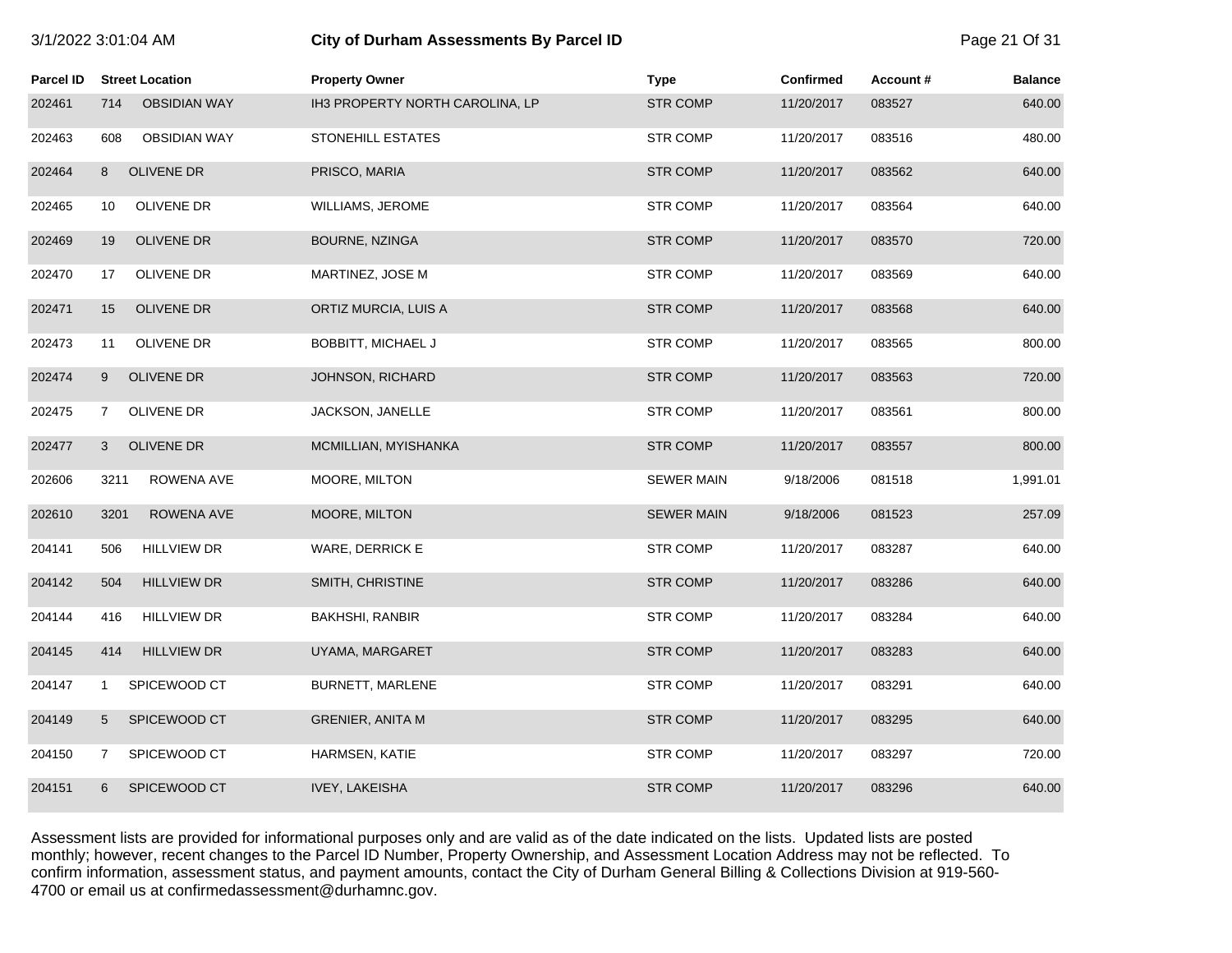| 3/1/2022 3:01:04 AM |     |                        | City of Durham Assessments By Parcel ID |                 |            |          | Page 22 Of 31  |
|---------------------|-----|------------------------|-----------------------------------------|-----------------|------------|----------|----------------|
| <b>Parcel ID</b>    |     | <b>Street Location</b> | <b>Property Owner</b>                   | <b>Type</b>     | Confirmed  | Account# | <b>Balance</b> |
| 204155              | 318 | <b>HILLVIEW DR</b>     | WEATHERBURNE, ELIZABETH B               | <b>STR COMP</b> | 11/20/2017 | 083277   | 800.00         |
| 204158              | 312 | <b>HILLVIEW DR</b>     | JONES, ANTHONY                          | <b>STR COMP</b> | 11/20/2017 | 083271   | 800.00         |
| 204160              | 308 | <b>HILLVIEW DR</b>     | <b>GOBRECHT, JARED B</b>                | <b>STR COMP</b> | 11/20/2017 | 083267   | 640.00         |
| 204161              | 307 | <b>HILLVIEW DR</b>     | MIAL, TERRI A                           | <b>STR COMP</b> | 11/20/2017 | 083266   | 640.00         |
| 204162              | 309 | <b>HILLVIEW DR</b>     | TOOMER, TYRONE                          | <b>STR COMP</b> | 11/20/2017 | 083268   | 720.00         |
| 204163              | 311 | <b>HILLVIEW DR</b>     | STYNES, BRIAN                           | <b>STR COMP</b> | 11/20/2017 | 083270   | 640.00         |
| 204164              | 313 | <b>HILLVIEW DR</b>     | BAY, BESSIE M                           | <b>STR COMP</b> | 11/20/2017 | 083272   | 720.00         |
| 204165              | 315 | <b>HILLVIEW DR</b>     | THOMAS, ANTONETTE L                     | <b>STR COMP</b> | 11/20/2017 | 083274   | 60.00          |
| 204166              | 317 | <b>HILLVIEW DR</b>     | MANGUM, PATRICIA                        | <b>STR COMP</b> | 11/20/2017 | 083276   | 640.00         |
| 204167              | 319 | <b>HILLVIEW DR</b>     | ELLISON, ALICIA                         | <b>STR COMP</b> | 11/20/2017 | 083278   | 640.00         |
| 204168              | 602 | <b>WEATHERVANE DR</b>  | TAYLOR, DIANE                           | <b>STR COMP</b> | 11/20/2017 | 083298   | 720.00         |
| 204169              | 604 | <b>WEATHERVANE DR</b>  | DUNN, MILES                             | <b>STR COMP</b> | 11/20/2017 | 083299   | 480.00         |
| 204171              | 410 | <b>HILLVIEW DR</b>     | TRIANGLE GREENWAYS COUNCIL              | <b>STR COMP</b> | 11/20/2017 | 083281   | 800.00         |
| 204173              | 304 | <b>HILLVIEW DR</b>     | HUANG, HANS                             | <b>STR COMP</b> | 11/20/2017 | 083263   | 640.00         |
| 204174              | 302 | <b>HILLVIEW DR</b>     | PRUETT, BENJAMIN                        | <b>STR COMP</b> | 11/20/2017 | 083262   | 640.00         |
| 204175              | 226 | <b>HILLVIEW DR</b>     | STEVENS, CALISTA                        | <b>STR COMP</b> | 11/20/2017 | 083260   | 640.00         |
| 204176              | 224 | <b>HILLVIEW DR</b>     | LUCAS, BARBARA                          | <b>STR COMP</b> | 11/20/2017 | 083259   | 480.00         |
| 204177              | 222 | <b>HILLVIEW DR</b>     | ORGLAN, PERRY                           | <b>STR COMP</b> | 11/20/2017 | 083258   | 640.00         |
| 204179              | 218 | <b>HILLVIEW DR</b>     | HOLLCRAFT, WILLIAM                      | <b>STR COMP</b> | 11/20/2017 | 083254   | 640.00         |
| 204181              | 214 | <b>HILLVIEW DR</b>     | TON, TRAN                               | <b>STR COMP</b> | 11/20/2017 | 083250   | 640.00         |
| 204182              | 212 | <b>HILLVIEW DR</b>     | KULIS, CHRISTOPHER                      | <b>STR COMP</b> | 11/20/2017 | 083248   | 640.00         |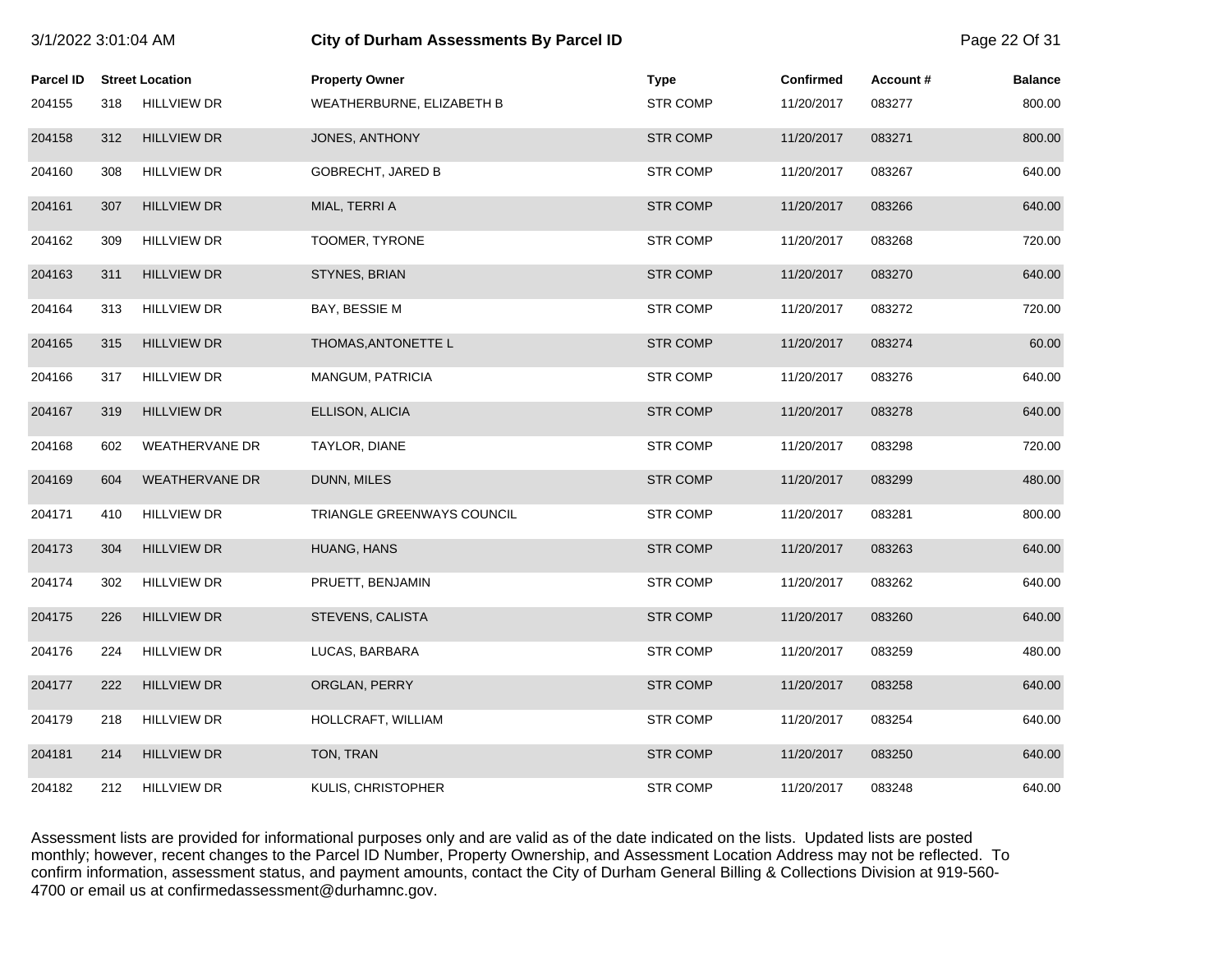| 3/1/2022 3:01:04 AM |  |
|---------------------|--|
|                     |  |

# 3/1/2022 3:01:04 AM **City of Durham Assessments By Parcel ID** Page 23 Of 31

| <b>Parcel ID</b> |                | <b>Street Location</b> | <b>Property Owner</b>           | <b>Type</b>     | <b>Confirmed</b> | Account# | <b>Balance</b> |
|------------------|----------------|------------------------|---------------------------------|-----------------|------------------|----------|----------------|
| 204183           | 210            | <b>HILLVIEW DR</b>     | CAMPBELL, JUNIUS C              | <b>STR COMP</b> | 11/20/2017       | 083246   | 720.00         |
| 204184           | 208            | <b>HILLVIEW DR</b>     | MUMAWEL, SHEWAKENA              | <b>STR COMP</b> | 11/20/2017       | 083244   | 800.00         |
| 204185           | 206            | <b>HILLVIEW DR</b>     | SHORT, MAUREEN                  | <b>STR COMP</b> | 11/20/2017       | 083242   | 720.00         |
| 204187           | 202            | <b>HILLVIEW DR</b>     | SINGLETON, GEORGE               | <b>STR COMP</b> | 11/20/2017       | 083239   | 720.00         |
| 204188           | 205            | <b>HILLVIEW DR</b>     | IH3 PROPERTY NORTH CAROLINA, LP | <b>STR COMP</b> | 11/20/2017       | 083241   | 640.00         |
| 204189           | 207            | <b>HILLVIEW DR</b>     | JOSEPH, CRYSTAL                 | <b>STR COMP</b> | 11/20/2017       | 083243   | 640.00         |
| 204192           | 213            | <b>HILLVIEW DR</b>     | GREENLEE, WILLIAM               | <b>STR COMP</b> | 11/20/2017       | 083249   | 640.00         |
| 204193           | 215            | <b>HILLVIEW DR</b>     | WOODWARD, JAMIE L               | <b>STR COMP</b> | 11/20/2017       | 083251   | 640.00         |
| 204195           | 221            | <b>HILLVIEW DR</b>     | KERKAU, MICHAEL J               | <b>STR COMP</b> | 11/20/2017       | 083257   | 800.00         |
| 204197           | 603            | <b>CONOVER RD</b>      | LI, SIGUI                       | <b>STR COMP</b> | 11/20/2017       | 083332   | 800.00         |
| 204198           | 301            | <b>HILLVIEW DR</b>     | REID, JAMES A                   | <b>STR COMP</b> | 11/20/2017       | 083261   | 640.00         |
| 204199           | 305            | <b>HILLVIEW DR</b>     | NZUYEN, MIEN                    | <b>STR COMP</b> | 11/20/2017       | 083264   | 640.00         |
| 204202           | $\mathbf{1}$   | RED SAGE CT            | LAMBERT, MATTHEW                | <b>STR COMP</b> | 11/20/2017       | 083319   | 800.00         |
| 204204           | 5              | RED SAGE CT            | SELLS, DALE L                   | <b>STR COMP</b> | 11/20/2017       | 083323   | 640.00         |
| 204207           | 11             | RED SAGE CT            | RATHJEN, CHRIS                  | <b>STR COMP</b> | 11/20/2017       | 083329   | 800.00         |
| 204209           | 10             | RED SAGE CT            | FERGUSON, DANIEL                | <b>STR COMP</b> | 11/20/2017       | 083328   | 720.00         |
| 204212           | $\overline{4}$ | RED SAGE CT            | CABRERA, TONYA                  | <b>STR COMP</b> | 11/20/2017       | 083322   | 720.00         |
| 204213           | 2              | RED SAGE CT            | WHITTEN, WANDA                  | <b>STR COMP</b> | 11/20/2017       | 083320   | 640.00         |
| 204214           | 707            | <b>WEATHERVANE DR</b>  | ROSARIO, RACHELLE               | <b>STR COMP</b> | 11/20/2017       | 083306   | 640.00         |
| 204215           | 709            | WEATHERVANE DR         | GALLOP, ANTHONY Q               | <b>STR COMP</b> | 11/20/2017       | 083308   | 640.00         |
| 204216           | 711            | <b>WEATHERVANE DR</b>  | LOWE, BARBARA                   | <b>STR COMP</b> | 11/20/2017       | 083310   | 640.00         |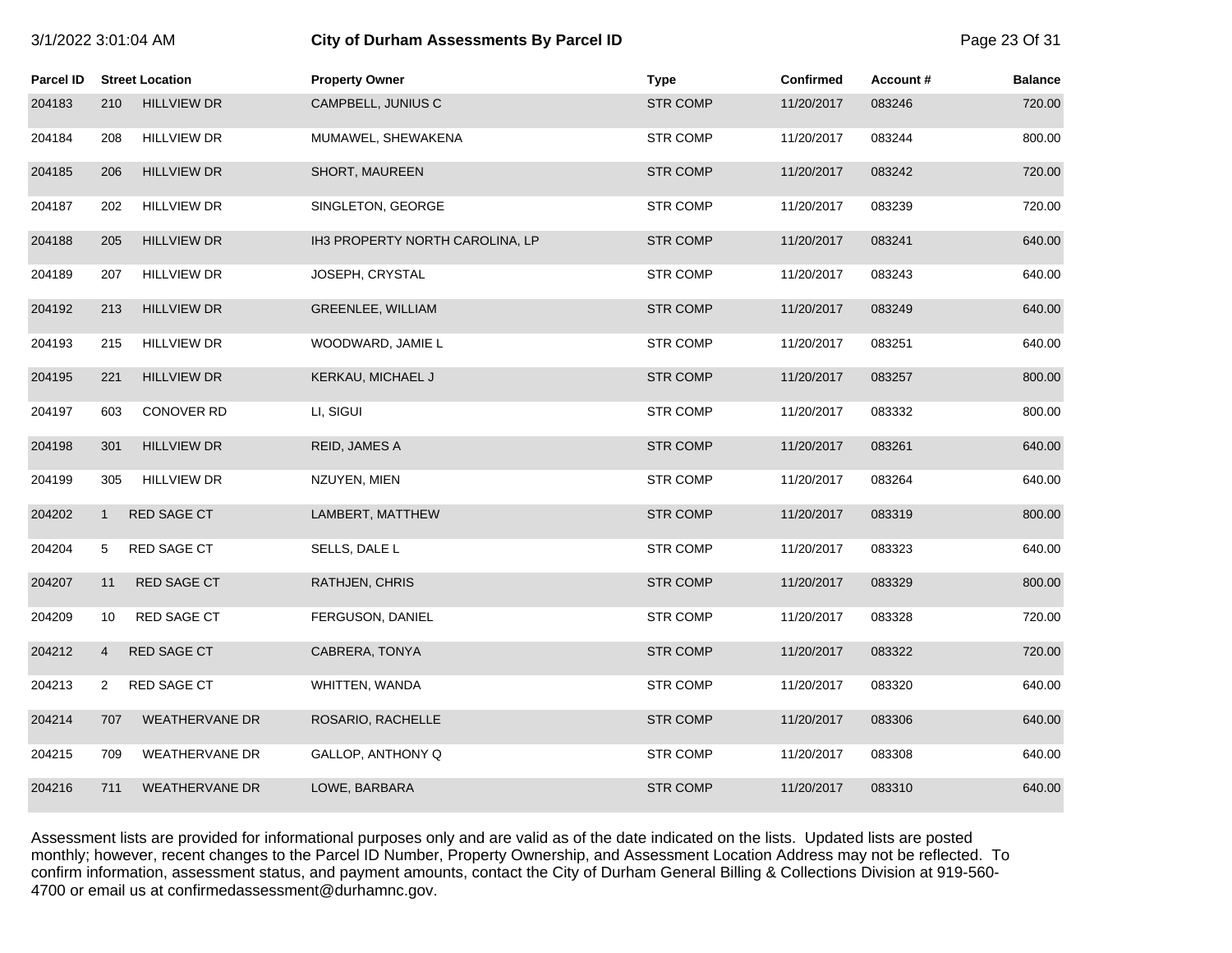| 3/1/2022 3:01:04 AM |     |                        | <b>City of Durham Assessments By Parcel ID</b> |                 |                  |          | Page 24 Of 31  |
|---------------------|-----|------------------------|------------------------------------------------|-----------------|------------------|----------|----------------|
| <b>Parcel ID</b>    |     | <b>Street Location</b> | <b>Property Owner</b>                          | <b>Type</b>     | <b>Confirmed</b> | Account# | <b>Balance</b> |
| 204217              | 715 | <b>WEATHERVANE DR</b>  | PATTON, CORETTA D                              | <b>STR COMP</b> | 11/20/2017       | 083313   | 80.00          |
| 204219              | 102 | RONDELAY DR            | DICKSON, HAMILTON D                            | <b>STR COMP</b> | 11/20/2017       | 083372   | 720.00         |
| 204222              | 105 | RONDELAY DR            | PELAEZ, SLAVIO J                               | <b>STR COMP</b> | 11/20/2017       | 083374   | 640.00         |
| 204223              | 107 | RONDELAY DR            | MARROW, BETHORA                                | <b>STR COMP</b> | 11/20/2017       | 083375   | 720.00         |
| 204225              | 201 | RONDELAY DR            | HALL, NATASHA                                  | <b>STR COMP</b> | 11/20/2017       | 083377   | 720.00         |
| 204226              | 720 | <b>WEATHERVANE DR</b>  | COLELLA, STEVEN                                | <b>STR COMP</b> | 11/20/2017       | 083317   | 640.00         |
| 204227              | 718 | <b>WEATHERVANE DR</b>  | THACKER, MATTHEW                               | <b>STR COMP</b> | 11/20/2017       | 083315   | 500.00         |
| 204228              | 716 | <b>WEATHERVANE DR</b>  | THOMAS, ETIENNE M                              | <b>STR COMP</b> | 11/20/2017       | 083314   | 720.00         |
| 204230              | 712 | <b>WEATHERVANE DR</b>  | KIRKLAND, BETTY                                | <b>STR COMP</b> | 11/20/2017       | 083311   | 720.00         |
| 204232              | 706 | <b>WEATHERVANE DR</b>  | NOBLE, SARAH J                                 | <b>STR COMP</b> | 11/20/2017       | 083305   | 800.00         |
| 204233              | 704 | <b>WEATHERVANE DR</b>  | GONZALEZ, JORGE                                | <b>STR COMP</b> | 11/20/2017       | 083304   | 300.00         |
| 204234              | 702 | <b>WEATHERVANE DR</b>  | HO, CHRISTOPHER                                | <b>STR COMP</b> | 11/20/2017       | 083303   | 560.00         |
| 204236              | 608 | <b>WEATHERVANE DR</b>  | WISE, ROBERT                                   | <b>STR COMP</b> | 11/20/2017       | 083301   | 640.00         |
| 204237              | 606 | <b>WEATHERVANE DR</b>  | <b>TORAIN, CANDICE</b>                         | <b>STR COMP</b> | 11/20/2017       | 083300   | 800.00         |
| 204238              | 708 | <b>WEATHERVANE DR</b>  | TRIANGLE GREENWAYS COUNCIL                     | <b>STR COMP</b> | 11/20/2017       | 083307   | 800.00         |
| 204239              | 605 | CONOVER RD             | NEAL, STEPHEN W                                | <b>STR COMP</b> | 11/20/2017       | 083333   | 640.00         |
| 204240              | 607 | <b>CONOVER RD</b>      | O'BRIAN LEWIS, PATRICK                         | <b>STR COMP</b> | 11/20/2017       | 083335   | 800.00         |
| 204241              | 609 | <b>CONOVER RD</b>      | <b>WALDER, TARA</b>                            | <b>STR COMP</b> | 11/20/2017       | 083337   | 720.00         |
| 204243              | 613 | CONOVER RD             | RUFFIN, DEITRA                                 | <b>STR COMP</b> | 11/20/2017       | 083341   | 720.00         |
| 204244              | 615 | <b>CONOVER RD</b>      | HALABI REVOCABLE TRUST                         | <b>STR COMP</b> | 11/20/2017       | 083343   | 640.00         |
| 204245              | 616 | <b>CONOVER RD</b>      | WORTHY, EVELYN M                               | <b>STR COMP</b> | 11/20/2017       | 083344   | 720.00         |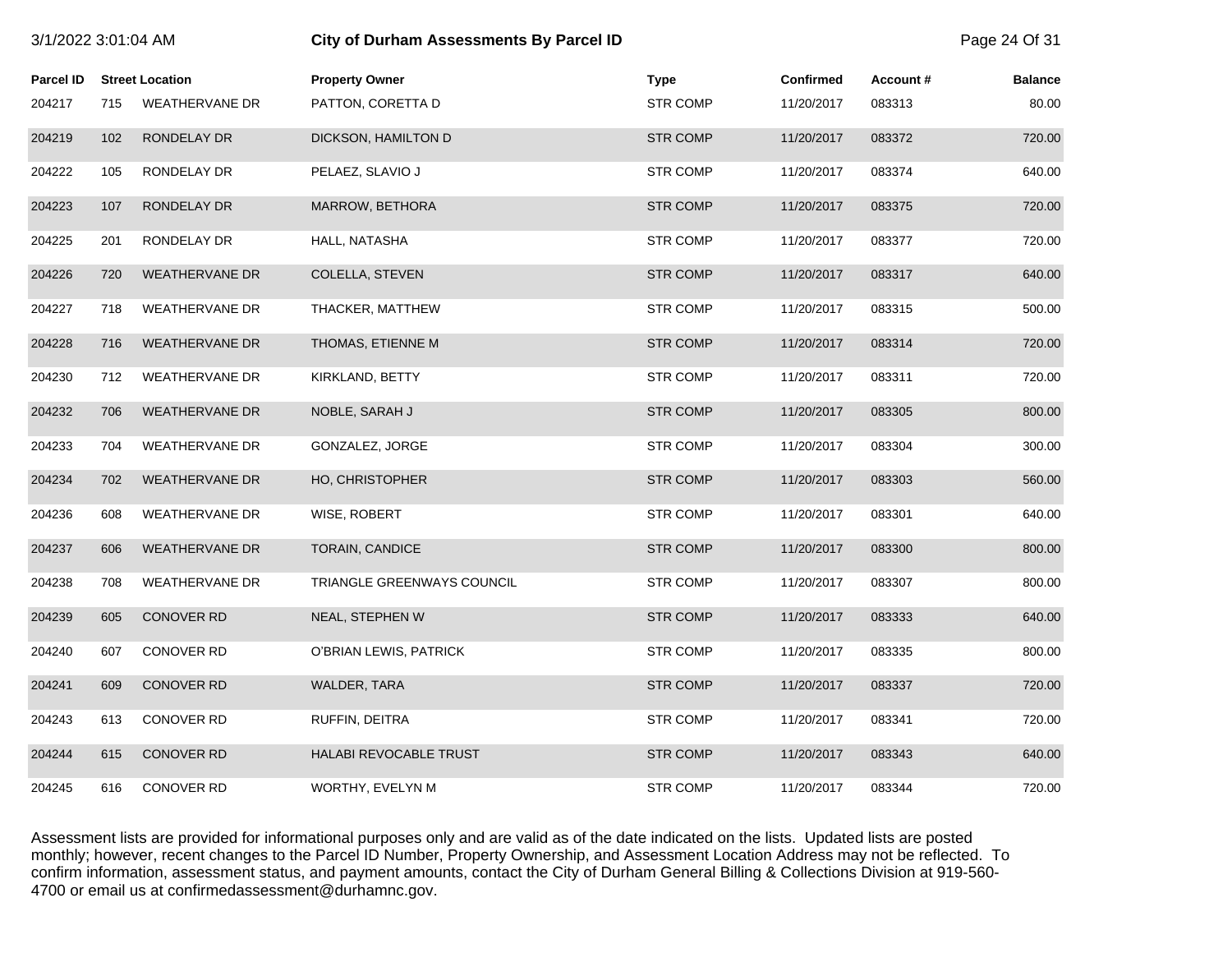| 3/1/2022 3:01:04 AM              |                      |  | City of Durham        |
|----------------------------------|----------------------|--|-----------------------|
| <b>Parcel ID</b> Street Location |                      |  | <b>Property Owner</b> |
|                                  | $\sim$ $\sim$ $\sim$ |  |                       |

| <b>Parcel ID</b> |     | <b>Street Location</b> | <b>Property Owner</b>      | <b>Type</b>     | <b>Confirmed</b> | Account# | <b>Balance</b> |
|------------------|-----|------------------------|----------------------------|-----------------|------------------|----------|----------------|
| 204246           | 614 | <b>CONOVER RD</b>      | MCARTHUR, TIMOTHY          | <b>STR COMP</b> | 11/20/2017       | 083342   | 800.00         |
| 204247           | 612 | CONOVER RD             | JONES, CLAYTON J JR        | <b>STR COMP</b> | 11/20/2017       | 083340   | 640.00         |
| 204248           | 610 | <b>CONOVER RD</b>      | RAGUSA, MICHELLE           | <b>STR COMP</b> | 11/20/2017       | 083338   | 640.00         |
| 204250           | 606 | CONOVER RD             | PARFITT, SETH              | <b>STR COMP</b> | 11/20/2017       | 083334   | 720.00         |
| 204254           | 401 | <b>HILLVIEW DR</b>     | TRIANGLE GREENWAYS COUNCIL | <b>STR COMP</b> | 11/20/2017       | 083280   | 800.00         |
| 205720           | 722 | <b>WEATHERVANE DR</b>  | LYNN, LARRY D              | <b>STR COMP</b> | 11/20/2017       | 083318   | 640.00         |
| 205722           | 205 | RONDELAY DR            | NGUYEN, THANH              | <b>STR COMP</b> | 11/20/2017       | 083379   | 720.00         |
| 206289           | 107 | OAKCHEST CT            | MELTON, PHYLLIS            | <b>STR COMP</b> | 11/20/2017       | 083230   | 640.00         |
| 206292           | 115 | OAKCHEST CT            | FARMER, BRANDY             | <b>STR COMP</b> | 11/20/2017       | 083237   | 800.00         |
| 206293           | 117 | OAKCHEST CT            | <b>BROOKER, MARY E</b>     | <b>STR COMP</b> | 11/20/2017       | 083238   | 640.00         |
| 206294           | 112 | OAKCHEST CT            | BROWN, ORVILLE C           | <b>STR COMP</b> | 11/20/2017       | 083235   | 640.00         |
| 206295           | 110 | OAKCHEST CT            | MCQUEEN, ERICA             | <b>STR COMP</b> | 11/20/2017       | 083233   | 640.00         |
| 206296           | 108 | OAKCHEST CT            | TIAN, KAI                  | <b>STR COMP</b> | 11/20/2017       | 083231   | 447.00         |
| 206773           | 612 | CHALCEDONY CT          | SMITH, ELBERT L            | <b>STR COMP</b> | 11/20/2017       | 083591   | 800.00         |
| 206775           | 616 | CHALCEDONY CT          | <b>GALEAS, BRENDA</b>      | <b>STR COMP</b> | 11/20/2017       | 083594   | 640.00         |
| 206776           | 618 | CHALCEDONY CT          | AMH 2015-1 BORROWER LLC    | <b>STR COMP</b> | 11/20/2017       | 083595   | 640.00         |
| 206777           | 620 | <b>CHALCEDONY CT</b>   | HERNANDEZ HUERTA, JOSE I   | <b>STR COMP</b> | 11/20/2017       | 083597   | 640.00         |
| 206778           | 622 | <b>CHALCEDONY CT</b>   | BHARGAVA, DEEPIKA          | <b>STR COMP</b> | 11/20/2017       | 083599   | 720.00         |
| 206779           | 624 | CHALCEDONY CT          | <b>BELAI, GHIORGHIS</b>    | <b>STR COMP</b> | 11/20/2017       | 083601   | 800.00         |
| 206780           | 626 | CHALCEDONY CT          | MACKEY, BEN J              | <b>STR COMP</b> | 11/20/2017       | 083603   | 800.00         |
| 206781           | 630 | <b>CHALCEDONY CT</b>   | ARMSTRONG, INDIA S         | <b>STR COMP</b> | 11/20/2017       | 083607   | 640.00         |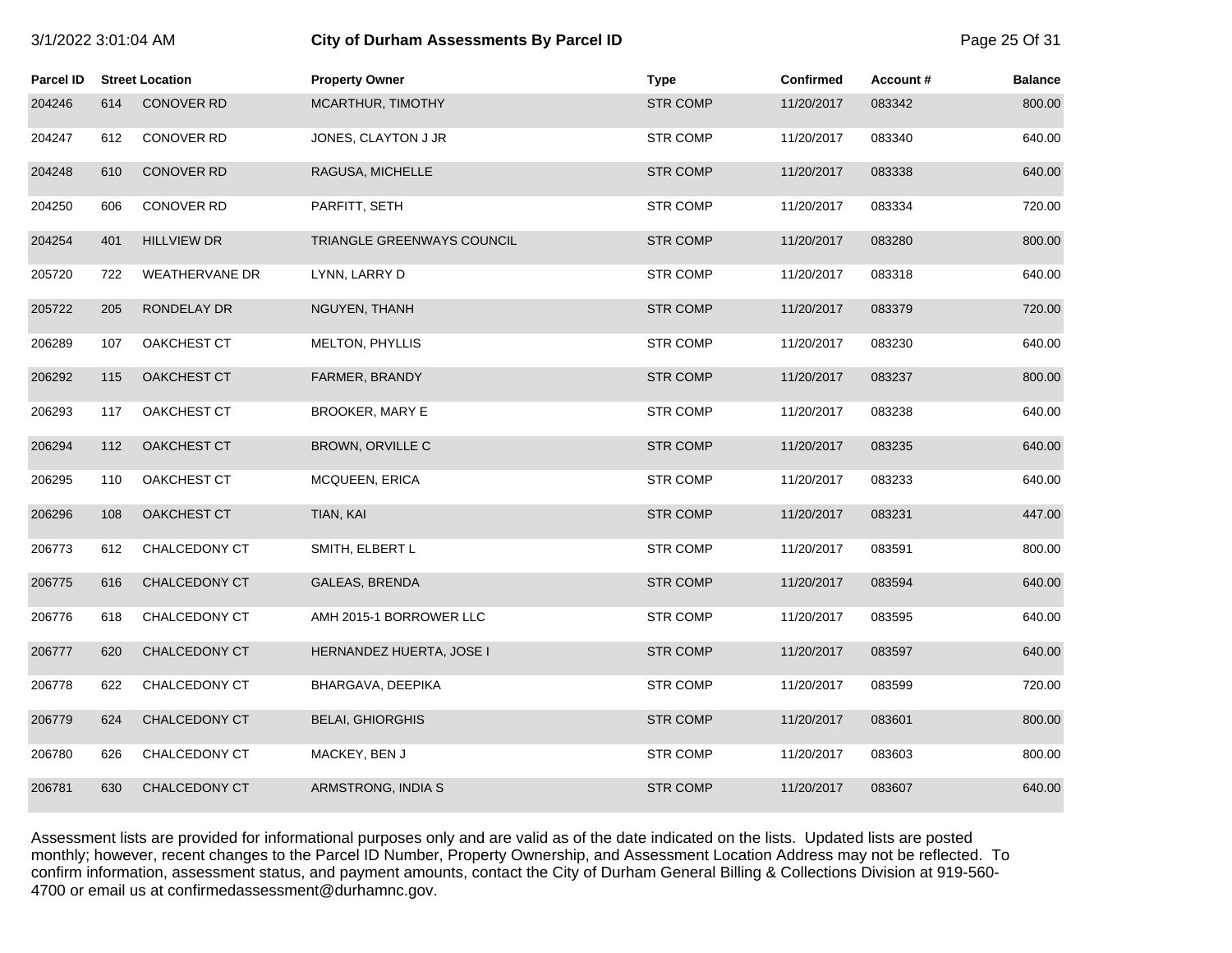| 3/1/2022 3:01:04 AM |      |                        | <b>City of Durham Assessments By Parcel ID</b> |                 |                  |          | Page 26 Of 31  |
|---------------------|------|------------------------|------------------------------------------------|-----------------|------------------|----------|----------------|
| <b>Parcel ID</b>    |      | <b>Street Location</b> | <b>Property Owner</b>                          | <b>Type</b>     | <b>Confirmed</b> | Account# | <b>Balance</b> |
| 206782              | 632  | CHALCEDONY CT          | SINGLETON, BRITTANY                            | <b>STR COMP</b> | 11/20/2017       | 083609   | 640.00         |
| 206783              | 634  | CHALCEDONY CT          | ROGERS, GWENDOLYN L                            | <b>STR COMP</b> | 11/20/2017       | 083611   | 720.00         |
| 206785              | 631  | CHALCEDONY CT          | <b>BUSADA, ASHLEY A</b>                        | <b>STR COMP</b> | 11/20/2017       | 083608   | 640.00         |
| 206787              | 627  | CHALCEDONY CT          | FLYTHE, TOMEEKA                                | <b>STR COMP</b> | 11/20/2017       | 083604   | 640.00         |
| 206788              | 625  | CHALCEDONY CT          | ADAMS, JENILLE                                 | <b>STR COMP</b> | 11/20/2017       | 083602   | 640.00         |
| 206789              | 621  | CHALCEDONY CT          | LYNDS, FREDERICK                               | <b>STR COMP</b> | 11/20/2017       | 083598   | 640.00         |
| 206791              | 615  | CHALCEDONY CT          | BARNETT, TEEA                                  | <b>STR COMP</b> | 11/20/2017       | 083593   | 720.00         |
| 206792              | 628  | CHALCEDONY CT          | <b>STONEHILL ESTATES</b>                       | <b>STR COMP</b> | 11/20/2017       | 083605   | 480.00         |
| 206793              | 602  | CHALCEDONY CT          | SIMPSON, MONA                                  | <b>STR COMP</b> | 11/20/2017       | 083584   | 800.00         |
| 206794              | 604  | CHALCEDONY CT          | WILLIAMS, BERETTA L                            | <b>STR COMP</b> | 11/20/2017       | 083585   | 800.00         |
| 206795              | 606  | CHALCEDONY CT          | SINGLETARY, JAMI                               | <b>STR COMP</b> | 11/20/2017       | 083586   | 800.00         |
| 206796              | 608  | CHALCEDONY CT          | PORTER, YUCCONDA                               | <b>STR COMP</b> | 11/20/2017       | 083588   | 800.00         |
| 206797              | 611  | CHALCEDONY CT          | HERNDON, ISAAC                                 | <b>STR COMP</b> | 11/20/2017       | 083590   | 640.00         |
| 206799              | 3515 | PORTICO LN             | SPICER, DESI                                   | <b>STR COMP</b> | 11/20/2017       | 083580   | 800.00         |
| 206800              | 3511 | PORTICO LN             | MCENZIE, KRISTOFFER                            | <b>STR COMP</b> | 11/20/2017       | 083577   | 640.00         |
| 206805              | 3510 | PORTICO LN             | MILLER, ALICIA                                 | <b>STR COMP</b> | 11/20/2017       | 083576   | 640.00         |
| 206806              | 3512 | PORTICO LN             | OLIVA, JUAN A                                  | <b>STR COMP</b> | 11/20/2017       | 083578   | 640.00         |
| 206809              | 3610 | PORTICO LN             | SCARBOROUGH, AMIRAH R                          | <b>STR COMP</b> | 11/20/2017       | 083582   | 640.00         |
| 206810              | 3612 | PORTICO LN             | WHITT, ANGELA                                  | <b>STR COMP</b> | 11/20/2017       | 083583   | 600.00         |
| 206811              | 623  | CHALCEDONY CT          | <b>STONEHILL ESTATES</b>                       | <b>STR COMP</b> | 11/20/2017       | 083600   | 480.00         |
| 206814              | 104  | <b>CITRINE CT</b>      | HERNDON, LATACHIA                              | <b>STR COMP</b> | 11/20/2017       | 083652   | 640.00         |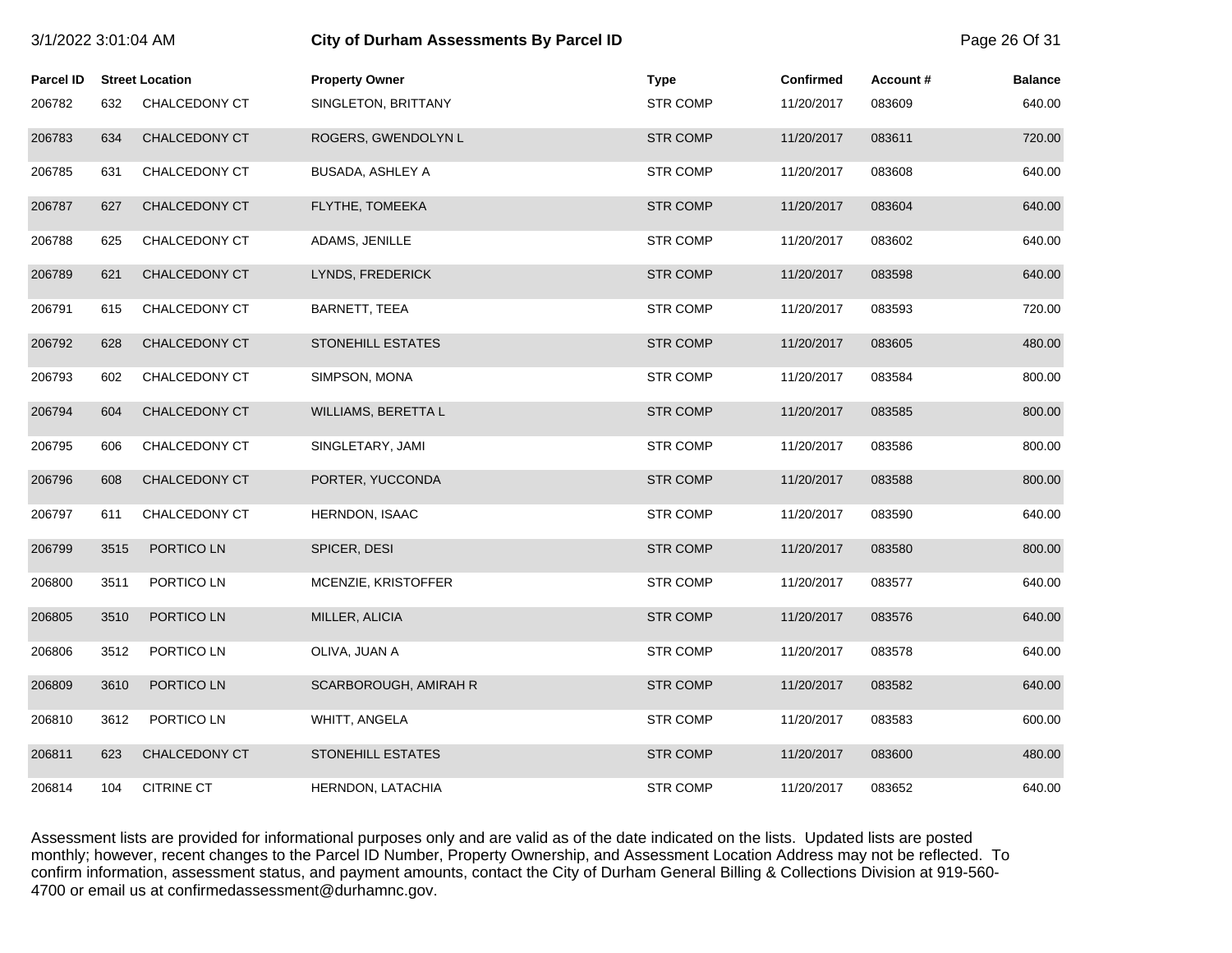| 3/1/2022 3:01:04 AM |     |                        | <b>City of Durham Assessments By Parcel ID</b> |                 |                  |          |                |
|---------------------|-----|------------------------|------------------------------------------------|-----------------|------------------|----------|----------------|
| Parcel ID           |     | <b>Street Location</b> | <b>Property Owner</b>                          | <b>Type</b>     | <b>Confirmed</b> | Account# | <b>Balance</b> |
| 206815              | 106 | <b>CITRINE CT</b>      | RHODD, ANTOINETTE A                            | <b>STR COMP</b> | 11/20/2017       | 083654   | 720.00         |
| 206816              | 108 | <b>CITRINE CT</b>      | HOLLIDAY, NIEASHA GREEN                        | <b>STR COMP</b> | 11/20/2017       | 083655   | 640.00         |
| 206817              | 110 | <b>CITRINE CT</b>      | <b>BLAND, KEVIN</b>                            | <b>STR COMP</b> | 11/20/2017       | 083657   | 720.00         |
| 206820              | 116 | <b>CITRINE CT</b>      | WILLIS, TAWANDA                                | <b>STR COMP</b> | 11/20/2017       | 083663   | 720.00         |
| 206823              | 109 | <b>CITRINE CT</b>      | HENRY, ANTHONY                                 | <b>STR COMP</b> | 11/20/2017       | 083656   | 640.00         |
| 206825              | 219 | LODESTONE DR           | OWUSU, SETH                                    | <b>STR COMP</b> | 11/20/2017       | 083647   | 800.00         |
| 206826              | 217 | <b>LODESTONE DR</b>    | NOLASCO-GOMEZO, SAUL A                         | <b>STR COMP</b> | 11/20/2017       | 083645   | 480.00         |
| 206829              | 106 | LODESTONE DR           | BECK, DAVID                                    | <b>STR COMP</b> | 11/20/2017       | 083615   | 640.00         |
| 206832              | 115 | <b>LODESTONE DR</b>    | HARVEL, SARAH                                  | <b>STR COMP</b> | 11/20/2017       | 083621   | 640.00         |
| 206833              | 113 | LODESTONE DR           | PENN-REESE, MARY                               | <b>STR COMP</b> | 11/20/2017       | 083620   | 640.00         |
| 206835              | 109 | LODESTONE DR           | IH3 PROPERTY NORTH CAROLINA, LP                | <b>STR COMP</b> | 11/20/2017       | 083617   | 640.00         |
| 206836              | 107 | LODESTONE DR           | <b>BELL, STACY</b>                             | <b>STR COMP</b> | 11/20/2017       | 083616   | 800.00         |
| 206837              | 105 | LODESTONE DR           | DAWSON, DEIDRA                                 | <b>STR COMP</b> | 11/20/2017       | 083613   | 800.00         |
| 206837              | 105 | LODESTONE DR           | WATERS, ANDREW M                               | <b>STR COMP</b> | 11/20/2017       | 083614   | 640.00         |
| 206840              | 215 | <b>LODESTONE DR</b>    | TIMBERLAKE, RENEE                              | <b>STR COMP</b> | 11/20/2017       | 083643   | 800.00         |
| 206842              | 211 | LODESTONE DR           | ARMENTA LUNA, ALBERTO                          | <b>STR COMP</b> | 11/20/2017       | 083639   | 640.00         |
| 206845              | 205 | LODESTONE DR           | GOMEZ, PABLO                                   | <b>STR COMP</b> | 11/20/2017       | 083636   | 640.00         |
| 206846              | 203 | LODESTONE DR           | KAHOE, DENNA                                   | <b>STR COMP</b> | 11/20/2017       | 083634   | 720.00         |
| 206847              | 201 | LODESTONE DR           | CORDERO, ROSA                                  | <b>STR COMP</b> | 11/20/2017       | 083633   | 640.00         |
| 206850              | 204 | LODESTONE DR           | NORTH WIND PROPERTIES                          | <b>STR COMP</b> | 11/20/2017       | 083635   | 640.00         |
| 206851              | 212 | <b>LODESTONE DR</b>    | PLEASANTS, NATARSHA                            | <b>STR COMP</b> | 11/20/2017       | 083640   | 800.00         |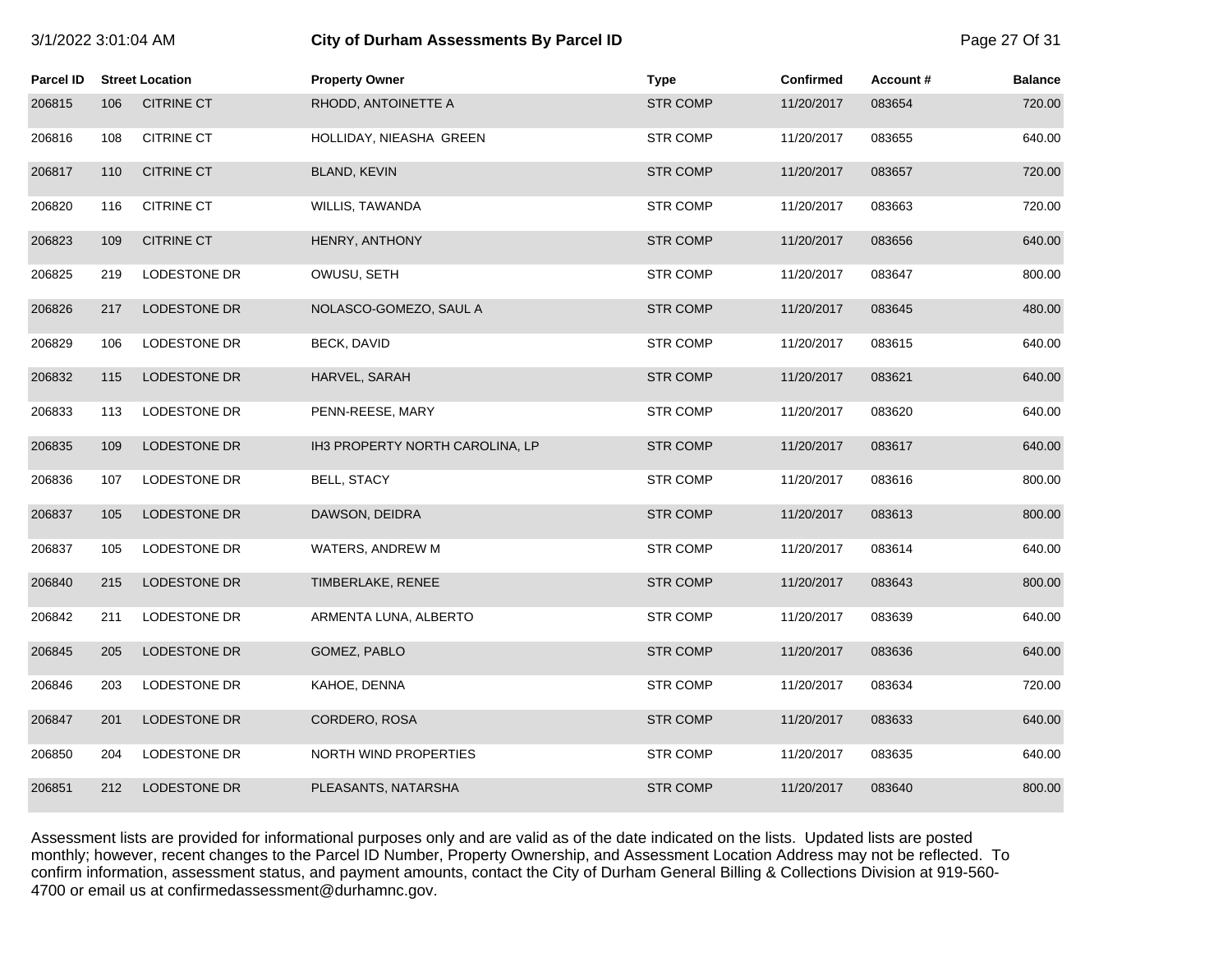| 3/1/2022 3:01:04 AM |     |                        | <b>City of Durham Assessments By Parcel ID</b> |                 |                  |          | Page 28 Of 31  |
|---------------------|-----|------------------------|------------------------------------------------|-----------------|------------------|----------|----------------|
| <b>Parcel ID</b>    |     | <b>Street Location</b> | <b>Property Owner</b>                          | Type            | <b>Confirmed</b> | Account# | <b>Balance</b> |
| 206853              | 124 | LODESTONE DR           | STONEHILL ESTATES                              | <b>STR COMP</b> | 11/20/2017       | 083628   | 480.00         |
| 206855              | 122 | LODESTONE DR           | <b>BUTTS, MARCUS</b>                           | <b>STR COMP</b> | 11/20/2017       | 083626   | 640.00         |
| 206856              | 126 | LODESTONE DR           | RAKIRO, DOLLY                                  | <b>STR COMP</b> | 11/20/2017       | 083630   | 640.00         |
| 206858              | 123 | LODESTONE DR           | CAMACHO, MARIELENA                             | <b>STR COMP</b> | 11/20/2017       | 083627   | 640.00         |
| 206859              | 121 | LODESTONE DR           | WINKFIELD, ERNEST                              | <b>STR COMP</b> | 11/20/2017       | 083625   | 640.00         |
| 207666              | 634 | <b>CONOVER RD</b>      | CORPORA, PLACIDO                               | <b>STR COMP</b> | 11/20/2017       | 083359   | 720.00         |
| 207667              | 632 | <b>CONOVER RD</b>      | MOUALLEM, PIERRE                               | <b>STR COMP</b> | 11/20/2017       | 083357   | 640.00         |
| 207669              | 628 | <b>CONOVER RD</b>      | <b>BALLARD, STEVE T</b>                        | <b>STR COMP</b> | 11/20/2017       | 083353   | 800.00         |
| 207670              | 626 | <b>CONOVER RD</b>      | <b>BROOKS, WILLIAM</b>                         | <b>STR COMP</b> | 11/20/2017       | 083352   | 800.00         |
| 207672              | 622 | <b>CONOVER RD</b>      | ROOK, BRANDEE D                                | <b>STR COMP</b> | 11/20/2017       | 083349   | 560.00         |
| 207673              | 620 | <b>CONOVER RD</b>      | HERSHBERGER, TONYA                             | <b>STR COMP</b> | 11/20/2017       | 083348   | 619.36         |
| 207674              | 618 | <b>CONOVER RD</b>      | OTTI, EMMANUEL                                 | <b>STR COMP</b> | 11/20/2017       | 083346   | 480.00         |
| 207675              | 631 | <b>CONOVER RD</b>      | MFW INVESTMENTS LLC                            | <b>STR COMP</b> | 11/20/2017       | 083356   | 800.00         |
| 207677              | 647 | <b>CONOVER RD</b>      | ROSARIO, WAYNE                                 | <b>STR COMP</b> | 11/20/2017       | 083368   | 640.00         |
| 207678              | 650 | <b>CONOVER RD</b>      | <b>BURNETT, PECOLIA</b>                        | <b>STR COMP</b> | 11/20/2017       | 083370   | 500.00         |
| 207681              | 644 | <b>CONOVER RD</b>      | HALABI REVOCABLE TRUST                         | <b>STR COMP</b> | 11/20/2017       | 083365   | 640.00         |
| 207684              | 638 | <b>CONOVER RD</b>      | BOBBITT, LEE                                   | <b>STR COMP</b> | 11/20/2017       | 083361   | 720.00         |
| 207685              | 636 | <b>CONOVER RD</b>      | SMALLWOOD, JACQUELYN                           | <b>STR COMP</b> | 11/20/2017       | 083360   | 480.00         |
| 207688              | 401 | RONDELAY DR            | LAWRENCE, ANGELA                               | <b>STR COMP</b> | 11/20/2017       | 083404   | 720.00         |
| 207690              | 408 | RONDELAY DR            | BARKER, JEANETTE                               | <b>STR COMP</b> | 11/20/2017       | 083409   | 800.00         |
| 207692              | 404 | RONDELAY DR            | DUNNIVAN, MARIA                                | <b>STR COMP</b> | 11/20/2017       | 083407   | 640.00         |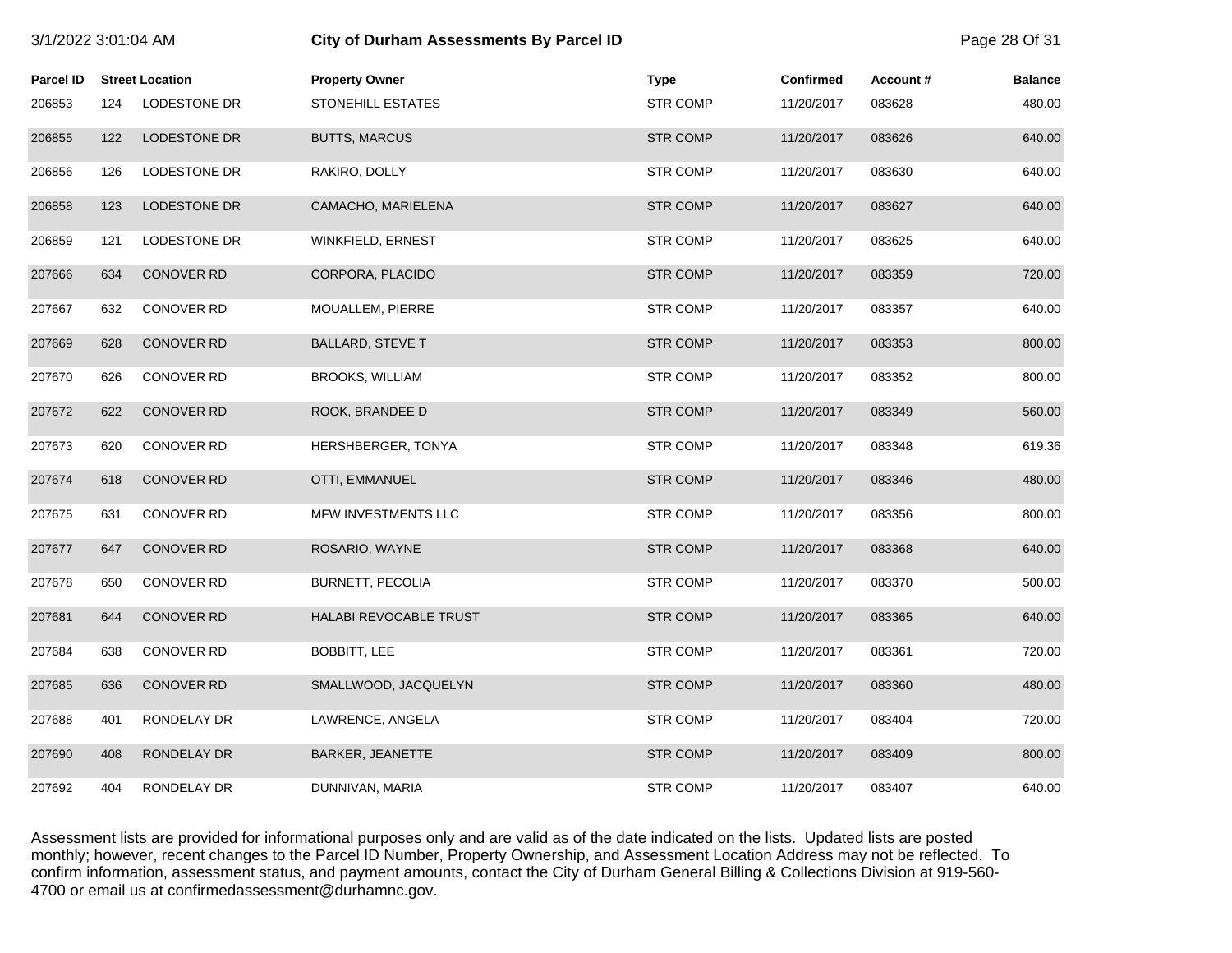| 3/1/2022 3:01:04 AM |     |                        | City of Durham Assessments By Parcel ID | Page 29 Of 31   |            |          |                |
|---------------------|-----|------------------------|-----------------------------------------|-----------------|------------|----------|----------------|
| Parcel ID           |     | <b>Street Location</b> | <b>Property Owner</b>                   | <b>Type</b>     | Confirmed  | Account# | <b>Balance</b> |
| 207693              | 402 | RONDELAY DR            | <b>CULLEN, CATHERINE</b>                | <b>STR COMP</b> | 11/20/2017 | 083405   | 800.00         |
| 207694              | 400 | RONDELAY DR            | GALBERTH, FATINA HARRIS                 | <b>STR COMP</b> | 11/20/2017 | 083403   | 640.00         |
| 207696              | 322 | RONDELAY DR            | HOLLIDAY, MONICA                        | <b>STR COMP</b> | 11/20/2017 | 083399   | 720.00         |
| 207701              | 611 | <b>ASHBURN LN</b>      | MATHEWS, ALLISON                        | <b>STR COMP</b> | 11/20/2017 | 083414   | 560.00         |
| 207702              | 613 | <b>ASHBURN LN</b>      | <b>WALKER, LATONIA D</b>                | <b>STR COMP</b> | 11/20/2017 | 083416   | 800.00         |
| 207704              | 617 | <b>ASHBURN LN</b>      | MILLER, MELINDA L                       | <b>STR COMP</b> | 11/20/2017 | 083420   | 640.00         |
| 207705              | 619 | <b>ASHBURN LN</b>      | AMH ROMAN TWO NC LLC                    | <b>STR COMP</b> | 11/20/2017 | 083422   | 800.00         |
| 207707              | 618 | <b>ASHBURN LN</b>      | SUTTON, CAMERON P                       | <b>STR COMP</b> | 11/20/2017 | 083421   | 640.00         |
| 207709              | 614 | <b>ASHBURN LN</b>      | <b>WILLIAMS, GREGORY</b>                | <b>STR COMP</b> | 11/20/2017 | 083417   | 569.36         |
| 207710              | 612 | <b>ASHBURN LN</b>      | RUVIDO, LOUIE                           | <b>STR COMP</b> | 11/20/2017 | 083415   | 560.00         |
| 207712              | 607 | <b>ASHBURN LN</b>      | TRIANGLE GREENWAYS COUNCIL              | <b>STR COMP</b> | 11/20/2017 | 083412   | 800.00         |
| 207713              | 606 | <b>ASHBURN LN</b>      | TRIANGLE GREENWAYS COUNCIL              | <b>STR COMP</b> | 11/20/2017 | 083411   | 800.00         |
| 207714              | 621 | <b>ASHBURN LN</b>      | IH5 PROPERTY NORTH CAROLINA, LP         | <b>STR COMP</b> | 11/20/2017 | 083424   | 640.00         |
| 207717              | 627 | <b>ASHBURN LN</b>      | TAYLOR, BRIAN M                         | <b>STR COMP</b> | 11/20/2017 | 083430   | 720.00         |
| 207718              | 631 | <b>ASHBURN LN</b>      | RYCEK, RICHARD                          | <b>STR COMP</b> | 11/20/2017 | 083433   | 640.00         |
| 207719              | 633 | <b>ASHBURN LN</b>      | LESAWE, CYNTHIA A                       | <b>STR COMP</b> | 11/20/2017 | 083434   | 640.00         |
| 207720              | 701 | <b>ASHBURN LN</b>      | ANTHONY, MARK L                         | <b>STR COMP</b> | 11/20/2017 | 083435   | 640.00         |
| 207721              | 101 | <b>ENGLISH IVY DR</b>  | ANAYA, JOSE M                           | <b>STR COMP</b> | 11/20/2017 | 083444   | 640.00         |
| 207722              | 103 | ENGLISH IVY DR         | CANNADY, LACONDA                        | <b>STR COMP</b> | 11/20/2017 | 083446   | 620.00         |
| 207723              | 105 | ENGLISH IVY DR         | BOYD, TRENT                             | <b>STR COMP</b> | 11/20/2017 | 083448   | 640.00         |
| 207725              | 102 | <b>ENGLISH IVY DR</b>  | DIXON, LAJEANIA                         | <b>STR COMP</b> | 11/20/2017 | 083445   | 720.00         |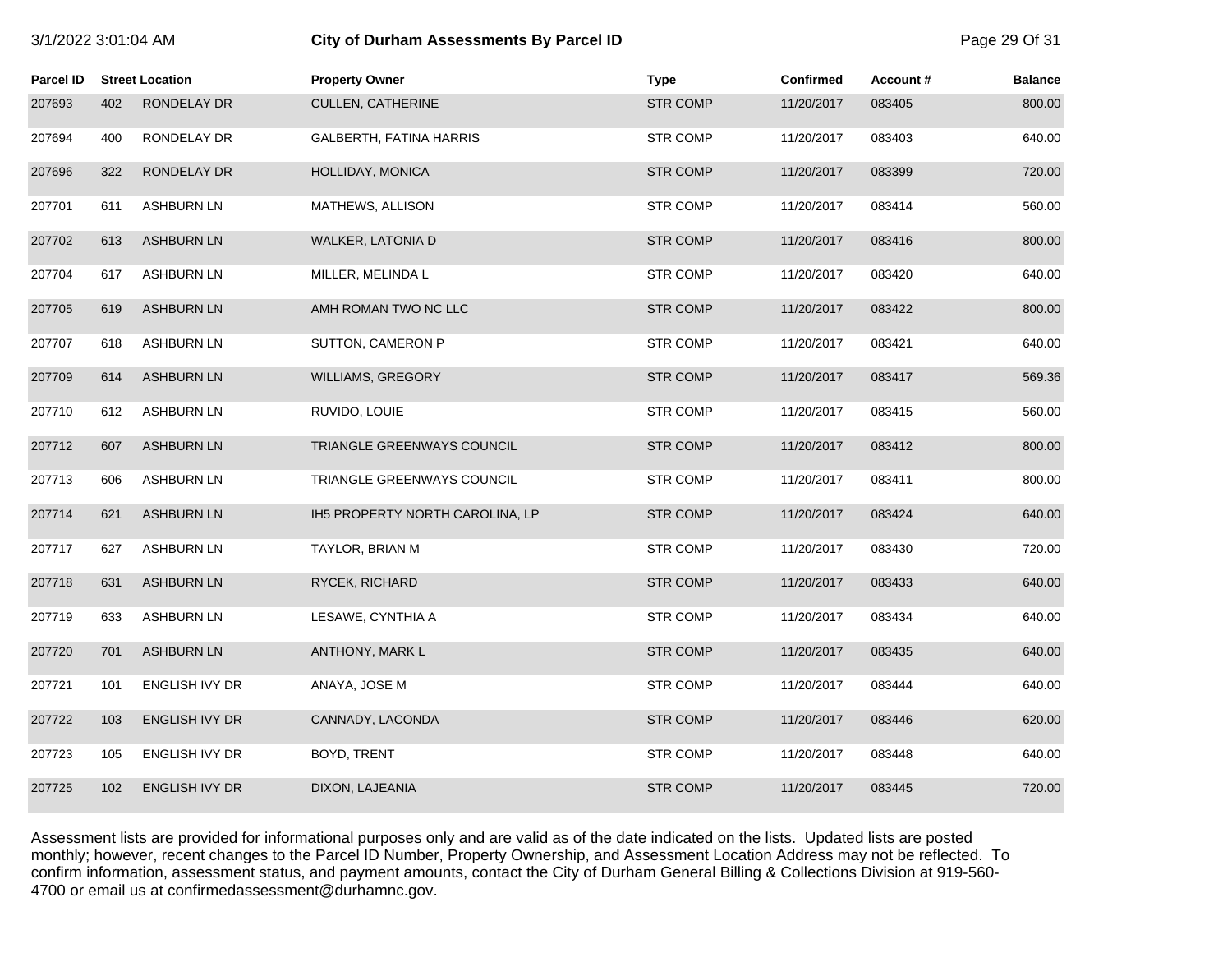| 3/1/2022 3:01:04 AM |     |                        | <b>City of Durham Assessments By Parcel ID</b> |                 |            |          | Page 30 Of 31  |
|---------------------|-----|------------------------|------------------------------------------------|-----------------|------------|----------|----------------|
| Parcel ID           |     | <b>Street Location</b> | <b>Property Owner</b>                          | <b>Type</b>     | Confirmed  | Account# | <b>Balance</b> |
| 207726              | 100 | ENGLISH IVY DR         | JOHNSON, FREDERICK A                           | <b>STR COMP</b> | 11/20/2017 | 083443   | 720.00         |
| 207727              | 630 | <b>ASHBURN LN</b>      | HUGHES, BARBARA                                | <b>STR COMP</b> | 11/20/2017 | 083432   | 800.00         |
| 207728              | 628 | <b>ASHBURN LN</b>      | BUTCH, ALEXANDER C                             | <b>STR COMP</b> | 11/20/2017 | 083431   | 800.00         |
| 207729              | 626 | <b>ASHBURN LN</b>      | CAMPBELL, RODGER                               | <b>STR COMP</b> | 11/20/2017 | 083429   | 400.00         |
| 207731              | 622 | ASHBURN LN             | ROYAL, JERMAINE D                              | <b>STR COMP</b> | 11/20/2017 | 083425   | 640.00         |
| 207732              | 705 | <b>ASHBURN LN</b>      | TRIANGLE GREENWAYS COUNCIL                     | <b>STR COMP</b> | 11/20/2017 | 083436   | 800.00         |
| 207734              | 109 | <b>ENGLISH IVY DR</b>  | STITH, ALEXIA                                  | <b>STR COMP</b> | 11/20/2017 | 083451   | 460.00         |
| 207736              | 113 | <b>ENGLISH IVY DR</b>  | MACMILLER, CURTIS                              | <b>STR COMP</b> | 11/20/2017 | 083453   | 720.00         |
| 207738              | 117 | <b>ENGLISH IVY DR</b>  | <b>GREEN, GINA V</b>                           | <b>STR COMP</b> | 11/20/2017 | 083456   | 720.00         |
| 207740              | 121 | <b>ENGLISH IVY DR</b>  | SLESAR, TOM                                    | <b>STR COMP</b> | 11/20/2017 | 083460   | 450.00         |
| 207742              | 106 | ENGLISH IVY DR         | LEATHERBERRY, RAMIKA S                         | <b>STR COMP</b> | 11/20/2017 | 083449   | 720.00         |
| 207743              | 314 | RONDELAY DR            | IH3 PROPERTY NORTH CAROLINA, LP                | <b>STR COMP</b> | 11/20/2017 | 083392   | 640.00         |
| 207745              | 310 | RONDELAY DR            | LANGE, ANNA K                                  | <b>STR COMP</b> | 11/20/2017 | 083389   | 720.00         |
| 207747              | 306 | RONDELAY DR            | HAYES, JAMES J                                 | <b>STR COMP</b> | 11/20/2017 | 083385   | 640.00         |
| 207751              | 713 | <b>ASHBURN LN</b>      | ALLGOOD, DANIELLE N                            | <b>STR COMP</b> | 11/20/2017 | 083440   | 160.00         |
| 207754              | 209 | RONDELAY DR            | WILLIAMS, DAVE E                               | <b>STR COMP</b> | 11/20/2017 | 083381   | 716.46         |
| 207755              | 211 | RONDELAY DR            | MARTINEZ, JENNIE                               | <b>STR COMP</b> | 11/20/2017 | 083382   | 800.00         |
| 207756              | 303 | RONDELAY DR            | HOVEY, SCOTT                                   | <b>STR COMP</b> | 11/20/2017 | 083383   | 640.00         |
| 207757              | 305 | RONDELAY DR            | SMITH, EVELYN N                                | <b>STR COMP</b> | 11/20/2017 | 083384   | 540.00         |
| 207758              | 307 | RONDELAY DR            | ABDUL, JALIL                                   | <b>STR COMP</b> | 11/20/2017 | 083386   | 430.13         |
| 207759              | 309 | RONDELAY DR            | X HA, QUANG                                    | <b>STR COMP</b> | 11/20/2017 | 083388   | 640.00         |